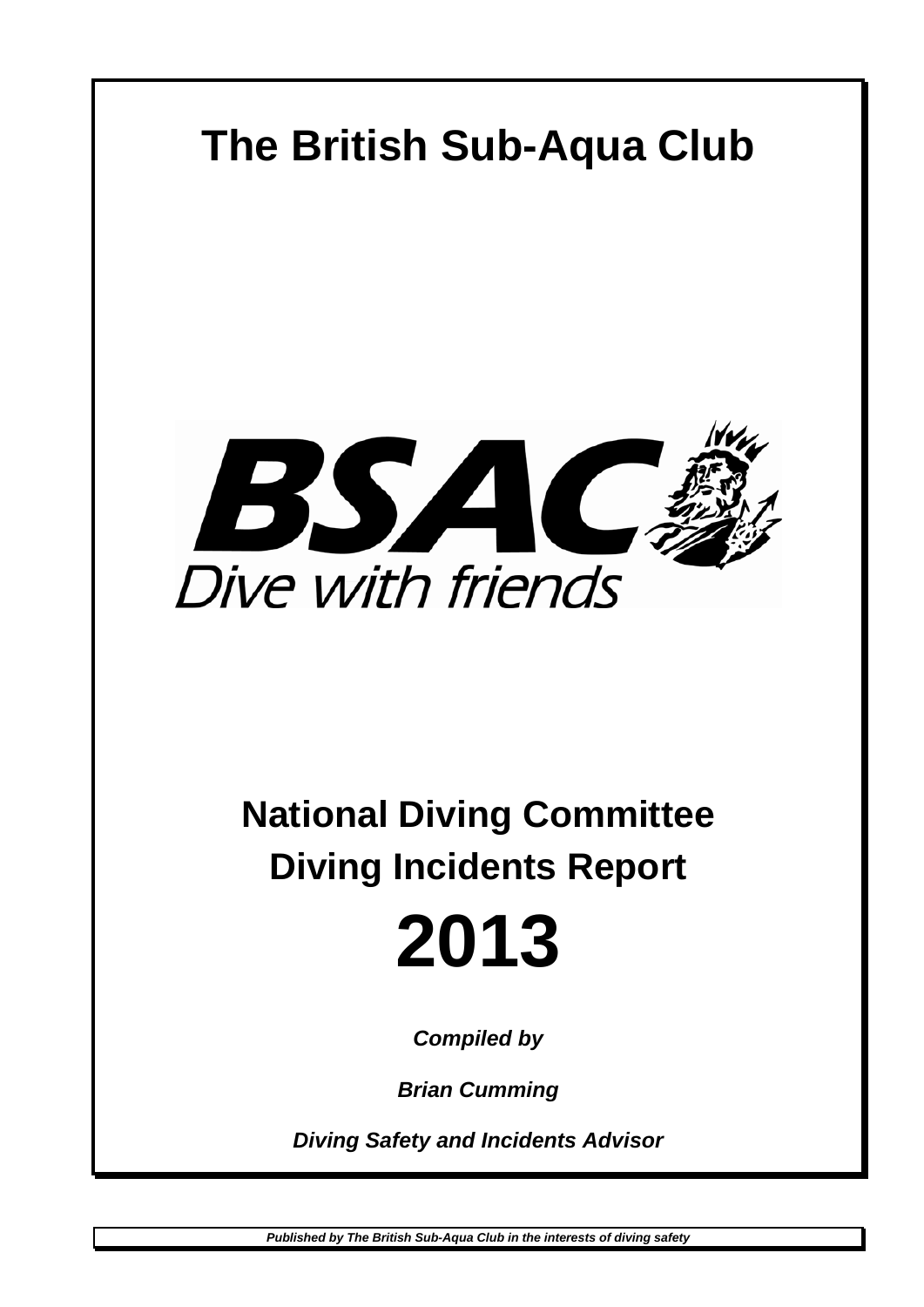

# *Introduction*

**This booklet contains the 2013 Diving Incidents Report, produced by British Sub-Aqua Club (BSAC) in the interest of promoting diving safety. It is important to note that it contains details of UK sports diving incidents occurring to divers of all affiliations, plus incidents occurring worldwide involving BSAC members.** 

The 2013 'Incident Year' ran from 1<sup>st</sup> October 2012 to 30<sup>th</sup> September 2013.

#### *Report Format*

The majority of statistical information contained within this report is also shown in graphical form. Please note that all statistical information is produced from UK data only and does not include Overseas Incidents unless noted as 'All Incidents'.

The contents of this report are split into an overview of the year, and then the details of nine incident categories plus some historical analyses. The various sections can be found as shown below:-

|       | <b>Overview</b>                             | Page |    |
|-------|---------------------------------------------|------|----|
| ii)   | <b>Fatalities</b>                           | Page |    |
| iii)  | <b>Decompression Incidents</b>              | Page | 10 |
| iv)   | Injury / illness                            | Page | 20 |
| V)    | <b>Boating &amp; Surface Incidents</b>      | Page | 23 |
| vi)   | <b>Ascent Incidents</b>                     | Page | 28 |
| vii)  | <b>Technique Incidents</b>                  | Page | 33 |
| viii) | <b>Equipment Incidents</b>                  | Page | 35 |
| ix)   | <b>Miscellaneous Incidents</b>              | Page | 37 |
| X)    | <b>Overseas Incidents</b>                   | Page | 38 |
| xi)   | <b>Numerical &amp; Statistical Analyses</b> | Page | 44 |
| xii)  | <b>List of Abbreviations</b>                | Page | 46 |

Within each category the incidents are listed in the order of their occurrence, not necessarily that of Incident Reference. They are laid out in the following form:

> *MONTH/YEAR OF INCIDENT INCIDENT REF.*  Brief Narrative of Incident.................................................................................... ........................................................................................................

The nature of many diving incidents is such that there is usually more than one cause or effect. Where this is the case the incident has been classified under the more appropriate cause or effect. For instance an incident involving a fast ascent, causing decompression illness, will be classified under 'Decompression Incidents'.

*Brian Cumming, BSAC Diving Incidents Advisor, November 2013* 

# *Acknowledgements*

Data for this report are collected from many different sources. I would like to extend my thanks and appreciation to the following for their assistance in its production and in ensuring its completeness:

Ken Bazeley, National Diving Liaison Officer, Maritime & Coastguard Agency

Roger Aldham, Information and Data Manager, Katrina Mallaburn, Data and Statistical Analyst, Royal National Lifeboat Institution MOD Superintendant of Diving Mark Caney, PADI Europe, Middle East and Africa Sub-Aqua Association Scottish Sub-Aqua Club Jim Watson for invaluable HQ support Lizzie Bird for data input Dr. Yvonne Couch for proof reading this report

and, in particular, all of those divers and other sources who have taken the trouble to complete Incident Reports and share their learning experience with others.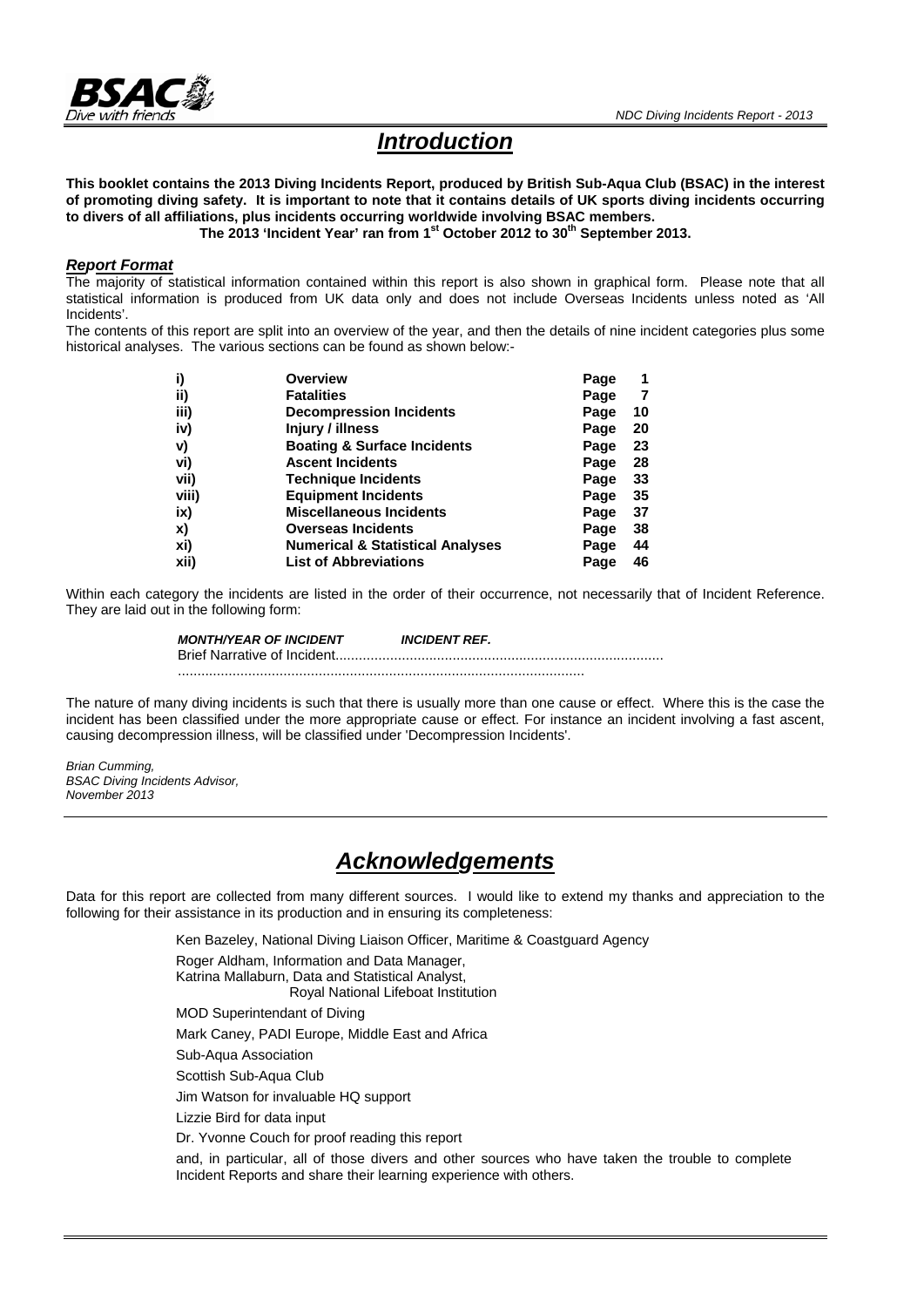

# *Overview*

has seen 263 UK diving incidents reported. This 2013 has seen 263 UK diving incidents reported. This continues the decline first observed last year. In the years 2006 to 2011 the number of incidents reported had been fairly consistent at around 370. Last year saw that number fall to 314 and this year the trend continues. There are a number of possible reasons for this:-

- A normal amount of diving has taken place but:
	- o It has been safer and fewer incidents have occurred.
	- o A normal number of incidents have occurred but fewer have been reported.
- Less diving has taken place and thus fewer incidents have occurred, leading to fewer reports.

It would be nice if the first reason was found to be the cause of the reduction (safer diving) but it seems almost certain that the true reason is that there has simply been less diving in the UK in this period as there was in 2012.



The distribution of reported incidents by month is shown in the following chart.



*Incidents by month*

Normally the distribution of incidents by month follows a sinusoidal form with the lowest number of dives in December and January, rising to a peak in June and July. This year the number of incidents is down overall and significantly depressed in the spring period. To illustrate this more clearly the following chart shows the average number of incidents reported per month in the years from 1998 to 2011 to provide a view of the 'normal' picture and also the 2013 numbers. 2012 has been excluded from this analysis as that too was an abnormal year.

*Incidents by month*



As can be seen, the number of incidents in March, April, May and June are quite a lot lower than is normal for this period. Easter was in April and that would normally be a time when many divers take to the water, a lot of them for their first dives of the year, and a surge of incidents in this period is normal. However, the weather in these months in 2013 was some of the worst on record (as it was in 2012). Easter was recorded as the coldest for 50 years with wide spread snow and ice and May was very similar, reported as being the coldest for 100 years. Clearly this would have deterred many from going diving and this is the most plausible explanation for the drop in numbers of reported incidents. The only other possibility is that for some unknown reason diving became safer in just these four months and that seems very unlikely.

July saw much better weather, it was generally warm and sunny and, as can be seen, the number of incidents reported in July was at a normal level.

Incidentally, August and September's totals are always somewhat depressed, each year, as a result of the time that it takes for reports to reach us. The cut-off period was very tight this year because of the timing of the Diving Officer's Conference and this partially explains the drop in August and September. Reports received post cut-off are included in the database for future research purposes but they are not included in the annual report.

#### **Incidents by category**

The incident database assigns all incidents into one of nine major categories, and the following chart shows the distribution of the 2013 incidents into those categories.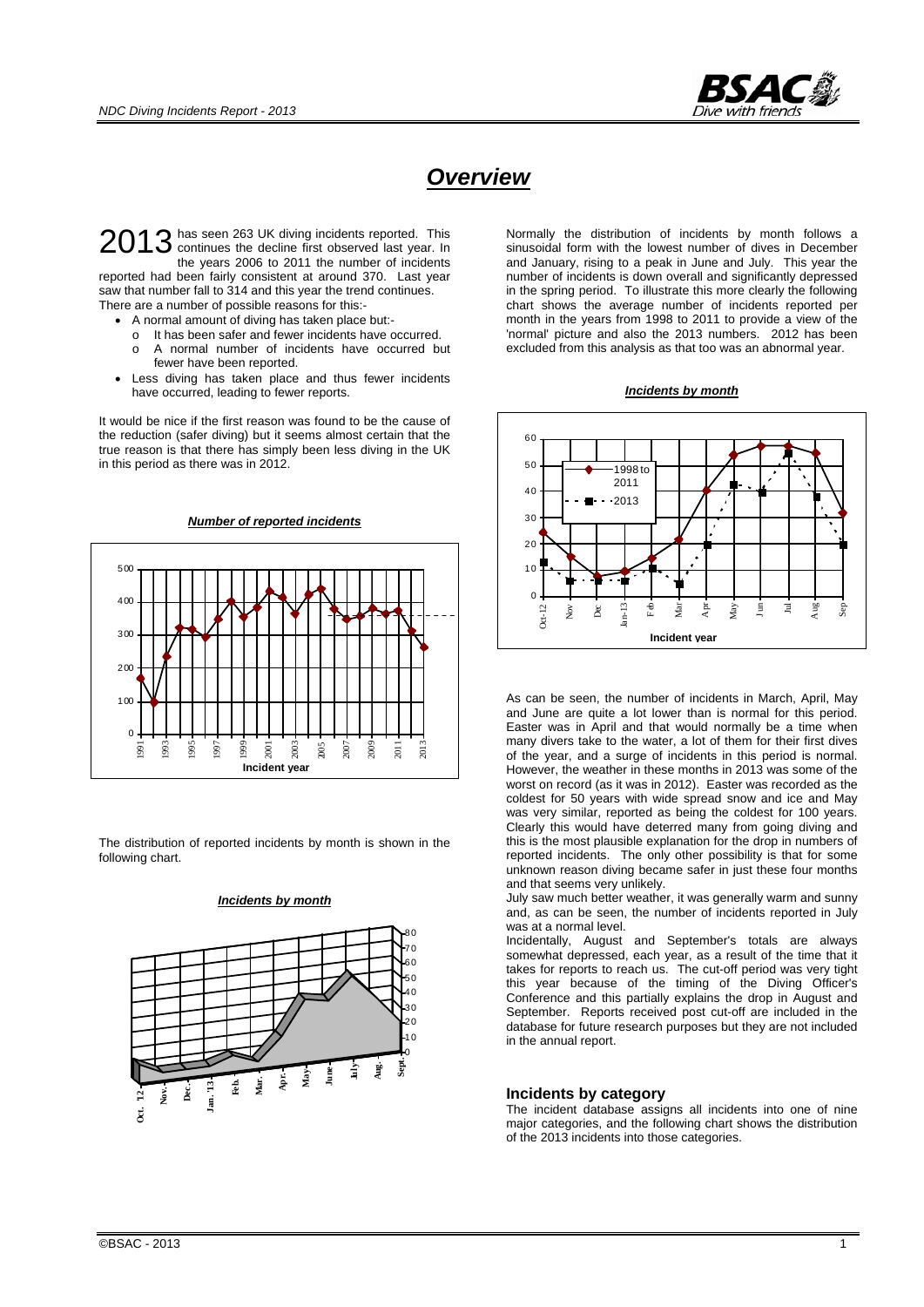#### *Categorisation of the year's incidents*



This distribution is very much in line with the picture seen in previous years, although, of course, the overall numbers are lower than normal for recent years (excluding 2012).

Cases of 'DCI' have been following a slight downward trend over the last ten years and this year's total of 91 does not change that trend.

Incidents involving 'Boating and Surface' events had been falling progressively since the late 90s. In the period 2009 to 2011 this number had jumped back up to levels seen 10 years earlier. This year 55 incidents were recorded and this is much more in line with the earlier downward trend.

This category mainly comprises of problems with boat engines (engine failure and out of fuel) and lost diver(s).

'Ascents' is the third category and this involves incidents where divers have made an abnormal ascent but avoided DCI or other injury. This category peaked in 2006 and has been steadily falling since that time. This trend is continued in 2013. 43 'Ascent' related incidents were reported and one has to go back to 1999 to find a lower number. A lot of effort has been put into improving diver buoyancy control and these numbers reflect the beneficial changes that have been made.

The fourth category is 'Illness and Injury' with 28 incidents reported. The bulk of this is thought to be cases of DCI. But these cases are reported through the RNLI and their reports do not specifically record DCI, they often just state 'Diver illness'. For this reason it is not possible to distinguish cases of DCI from other diver ailments. 28 cases is significantly below the average of recent years. The RNLI have changed their The RNLI have changed their reporting of some diving related incidents and this many account for this fall, at least partially.

The last category to be mentioned specifically is 'Fatalities' and although the numbers are quite small it is, of course, the most serious. This year saw 14 diver fatalities; this is marginally below the average of the preceding ten years which was 15.

More analysis on these key incident categories is given later in the report.

At this point it is important to remember the conclusion that less diving has taken place this year. Less diving will mean fewer incidents, so lower numbers in all categories are to be expected. So a lower number does not automatically imply improved safety.

#### **Incident depths**

The following chart shows the maximum depth of the dives during which incidents took place, categorised into depth range groupings.

*Maximum depth of dive involving an incident*



The pattern of depths in the 0m to 50m range is very similar to that normally seen and reflects the amount of diving that takes place in these depth ranges.

The number of incidents reported in the greater than 50m ranges is 5, this is lower than has been seen in recent years. Incidents in this range are usually more serious and contain a disproportionate number of fatalities. This year there was one fatality in the greater than 50m depth range, and that involved a dive to a maximum depth of 54m.

BSAC advises that no air dive should be deeper than 50m, and that dives to 50m should only be conducted by divers who are appropriately trained and qualified.

The recommended limit for divers trained to Sports Diver standard is 35m and then only when they have received appropriate training for diving at this depth.

BSAC recommends that helium mixtures are used for depths deeper than 40m and that mixed gas diving should be to a maximum depth of 100m. Mixed gas dives should only be conducted when the diver holds a recognized qualification to conduct such dives.

See the BSAC website for more details of these and other diving depth limit recommendations.

The next chart shows the depths at which incidents started.

#### *Depth at which an incident started*

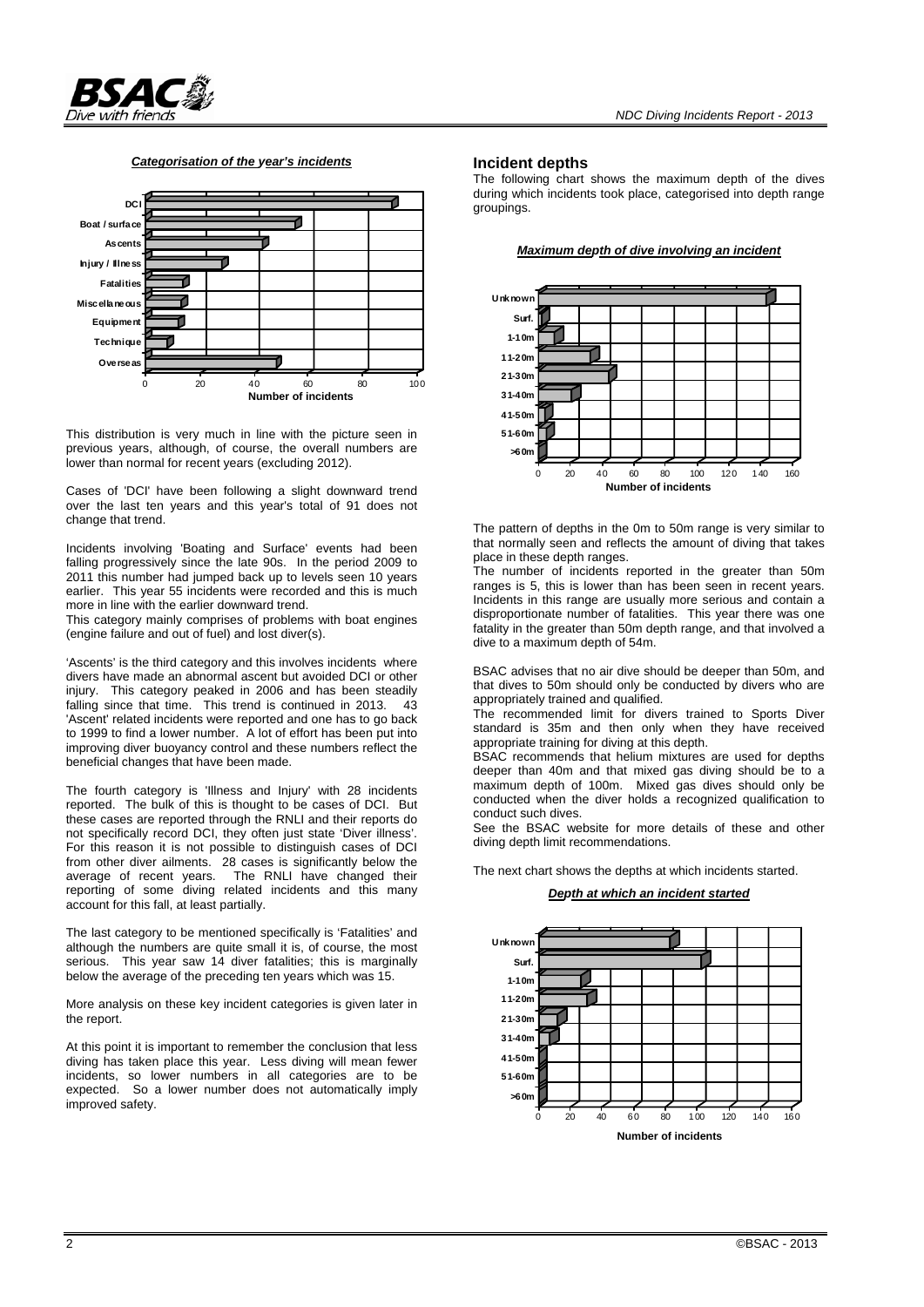

Inevitably the data are biased towards the shallower depths since many incidents happen during the ascent or at the surface. Critical among these are the DCI cases where almost always the casualty is out of the water before any problems are noted. This partially explains the large occurrence of 'Surface' cases as this includes divers with DCI who have left the water. Other surface incidents involve boats and boating incidents and divers who are lost but on the surface.

The depth profiles are consistent with previous years.

#### **Diver qualifications**

The next two charts show the qualification of those BSAC members who were involved in reported incidents. The first looks at the diver qualification.



*Qualification of the divers involved in incidents*

These data are in line with the normal pattern of previous years and are thought to reflect the number of divers in these qualification grades.

The next chart shows an analysis of incident by instructor qualification and again it is consistent with previous years.



*Qualification of instructors involved in incidents*

The low number for 'Club' instructor reflects the fact that this qualification is no longer part of the instructor development programme.

#### **Divers' use of the Emergency Services**

Divers' use of the emergency services shows a monthly distribution aligned to the distribution of all incidents, and is clearly correlated with the number of dives that are taking place. These charts reflect the March to June depression that was highlighted earlier in the report.

148 incidents were reported to us by the Coastguard. The average number of incidents reported by the Coastguard in recent years is just over 200. This picture supports the conclusion that there was less diving than normal in the spring and early summer months this year.





There were 66 incidents reported that involved the RNLI. Earlier years had seen a steady decline in divers' need for lifeboat assistance. However the previous three years saw that trend reversed. This year's total is in line with the earlier This year's total is in line with the earlier downward trend.

The RNLI's main support to divers involves assistance with disabled boats, searching for missing divers and the recovery of divers with DCI.

These data also reflect the dip in the first half of the year.





In 2013 71 incidents involved the use of helicopters. This is lower than normal and again reflects the reduced number of dives that have taken place.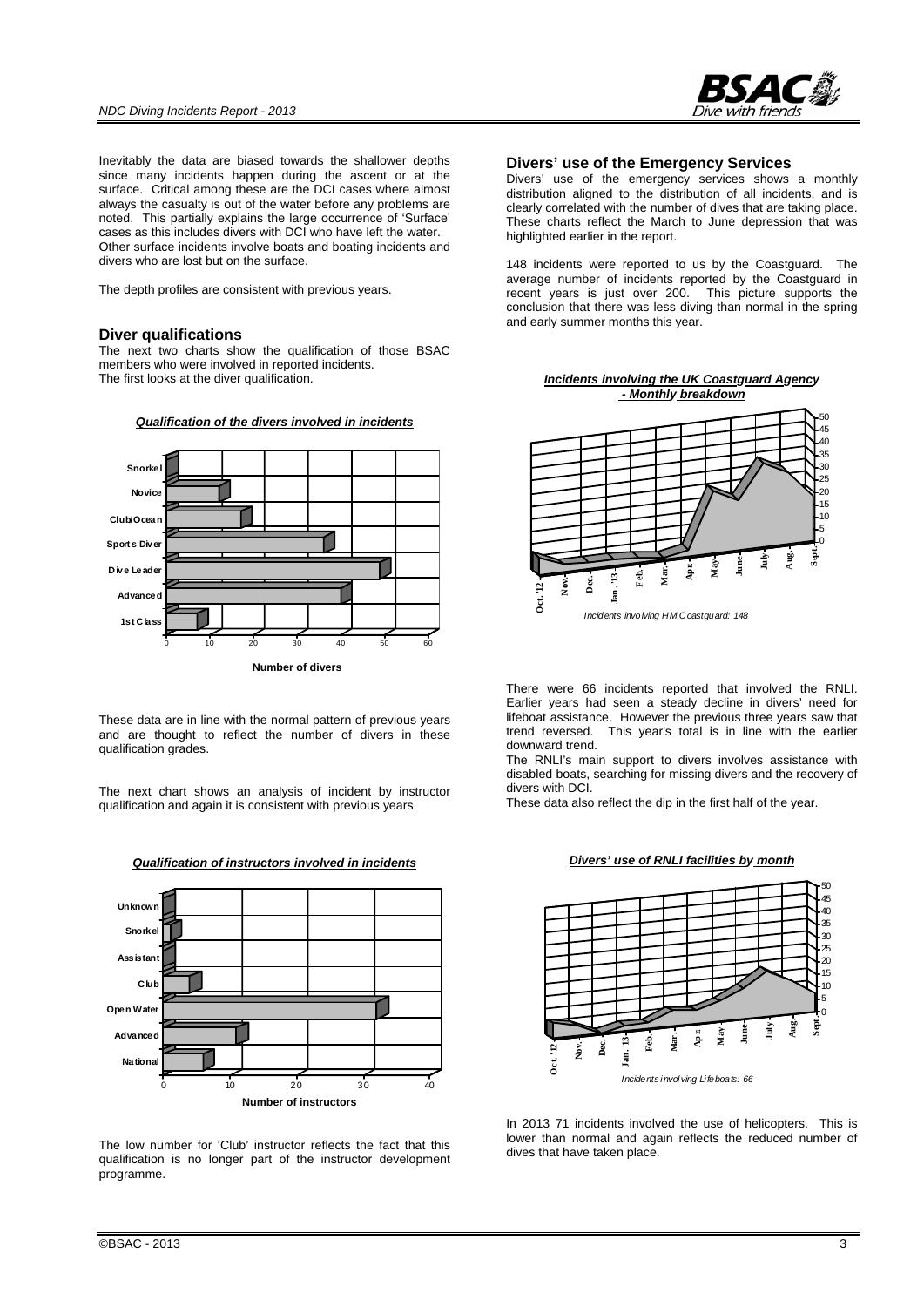

In diving related incidents helicopters are mainly tasked to support searches for missing divers and to transport divers with DCI to recompression facilities.





#### **Fatalities**

14 fatal incidents occurred in the UK during the 2013 incident year. This is slightly below the average of 15 fatalities per year over the previous ten years. However, given the small numbers involved, this is not thought to be a significant difference.

5 of these people were BSAC members. The previous ten year average for BSAC fatalities in the UK is 6.2 fatalities per year.

9 of the year's fatalities were non-BSAC members. The previous ten year average for this group is 8.8. So this year's total is normal.

Key factors associated with these fatalities can be summarised as follows:-

- Three cases involved divers who suffered a 'non-diving' related medical incident (for example a heart attack) whilst in the water. Additionally there is one other case where it seems very likely that the diver suffered a 'medical event' whilst underwater, although evidence to substantiate this assumption is not currently available.
- Four cases involved a separation of some kind. In all except one case it seems that the separation was an unintentional result of other problems that the divers were experiencing. Separation in itself is not a cause of death but death might have been avoided if the casualties' buddies had been with them and thus potentially able to render assistance.
- Three cases involved divers who were unable to gain or maintain positive buoyancy when it was necessary and they sank as a result.
- Three cases involved divers diving in a group of three. Diving in groups of three (or more) brings additional complexity to a dive and can generate problems that don't exist with pair diving. However, it is not clear how much trio diving directly contributed to these three fatalities. BSAC recognises that, at times, it is necessary to dive in a group of three and guidelines will shortly be issued on this subject. Never-the-less pair diving will remain the strongly preferred option.
- Two cases involved divers who were diving alone. Additionally there is a third case where the diver was either diving solo or became separated whilst underwater; the situation is currently unclear. This diver was eventually found on the seabed, tangled in rope. Solo diving obviously removes the possibility that a buddy could assist if a diver gets into difficulties.
- One case involved a diver who was using a rebreather. It is not clear if the rebreather or its use was a primary factor in the incident. In previous years rebreather use has featured more prominently.
- One case involved a dive to a maximum depth of 54m. Usually depths greater than 50m feature more strongly in the fatal incidents.
- One case involved a diver who entered the water with his gas supply turned off.
- One case involved a double fatality where the divers were recovered from the seabed nine days later. Very little is currently known about this incident.

#### Often multiple causes are involved in an incident.

With a number of these fatal incidents there is currently insufficient information available to be clear about the exact chain of events and specific root causes. Often new information comes to light (from coroners' inquests for example) after the publication of the annual report. Such information is added to the incident database for future research purposes.

Another feature worthy of note in relation to these fatalities is that five of them occurred in May (see chart page 7). Given the reduced amount of diving that was taking place in May, one might have expected a low number of serious incidents. Only 43 incidents were reported in May and 12% of them were fatalities. This could simply be an anomaly caused by chance and small numbers, or it could be an indicator that more care is required when undertaking one's first dives of the new diving season; it is probably a combination of both of these possibilities.

Diver age has been highlighted in recent years as a feature of note in fatal incidents, with a disproportionate rate of fatalities amongst older divers. This year that trend continues. 7 (50%) of the 2013 fatalities involved divers over the age of 50 (and 1 was actually 50). One suggested explanation for this is that the diving population overall is aging and thus the average of fatalities is bound to be rising. To throw further light on this a study of average diver age has been conducted. The chart below shows the background age of divers taken from the database (5250 data points) compared with the average age of fatalities from 1998 to the current year, where the age is known (244 data points). The incident database records (where known) the ages of all of those involved in diving incidents - the subjects of the incident, their buddies, rescuing divers and anyone else involved in the event. Thus it can be assumed that this information is a representitive sample of all UK sports diving.

#### *Divers' average age*

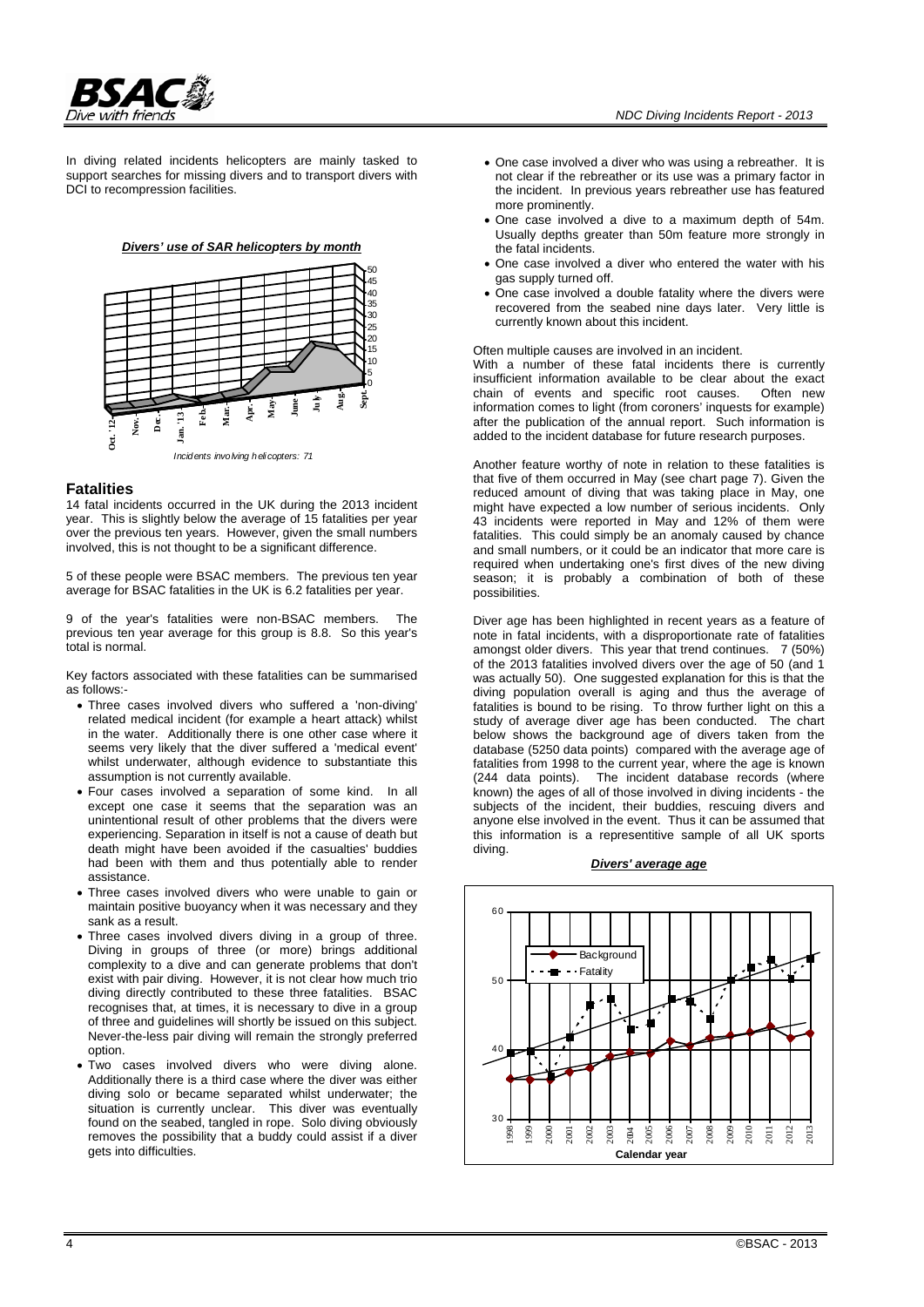

Straight trend lines have been added to both sets of data.

It can be seen that the average age of the diving population has been steadily increasing, growing from around 36 in 1998 to 44 in 2013; a rate of 0.53 years/year. Whilst at the same time the average age of fatalities has risen from 39 to 54 a rate of 1 year/year. This trend was first identified in 2009 and the chart clearly shows the reason for this. Up until 2008 is seemed quite plausible that the average age of fatalities was simply tracking the background average age albeit with a 5 year age off-set; a very understandable proposal. However from 2009 onwards it became evident that this is not the true picture; the evidence of the last five years have confirmed the suspicions raised in 2009. The evidence currently available indicates that the age of the average fatality is increasing at almost twice the rate of the background age of the diving population in the UK.

The factors behind these findings are not fully understood and further study is necessary.

The natural tendency is for health and fitness to decline with increasing age and the above numbers seem to indicate that divers need to pay more attention to these aspects as they grow older.

A natural and obvious response to this is to consider mandatory medicals. However, expert diving medical opinion is that it is not possible to screen for latent medical problems. Accurate and honest reporting in the medical declaration form and subsequent follow-up, if necessary, is the correct approach. This is the current policy advocated by BSAC and others.

#### **Decompression incidents**

The BSAC database contains 91 reports of 'DCI' incidents in the 2013 incident year, some of which involved more than one casualty. When these multiple cases are counted the result is 101 cases of DCI.

An analysis of the causal factors associated with the 91 incidents reported in 2013 indicates the following major features:-

- 38 involved repeat diving
- 15 involved rapid ascents
- 13 involved diving to deeper than 30m
- 13 involved missed decompression stops
- Some cases involved more than one of these factors.

The content and order of this list is virtually identical to previous years.

In addition to these factors there seems to be a growing number of reversed profile dives; dives where subsequent dives are deeper than earlier ones. This is contrary to recommended practice and is a feature that we will be monitoring more closely.

We know that we do not capture all of the DCI related incidents but the sample that is captured in this report is sufficiently large to develop a good understanding of the underlying causal factors.

As stated earlier, some of the 'Injury and Illness' incidents are also thought to be DCI related.

#### **Boating and Surface incidents**

The number of incidents reported in 2013 has dropped back to earlier levels with a total of 55 incidents recorded. The factors associated with these incidents are as follows:-

- 28 involved lost diver(s)
- 24 involved engine problems
- 8 involved boat problems
- 2 involved bad seamanship

Some cases involved more than one of these factors.

#### **Ascent related incidents**

Ascent related incidents have been falling in recent years and this year sees that trend continuing with 43 cases reported. As in previous years the majority of these were 'rapid ascents'. An analysis of these 'rapid ascents' (where the detail is known) is as follows:-

- Simply poor buoyancy control
- 23% Regulator free flows
- 16% Drysuit control malfunction/mis-use<br>13% Delayed SMB problems
- 13% Delayed SMB problems<br>13% Out of air / gas
- Out of air / gas
- 10% Panic / anxiety / rush for surface
- 10% Weighting or weight related issues

The percentages may vary but the causal factors behind abnormal ascents have remained unchanged for many years.

It is certain that many other such cases have gone un-reported but it is anticipated that these root causes will apply to all uncontrolled ascents.

Many DCI cases have their origins in these problems; they have been recorded under the 'DCI' heading but the causal factors are the same, so the actual number of abnormal ascents recorded will be significantly higher than 43 cases.

This year's DCI cases included 15 incidents where rapid ascents had taken place.

#### **Conclusions**

Key conclusions are:-

- The number of incidents reported this year is about 29% lower than the level of recent years and it follows the trend noted in 2012. This reduction is due to a lower number of incidents reported in the period March to June. It is believed that this was caused by the very poor weather conditions in the UK during this period resulting in a reduced amount of diving taking place.
- The number of fatalities of BSAC members is slightly below the average of the previous 10 years.
- The number of fatalities of non-BSAC members is in line with the average of the previous 10 years.
- The causal factors associated with these fatalities and other incidents are very similar to those seen over a number of years; no new causal factors have been identified.
- Diver age and related health and fitness issues are still featuring as critical factors in this and recent years' fatalities. The average age of the subjects of this year's diving fatalities was 52.2. The average age of the background diving population in 2013 is 42.5.
- Incidents of DCI continue to fall.
- Ascent related incidents continue to reduce.
- Incidents relating to 'Boating & Surface' events have dropped back to earlier levels.
- The above conclusions need to be viewed in the light of a probable overall reduction in the amount of UK diving that has taken place in this period.

As has been stated many times before, most of the incidents reported within this document could have been avoided had those involved followed a few basic principles of safe diving practice. BSAC publishes a booklet called 'Safe Diving' (new edition imminent) which summarises all the key elements of safe diving and is available to all, free of charge, from the BSAC website or through BSAC HQ.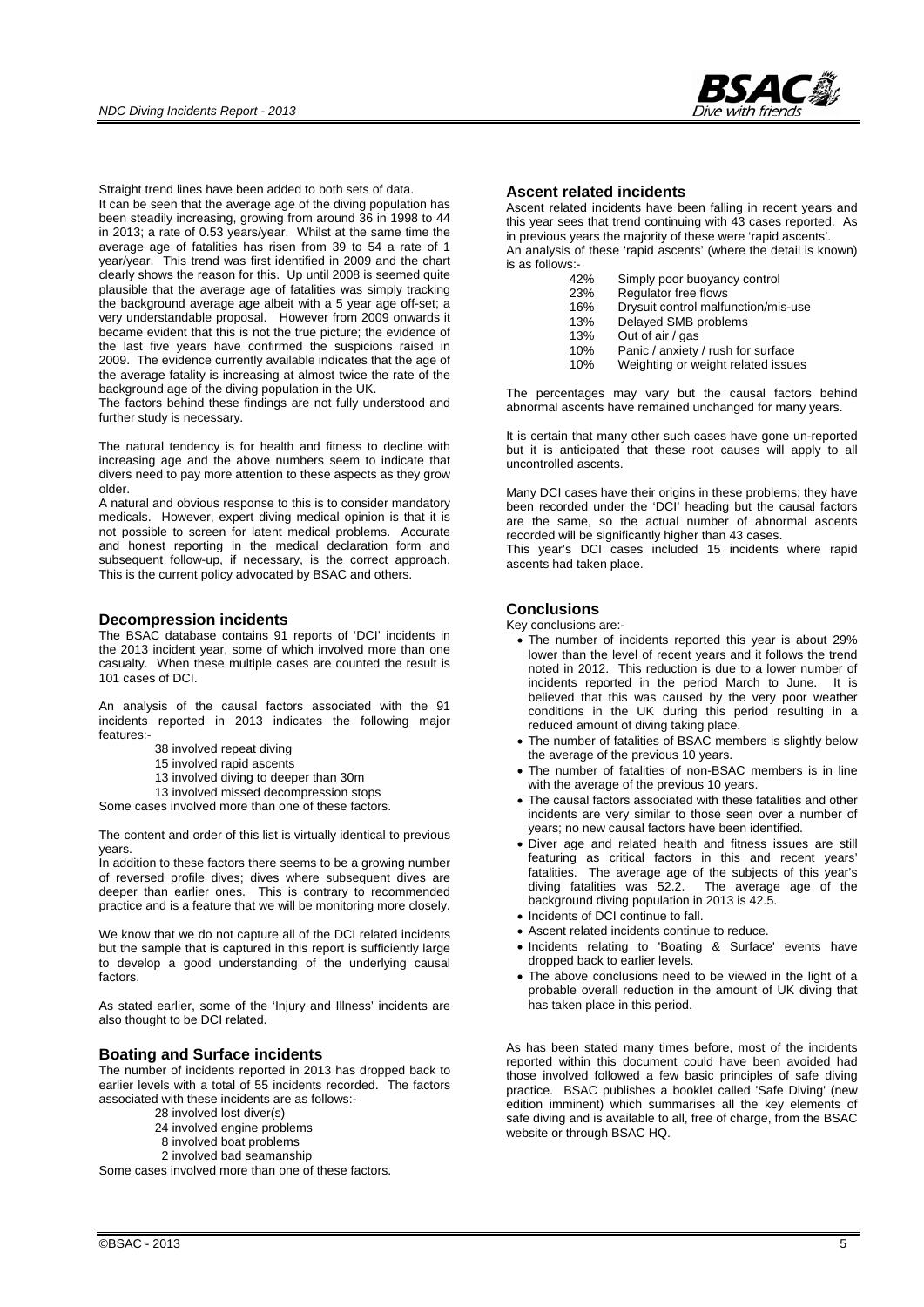

Remember you can never have too much practice and the further you stay away from the limits of your own personal capabilities the more likely you are to continue to enjoy your diving.

Please browse through the details in this report and use them to learn from others' mistakes. They have had the courage and generosity to record their experiences for publication, the least that we can do is to use this information to avoid similar problems.

Finally, if you must have an incident please report it using our Incident Report form, available free via the BSAC website or from BSAC HQ.

As always, your anonymity is assured – great care is taken to preserve the confidentiality of any personal information recorded in BSAC Incident Reports.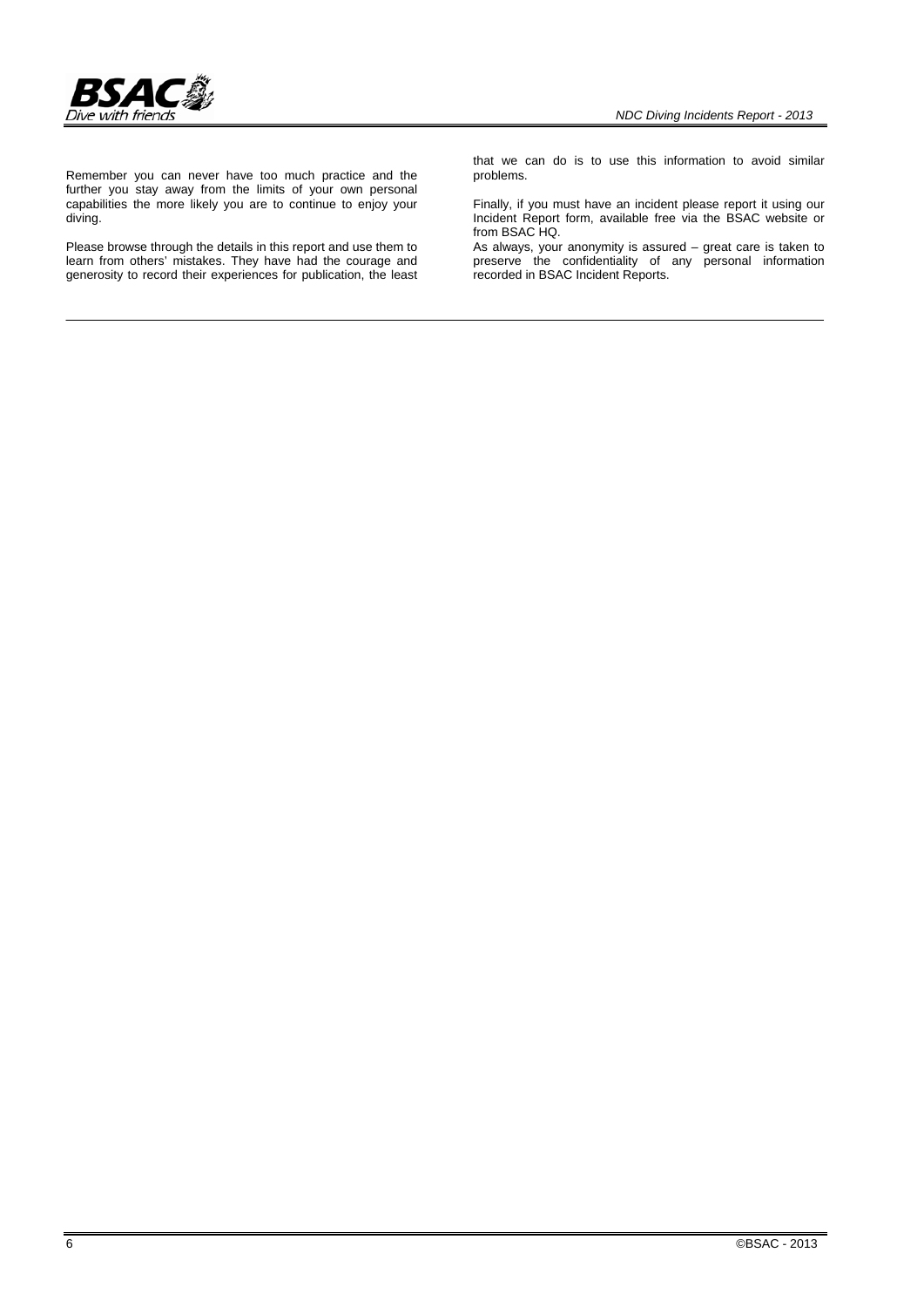

# *Fatalities*

### **November 2012 13/011**

A diver was diving from a charter vessel with a group of seven other divers. After entering the water for a second dive the diver became ill and fell unconscious at 7m. The diver was recovered from the water and emergency services were alerted. An inshore RNLI lifeboat attended and returned the diver to shore whilst resuscitation efforts were made. The diver was airlifted by helicopter to hospital but did not survive.

#### **December 2012 13/016**

A group of three divers were diving together, one of them on a depth experience dive accompanied by an instructor and another diver. On reaching a maximum depth of 30m some silt was stirred up and one of the divers became agitated, grabbed hold of the instructor and the pair started to ascend. During the ascent the instructor was being pulled down by the distressed diver and ditched her own weightbelt but then became separated from the diver. As a result, the instructor ascended rapidly to the surface whilst the distressed diver sank. The third diver pursued the instructor to the surface where the alarm was raised and rescue divers mobilized to search for the missing diver. The missing diver was recovered and CPR attempts were made. The diver was airlifted to hospital where he was declared deceased. The other two divers, as well as one of the recovery divers who had suffered a free flow, were airlifted to a recompression chamber for treatment.

### **January 2013 13/023**

The first time two student divers entered the water both had problems with one of their regulators, so the group got out of the water and went back to their vehicles. One of the student's regulator was changed for a fresh one borrowed from the instructor. The two students and their instructor re-

entered the water from the shore. They did a bubble check at 3m; all three were fine. The two students led the way and the instructor followed slightly behind and above so both could be monitored. Going down the slope both students gave frequent hand signals. As the group approached the 50m mark, one of the students dropped slightly below to 52m and was signalled to come up to 50m. Both students turned and started back at which point the student who had descended too far was in front of the instructor. He grabbed hold of the instructor and signalled to go up. As he grabbed hold of the instructor both divers dropped on to a slope at 54m. The instructor made eye contact and slowed the student's breathing down because he was breathing heavily. The student indicated to go up, instructor returned the signal and signalled to the second student to ascend. The second student was buffeted by the bubbles so moved to one side at which point he lost sight of the troubled diver and instructor who had started to ascend more rapidly. This was caused by the student finning very hard. As the two divers approached the 40m mark the ascent became more rapid with their computers indicating the excess speed. The instructor was trying to slow the ascent by letting the air out of his own wing and the student's suit by pushing the shoulder dump. They reached 30m and at this point the student let go of the instructor. The instructor lost contact with the student so they separated with the instructor slightly above. The instructor made a grab for the student but missed. The student looked stationary at this point; the instructor was still ascending but trying to slow down. The instructor reached the surface about 24 min into the dive time, at which point the surface current moved him away from the ascent point. He searched for bubbles to descend on and gave the distress signal to the surface cover. He could not find any bubbles but he tried

dropping down. He could not equalize and was having trouble breathing. He decided to swim back to the start point of the dive to try and track the path of the dive. As he was returning back to the shore line the second student came to the surface having completed his necessary decompression stops; this was approximately 35 min into the dive. The second student had not seen the casualty since they got separated at the bottom. Both looked again for bubbles to see if the casualty was completing a decompression stop. Meanwhile surface cover had contacted the emergency services. The instructor did a search dive to 55m until he ran out of dive time. When he resurfaced the emergency services had started to arrive and were managing the situation. Surface searches were conducted by the Coastguard, police, fire and rescue service, mountain rescue teams and an RAF helicopter. A police underwater search team conducted searches of the area but no sign of the missing diver was found and the search was called off when it became too dark. The search resumed the following day before being called off due to bad weather. The diver's body was recovered by police divers the following day.

#### *UK Fatalities - Monthly breakdown from October 2012 to September 2013 incl.*



### **March 2013 13/040**

A diver was reported to have been diving on an anchor of a fishing boat when the incident occurred. The diver was recovered to the shore where police and an ambulance attended. The diver was then airlifted by the Coastguard to hospital but despite efforts by hospital staff, was later pronounced deceased.

### **May 2013 13/058**

The casualty was diving in a team of three. They entered the water for their second dive of the day. They did their final checks before descending. The three divers descended to the bottom at 8m but at this point they noticed that the casualty was not with them anymore. The two remaining divers searched for up to one minute and then slowly returned to the surface; the total dive time was 3 min. On the surface they saw that the casualty was being towed, unconscious, to the boat. The casualty was given oxygen and CPR until the helicopter arrived. The casualty was resuscitated on the helicopter but she died whilst in hospital the following morning. The instructor states that the coroner has informed them that the casualty suffered an arterial gas embolism. Later that day the diver who had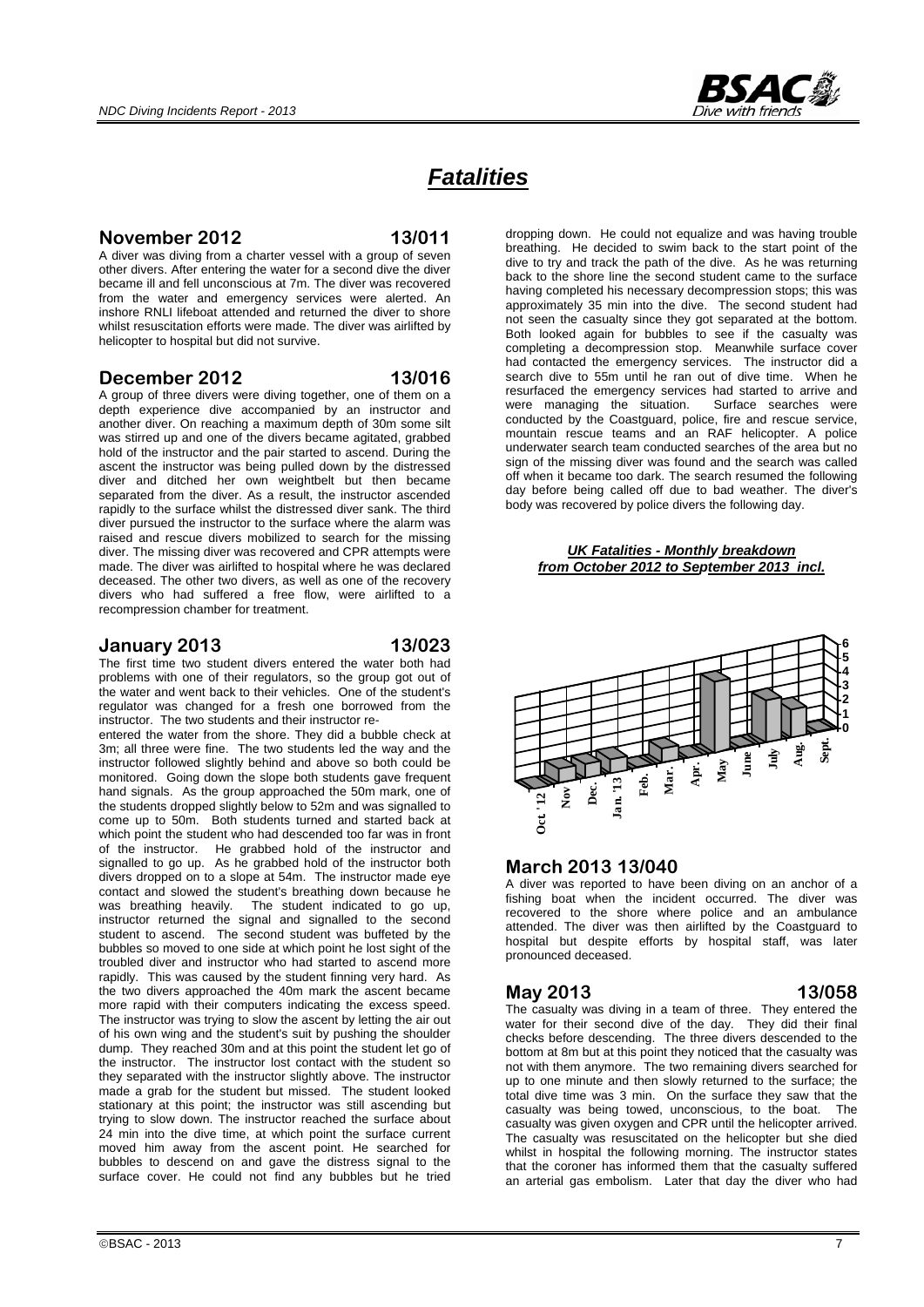

performed the in water rescue was taken to hospital suffering from shock.

#### **May 2013 13/057**

A student and instructor had conducted a first dive to 9m for 25 min. After a surface interval of around thirty minutes the pair were preparing to dive again. The student was sitting on a bench kitting up. The instructor noticed the student started puffing for breath then saw him go blank and slump to his left. The instructor, with the assistance of another passing diver, dekitted the student and lowered him to the ground. The student was still breathing at this point and the instructor sent the other diver for help. Assistance arrived but as the student was being checked for breathing it stopped. CPR was commenced together with oxygen enriched rescue breaths. An AED was attached and the student was shocked a reported four times before the arrival of an ambulance. The student was then attended to by paramedics but was pronounced dead at the scene. A post mortem revealed that the student died of a heart attack.

#### **May 2013 13/071**

A diver and his buddy had descended to a maximum depth of 19m. The pair remained together and the buddy monitored the diver closely for any problems during the early stages of the dive but none were apparent. Approximately 11 min into the dive the buddy lost sight of the diver and, having conducted a 360 degree turn to look for him, saw the diver a short distance away and approached him. The diver seemed to be drifting upwards and was moving his arms as if to push himself back down and then he stopped moving and sank to the seabed. The buddy made contact and found the diver's eyes closed and he was unresponsive. The buddy raised the diver up to the surface using a controlled buoyant lift and immediately commenced rescue breaths and summoned help. The diver was recovered into one of the two RHIBs covering the diving group, CPR was commenced and the alarm raised. Oxygen was used for enhanced rescue breaths. An RNLI RHIB on a training exercise in the area responded and took the diver and one of the diving crew aboard to assist with CPR efforts. The diver was returned to shore to be met by a paramedic and then transferred to hospital where he was pronounced deceased. The diver's death was confirmed as being due to natural causes because of heart disease.

### **May 2013 13/081**

Shetland MRCC received a call from a dive boat reporting two divers who had failed to surface after their dive in Scapa Flow, Orkney. The dive boat carried out a search in the immediate area of the dive site. Stromness RNLI lifeboat, and Coastguard rescue helicopter 102 were tasked and carried out a thorough search of the area, but the divers were not located. The Inter-Island ferry, Hoy Head also assisted in the search while on passage. The search resumed the following day. A police diving team were called in and conducted extensive ROV searches. The bodies of the two divers were located and recovered nine days later.

#### **July 2013 13/114**

A diver died after suffering a cardiac arrest while diving. police, paramedics and a search & rescue helicopter were called to the site but the diver was pronounced dead at the scene. (Media report).

#### **July 2013 13/133**

A diver had been reported as being in difficulty during a boat dive. The diver was reported as diving on his own with another person in the boat. An inshore lifeboat quickly found the diver face down in the sea. They recovered him into the lifeboat

where they commenced CPR, took him ashore to the lifeboat station where CPR was continued until paramedics arrived and took over treatment of the diver. The diver was taken to hospital where he was pronounced dead.

### **July 2013 13/141**

Aberdeen MRCC was contacted by a dive boat reporting a missing diver on a wreck dive. A thorough search was made in the area around the wreck and the diver was located on the seabed, apparently tangled in line, but other divers were unable to recover him immediately. Co-ordination for recovery of the diver was passed to the police. The diver was recovered the following day by police divers. (Coastguard & RNLI reports).

#### *BSAC Fatalities against membership 1982-2013 (UK fatalities only)*



### **August 2013 13/170**

A group of divers were preparing to dive an offshore reef from a charter boat. One pair intended to carry out a negative entry and descend direct to the reef without resurfacing. The first diver entered the water whilst the second was still adjusting his kit and he commenced his dive. The second diver entered the water and it was quickly apparent that his gas was not switched on and he surfaced briefly. The boat skipper noticed this and shouted at other divers to jump in and assist the diver. One diver already on the stern lift of the boat jumped in and grabbed the diver but was unable to keep hold as he was being dragged down quite quickly. A second diver descended and located the unconscious diver on the bottom but was unable to lift him immediately and had to remove his BCD in order to bring him to the surface. The rescuer and casualty ascended from a depth of 36m to the surface in approximately 40 secs. The BCD was recovered by the first diver to enter the water to assist. On surfacing the casualty was recovered onto the charter boat and given CPR by the skipper and others on board for 30 - 40 min. Another charter boat in close vicinity spotted what was going on and contacted the Coastguard and co-ordinated communications. A rescue helicopter was tasked and airlifted the casualty to hospital where he was declared deceased. The diver who recovered the casualty was not taken by the helicopter but shortly after started to display symptoms of DCI following his fast ascent. A further emergency call was made and the diver was airlifted to a recompression facility for treatment.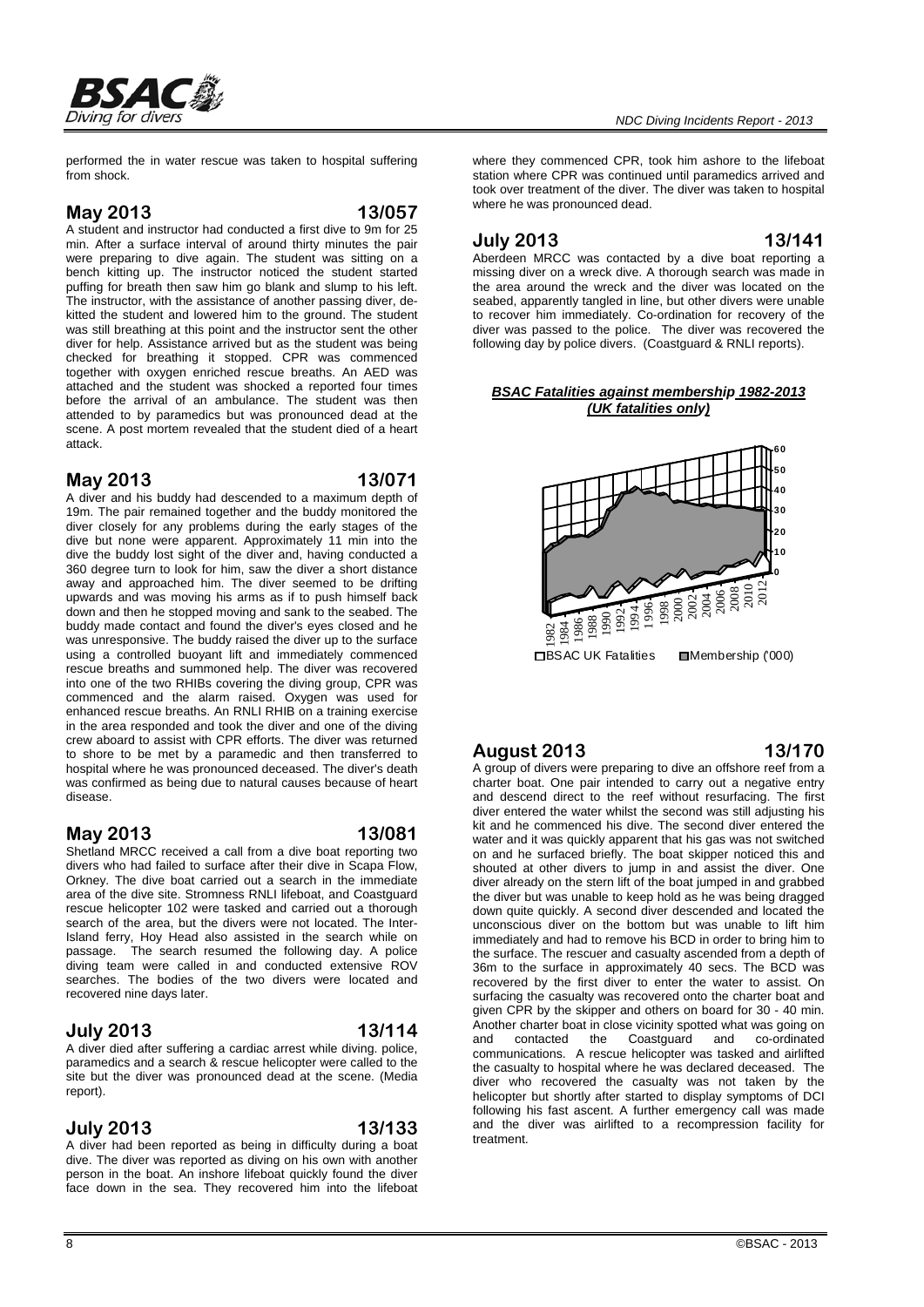

### **August 2013 13/171**

A group of divers were wreck diving from a charter boat twentythree miles off the coast. The last diver to enter the water noticed a rebreather diver on the shotline apparently 'fiddling' with his kit but his buddy, also a rebreather diver, was nearby and everything appeared to be under control so he continued with his dive. The buddy had noticed the diver bail out from his rebreather and appeared to have difficulty getting his regulator into his mouth and suddenly spat it out. The diver pushed it back into the distressed diver's mouth but he spat it out again. At this point the diver retrieved his bailout regulator, purged it in front of the distressed diver to demonstrate it had gas and then pushed into his mouth. A few moments later the distressed diver bit right through the mouthpiece and ejected the regulator.

At this point the buddy decided to rescue the distressed diver to the surface by a controlled buoyant lift. Once at the surface both divers were recovered to the boat but as the distressed diver was unconscious and not breathing. CPR was immediately administered by the buddy whilst the Coastguard was alerted by a distress call. Thirty minutes later, during which time the buddy continued with CPR, the helicopter arrived to evacuate the diver to hospital where he was pronounced dead on arrival. The buddy, who was in shock and with possible DCI, was given 83% oxygen until a lifeboat arrived to take him to a hyperbaric facility where he was given precautionary recompression treatment and then discharged.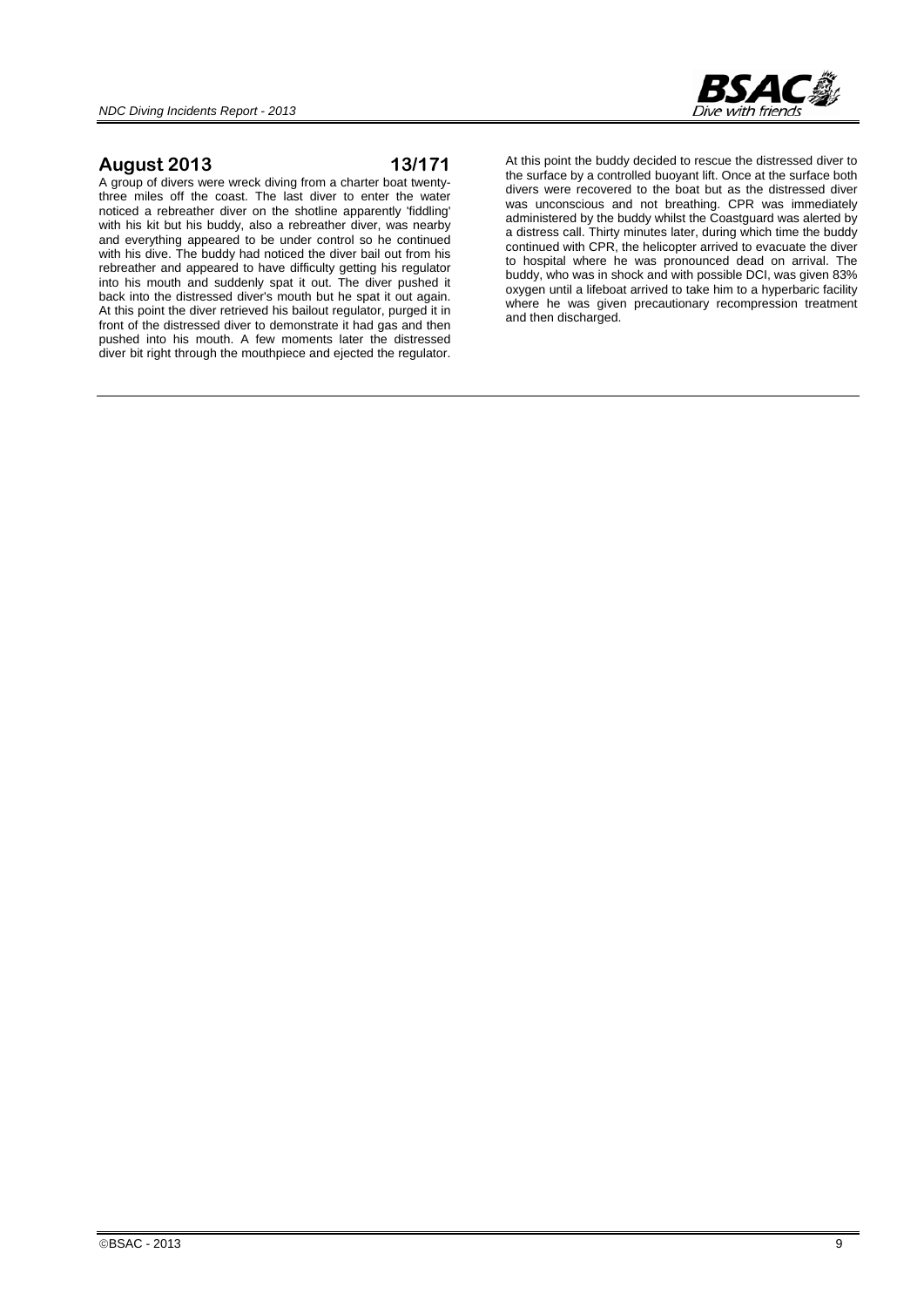

**October 2012 13/228** 

Dive with friends

Shetland coastguard received a call from a dive support vessel reporting they had a diver aboard suffering from suspected DCI. The vessel was 25 min from harbour, the vessel was met by an ambulance and tasked to Balfour chamber for treatment. (Coastguard report).

#### **October 2012 13/229**

Shetland Coastguard received a call from a dive support vessel, reporting having a diver onboard who was suffering from symptoms of DCI. The vessel came alongside and the diver was taken to Balfour chamber for treatment by private transport. (Coastguard report).

#### **October 2012 13/004**

A diver conducted a dive to a maximum depth of 52m using open circuit trimix 18/35 for a total dive time of 83 min including 58 min of decompression stops using nitrox 60. The diver's buddies were using closed circuit rebreathers using 18/35 diluent gas. After returning to shore and changing, the diver complained of swelling and inflammation in her right upper arm, which had the appearance of an insect bite reaction but had a mottled rash extending from the swelling. A recompression chamber was contacted for advice and after discussion the diver was requested to attend the chamber for assessment. The diver was placed on oxygen and the rash was noticed to reduce. A lymphatic DCI was diagnosed and the diver was given a five hour recompression treatment followed by a further treatment the next day.

### **October 2012 13/042**

A diver had completed four dives over a two day hardboat dive trip. All dives were completed without incident, all safety and decompression stops completed, ascents were slow and controlled, dives were low work effort and the conditions and visibility were good. The diver did however admit to feeling dehydrated and stressed that day. About ninety minutes after the last dive and whilst disembarking, the diver noticed a pain in the right shoulder together with a rash and was advised by the skipper it could be a minor skin DCI. The diver was put on oxygen and took fluids but the problem did not resolve so the diver went to a recompression chamber for advice and assessment. On arrival at the chamber, the diver still had the shoulder pain and rash and was becoming aware of a slight stiffness in the right knee and tingling in the right toe. The diver underwent two sessions of recompression treatment and all symptoms were resolved and the all clear given with the proviso of not diving for a month and not until after review by a diving doctor, which was subsequently successful.

### **October 2012 13/006**

A diver and her buddy completed two dives without incident, the first to 20m for 37 min and, after a surface interval of 3hr 30 min, 30m for 36 min including safety stops of 3 min at 4m. The diver was tired, cold and probably dehydrated prior to the second dive. Approximately an hour after surfacing from the second dive the diver noticed that her abdomen was very itchy and she had developed a raised reddish rash. Her club members thought it may have been a DCI and so placed her on oxygen. On approaching harbour it was decided to call a recompression chamber rather than the Coastguard but they were unable to contact them and on reaching shore decided to drive to the chamber. Whilst on route another club member called to say they had managed to contact the chamber and they were awaiting their arrival. Whilst on oxygen the rash improved and the itching stopped. The oxygen cylinder had only been partially full and so quickly ran out and on arrival at the chamber the rash was covering a larger area than previously. The diver received a six hour recompression treatment and a further two hour treatment the following day. The rash did not completely clear and the second treatment produced no further improvement and so the diver was discharged and referred for a PFO check.

*Decompression incidents by month*



#### **November 2012 13/012**

A diver and his more experienced buddy conducted a dive on a wreck from a private RHIB to a maximum depth of 20m for a total duration of 45 min including a precautionary safety stop at 6m for 4 min. The diver was slightly buoyant during the stop and his depth fluctuated between 4m and 6m although he remained in control. After surfacing both divers were well and after ten minutes, during which the final pair of divers were recovered, the RHIB departed back to harbour. A few minutes after departure the diver began complaining of "sore kidneys on his right side" which it was believed may have been due to him pulling something when getting into the boat; he was kept under observation. Within a further five minutes the pain had worsened and the diver was placed on oxygen. A local chamber was called to seek advice during which time the diver's condition deteriorated and he began to complain of paralysis in his legs. At this point the boat was some ten to fifteen minutes from harbour and they decided not to call the Coastguard but an ambulance was called instead. On regaining harbour the diver was unable to walk, twenty-five minutes after the onset of symptoms. He was laid on the pontoon with legs elevated, placed on oxygen and remained conscious. An ambulance arrived within five minutes and they transported the diver to a nearby location from where a helicopter airlifted him to a recompression chamber for treatment. The diver underwent a seven hour recompression treatment and made a full recovery.

# **December 2012 13/324**

No problems were noticed or reported by a student during a series of dives in confined water. However, subsequently the instructor received a letter from the student's husband stating that she had felt symptoms of DCI as described in the diving manual, and that she had sought medical advice. The casualty was treated in a recompression chamber and her symptoms alleviated.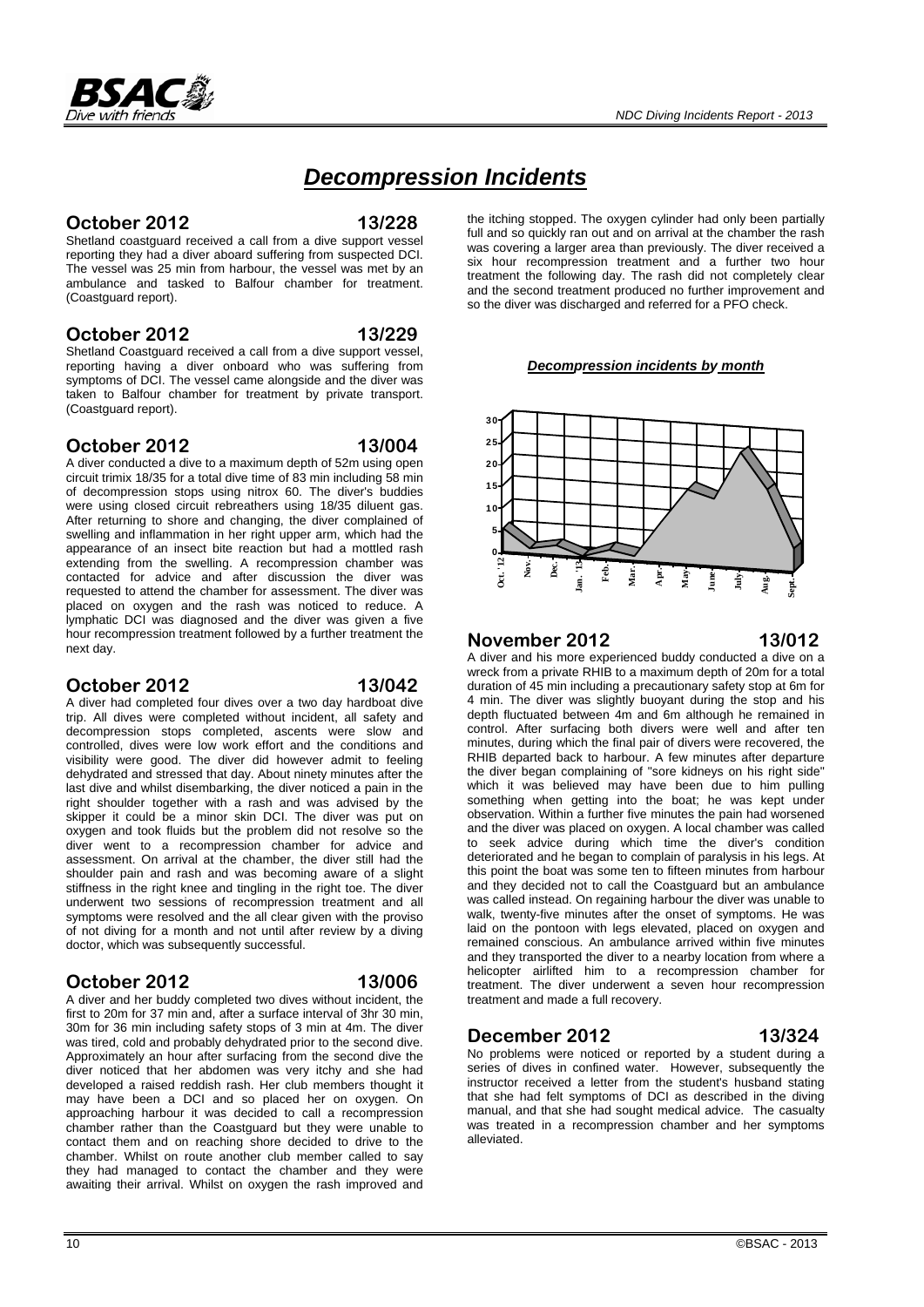#### **December 2012 13/325**

Two days after completing training dives in open water the casualty called her instructor to discuss the fatigue, neck and shoulder pain that she was having. The instructor advised that she must contact a recompression facility. They recommended she went in to be examined. During this assessment they found out that the casualty had had an uncontrolled ascent on one of the dives which triggered her computer alarm and that she also felt cold during the dives. She was treated in the chamber for DCI and felt recovered afterwards.

#### **December 2012 13/020**

Two divers in a party of divers were rescued from a quarry. The buddy pair had some difficulties with their equipment, had to surface quickly and were thought to be suffering from DCI. The Coastguard was alerted and the rescue was co-ordinated by the police. The pair were airlifted to hospital as a precaution.

#### **February 2013 13/041**

A diver had completed three dives on the same day, two were training dives and the last was a leisure dive but with another diver and trainee who performed a controlled buoyant lift from 6m to the surface before re-descending to 12m to finish the dive. Later that night the diver felt very tired and had some pain and tingling in the left arm. The next day, following a bad night's sleep, the diver still had pains in the left arm with numbness and tingling, still felt tired and dizzy and the left cheek and two right toes went numb. The diver went to hospital and was put on oxygen and the symptoms were resolved. The diver then attended a recompression chamber for three sessions of treatment and was signed off as fit to dive having made a full recovery but advised on safe diving practices.

### **February 2013 13/238**

Belfast MRCC received a request from duty dive doctor, Aberdeen to activate hyperbaric chamber on the Isle of Cumbrae for a diver who was suffering from DCI. Cumbrae Coastguard rescue team tasked to assist with transfer of casualty. (Coastguard report).

### **March 2013 13/032**

In the evening following two shallow dives to a maximum depth of 10m, a diver experienced pain in her right elbow but thought it was a strain from lifting equipment. The following day other symptoms appeared including aching all over her body, nausea, headache, an ache in her right elbow, feeling wobbly, dizzy and fatigued and she thought this was the onset of flu. The next day the diver was feeling less nauseous but still achy and with a rash on her arms. She still had a headache and was still feeling unwell. On advice she contacted a recompression chamber and they advised going to the nearest hospital and to be informed of her arrival once there. After a three hour delay in the hospital the diver was placed on oxygen, had blood tests and a chest x-ray before being taken to the recompression chamber. Subsequent treatment was recompression once a day for five days and the diver was discharged fully recovered. A PFO was suspected and the diver was awaiting further tests.

# **April 2013 13/043**

A diver completed seven dives over the four day Easter period. None of the dives involved unusual incidents and were within dive tables, a computer and the diver's maximum depth of 35m. All dives were non decompression and 3 min safety stops were carried out. The diver returned home and that evening noticed a mild discomfort in the right shoulder and mild loss of sensation in three fingers of the right hand. The diver put this down to fatigue from a long journey home and the physical exertion of the diving weekend. The symptoms remained the next day and did not

 $\circ$ BSAC - 2013 11

worsen but were still present the following day. The diver contacted a recompression chamber for advice and they advised attending the facility for a check up. The diagnosis was that the symptoms were possibly a very mild DCI or that the diver had pulled a muscle in the shoulder. The diver was recompressed and the discomfort in the shoulder slightly alleviated but over the next couple of days all symptoms were resolved. The diver was advised to avoid diving for four weeks and get a check up with a medical referee before diving again.

### **April 2013 13/073**

Two divers carried out a first dive to 30m. After a gradual descent one of the divers carried out a regulator switch but it began to free flow. He signalled to abort the dive which they did immediately. The ascent was a little quick but controlled sufficiently so that neither diver's computer registered an alarm. Following a surface interval of over two hours the divers carried out another dive to 30m for 30 min and a further dive to 25m for 25 min. Two days later one of the divers felt 'woozy', with low dexterity and tiredness. He called a hyperbaric chamber and they advised him to come in for a check up. The diver was diagnosed with neurological and constitutional DCI and received two sessions of recompression treatment. Following the treatment and during a consultation with the diving doctor, the diver complained of recent dehydration. This led to a diagnosis of adult onset type one diabetes, the dehydrating effects of which predisposed the diver to the recent DCI.

### **April 2013 13/078**

An instructor and two trainees were on a training dive with a controlled buoyant lift exercise being carried out at the end of the dive. One of the trainees was lifting a fellow student but lost control of the ascent from 5m. Immediately after surfacing, the student complained of a headache. Later that evening, as the headache had not subsided, the student was taken to a recompression chamber for treatment.

### **April 2013 13/046**

On the second day of a diving weekend and about twenty minutes after completion of a dive, a diver felt sick and dizzy. It was assumed she was hungry and thirsty as she had eaten very little breakfast and not had much to drink. She was given a small amount of sugary food, a drink and a check on hand to eye coordination which showed no symptoms of DCI. The diver remained coherent and articulate but as her condition did not change and she had also been physically sick, she was put on oxygen and fluids. A check on her dive computer showed the dive was normal with good descents and ascents. With no improvement in the diver's condition, contact was made with a decompression chamber for advice and arrangements were made for contact with a local hyperbaric unit. Following a telephone conversation with the diver, the local chamber's doctor said the initial assessment was an inner ear barotrauma and advised her to come into their facility. At the chamber the diagnosis of inner ear DCI was confirmed. Interrogation of the diver's computer showed that the first day of diving involved three dives, the first one was aborted after 4 min and the following two dives to 16m showed two ascents per dive from 12m to 6m practising the use of an alternative source. Due to previous problems with equalization the diver had taken an decongestant tablet on both days. The diver was recompressed and she was sixty percent better compared to her condition on arrival. She was advised to take total bed rest until complete resolution of symptoms and thereafter to avoid any physical exertion for up to a week to allow the trauma to heal. The diver would be seen for review one month from end of treatment and advised not to dive or fly during this period. She was also warned against the use of decongestants before diving.

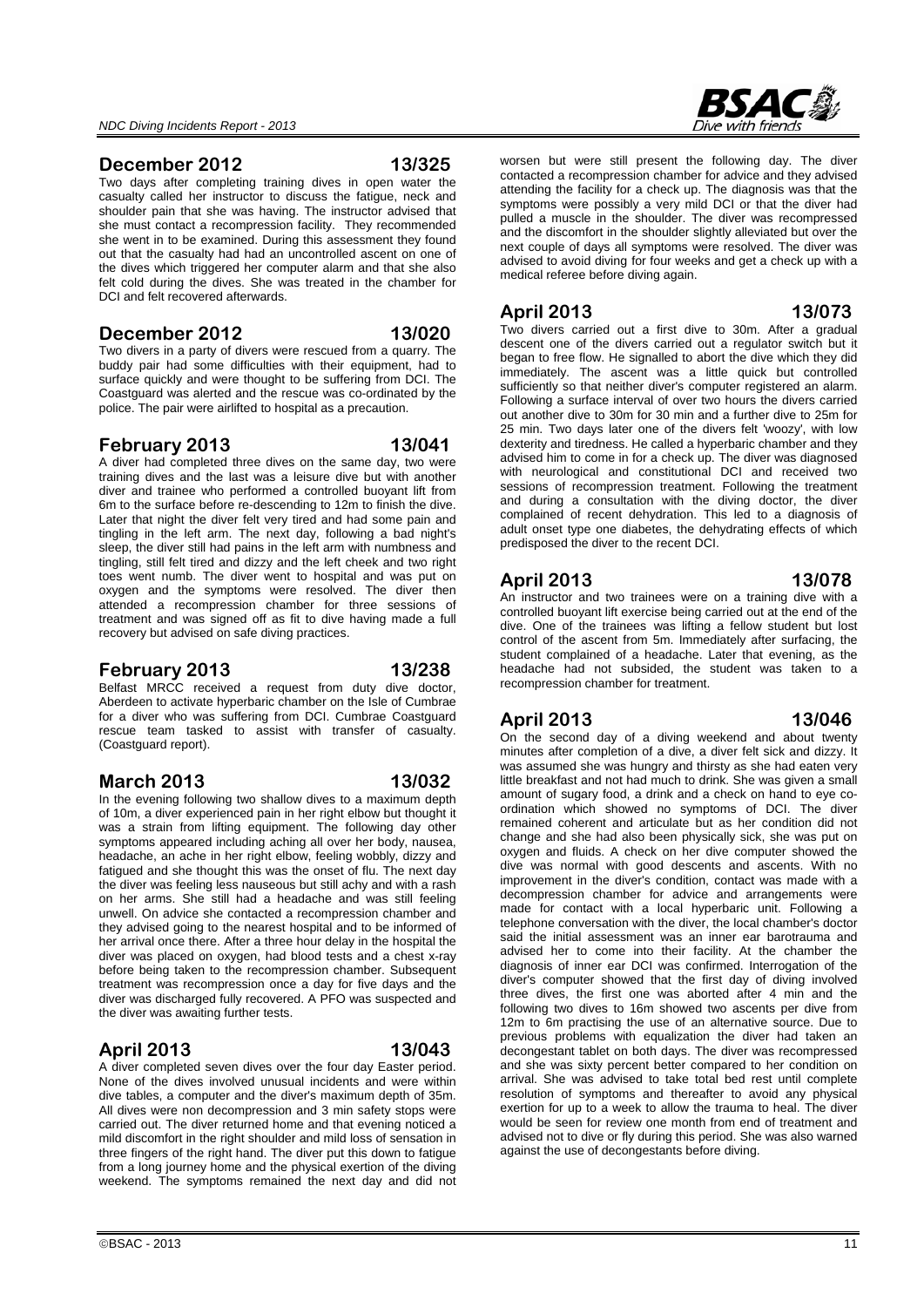

On the first dive of the day two divers were practising compass skills supervised by a dive leader. Three of the four bearings took the divers to their intended spot but an error on the fourth bearing took them to a unintended location. On checking their air one of the divers signalled they were beginning to get low and did not have enough to complete the dive plan. The dive leader took over and signalled a direction of travel to reach a wall and ascend there. En-route to the wall both divers signalled to the dive leader they were now low on air at which point the dive leader deployed her DSMB but her octopus regulator free flowed.

With two divers low on air and as the free flow could not be stopped, the dive leader signalled to ascend. All the divers reached the surface but the ascent was rapid. About thirty minutes later, the dive leader experienced numbness in one finger and one of the other divers complained of chest pain. First aid oxygen was given and all three divers had treatment in a recompression chamber.

### **April 2013 13/125**

A diver had completed three dives on a Saturday and later that evening felt a sharp pain in his right knee which he put down to a strain from carrying kit during the day. On the Sunday, the diver carried out two further dives and still had some pain in the knee but not enough to cause concern. During the rest of the week the pain seemed to be easing but on the Saturday evening, following a short walk, the diver experienced a severe sharp pain in the knee which continued throughout the night. Thinking it might now be diving related, the diver contacted a hyperbaric chamber and the doctor advised him to attend as soon as possible and the diver received recompression treatment. The knee pain lessened slightly in the chamber and the diver was given the first of a course of anti-inflammatories. The diver received two further sessions of treatment and the knee pain reduced slightly and then subsequently fully resolved. There was no conclusive decision as to whether the pain had been diving related. Although the pain had reduced over three days of treatment it could have been due to the anti-inflammatories or simply due to the rest taken over the three days.

### **April 2013 13/123**

An instructor and two trainees had completed five dives over a weekend. No symptoms were felt immediately following diving however, on the Monday, the instructor experienced numbness in the left hand together with joint pain in the left knee. A hyperbaric chamber was contacted. DCI diagnosed and the diver received recompression treatment. It is believed that the DCI was due to a rapid ascent experienced on the final dive of the weekend when the instructor was attempting to arrest the ascent of a trainee. The trainees exhibited no symptoms of DCI.

# **May 2013 13/063**

Whilst driving home following a mixed gas rebreather course, a diver experienced discomfort and swelling to his upper arm. The following day the swelling and discomfort became progressively worse and he contacted a hyperbaric centre. He attended the centre and was diagnosed with a lymphatic DCI. He underwent recompression treatment with a minor improvement in his symptoms and, having stayed overnight in hospital, underwent further treatment the next day. The swelling was progressively moving down his arm and the discomfort improving. The hyperbaric centre discharged the diver but, as the diver appears to have had a lymphatic DCI previously, they were to contact him offering a test for PFO.

# **May 2013 13/243**

Portland MRCC tasked Poole CRT to prepare the HLS at Poole to assist the helimed aircraft which was inbound with a diver suffering from DCI. The diver was landed safely and taken to the recompression chamber by ambulance. (Coastguard report).

# **May 2013 13/075**

A trainee diver completed five training dives over a two day period. Two dives were undertaken on the first day and three dives on the second day. All five dives were completed without incident and within tables. The following day the diver experienced some discomfort and 'pins and needles' in his right shoulder. As he had previously injured this shoulder in an accident four years earlier, he initially took no action. However, when the symptoms worsened during the day, he contacted the instructor he had been diving with to alert her to the situation and seek advice. The instructor referred him to a hyperbaric chamber and the diver was called in for an assessment. The diver was given three sessions of recompression treatment as he was diagnosed with a mild case of DCI and that the diver's previous shoulder injury had been a contributory factor. The chamber advised the diver to refrain from diving for a month and to complete all subsequent dives on nitrox using air tables.

# **May 2013 13/064**

A diver became separated from his buddies around 25 min into a wreck dive. Whilst trying to locate them he disturbed the silty seabed and became disorientated. Because he was away from the shotline and with foggy conditions on the surface, the diver realised he was going to have to deploy his DSMB before he drifted away from the wreck. He was beginning to hyperventilate but settled on the seabed and with still no buddies visible deployed his DSMB. On reaching 20m, worrying about the ascent, being seen once he surfaced and struggling with buoyancy, he lost control and made a fast ascent to the surface. His maximum depth was 31m and his dive duration 30 min. The diver was recovered to the boat and first aid oxygen was administered. Contact was made with a recompression chamber and the diver referred for treatment. Suspected DCI was diagnosed and the diver underwent recompression treatment.

### **May 2013 13/061**

Portland MRCC tasked Coastguard helicopter rescue R-106 to a dive support vessel after they reported having a diver onboard who was showing symptoms of DCI following a dive approximately 4nm south of Burton Bradstock. The symptoms were 'pins and needles' at the base of the spine and at the top of the legs. The diver and his buddy were airlifted to Poole helicopter landing site to be met by an ambulance, dive doctor and Poole CRT, then transferred to the recompression chamber for treatment. (Coastguard report).

### **May 2013 13/069**

Stornoway MRCC received a call on channel 16 VHF reporting entering Tobermory Harbour, Isle of Mull with a dive casualty onboard. An ambulance and Tobermory CRT were tasked to meet the vessel. A medilink call was established with the dive doctor in Aberdeen, who recommended transfer to hospital by road and sea. The ambulance service tasked a helimed aircraft to uplift the casualty and his dive buddy, who was also feeling symptoms, to hospital. (Coastguard & RNLI reports).

# **May 2013 13/084**

A diver completed two dives and although feeling very tired, left the dive site. About three hours later he developed a headache, pain in the right shoulder, elbow and knee as well as in two fingers of his right hand. A hyperbaric unit was contacted and they referred the diver to a recompression facility. On arrival at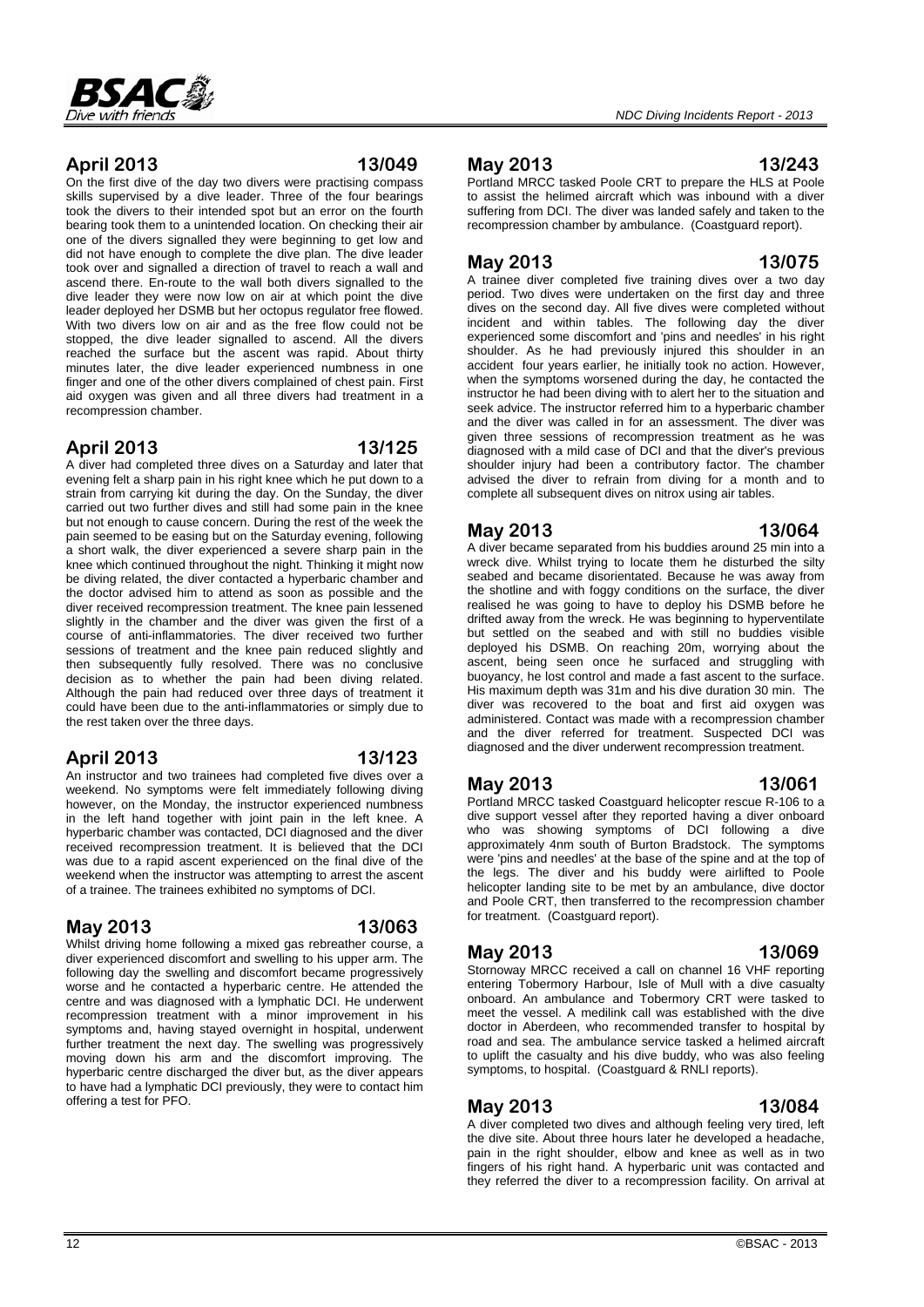the facility the diver was diagnosed with DCI and underwent recompression treatment and his headache and pains resolved. Following a night in hospital, the diver was re-assessed and underwent a further session of recompression treatment after which he was symptom-free and discharged home.

#### **May 2013 13/077**

A diver had completed a morning dive with no problems until the ascent when she experienced ear pain. Back on the surface the ear pain lessened to a slight throb and was uncomfortable but she still could not equalise. The diver returned to the shore and began to feel sick and had a pain in her elbow which then went to her shoulder. The diver was put on oxygen and medical assistance summoned. A paramedic arrived and arrangements were made to airlift the diver to a recompression chamber. The diver received recompression treatment for DCI and was also being sent for a scan for suspected PFO.

#### **May 2013 13/079**

Following a wreck dive to a maximum depth of 53m for 75 min, a trimix rebreather diver developed signs of DCI. Portland MRCC tasked Coastguard helicopter rescue 106 to airlift the diver from his vessel near West Bay, Dorset to a recompression chamber for treatment. Poole Coastguard rescue officers met the helicopter at the Whitecliffe landing site, Poole and West Bay Coastguard rescue officers met the vessel when it returned to West Bay harbour. (Coastguard report).

### **May 2013 13/110**

A diver had completed five training dives over a weekend, three on the first day and two on the second. All dives were completed within the normal limits of his dive computer with no mandatory decompression stops, rapid ascents or other major buoyancy issues involved. When returning home the diver felt tired but this seemed normal given the weekend's activity. The following day the diver was aware of 'pins and needles' in his back and left leg together with a feeling of being unable to fully concentrate. However, the diver attributed this to possible fatigue and perhaps back strain from the weekend's diving, carrying cylinders etc. The next day the diver was still experiencing all the symptoms and called a hyperbaric chamber for advice. The chamber recommended that the diver come in and after seeing the doctor the diver received recompression treatment for DCI. The treatment seemed to improve the symptoms though not completely resolve them so the diver underwent three further treatments. All the symptoms appeared to be completely resolved.

### **May 2013 13/089**

Two divers descended to 19m but the dive leader reported that a

current at depth, against which they could not fin, forced them to a depth of 27m. This depth was maintained for the duration of the dive and the dive leader, whilst acknowledging this was greater than the depth limit for his less experienced buddy, considered there was no risk to either diver. The divers were connected by a buddy line as the visibility at depth was considered inadequate for safe diving. At the agreed cylinder pressure, the divers began their ascent with both their computers indicating no decompression requirement. The buddy had used his BCD for buoyancy at depth but on the ascent only vented air from his drysuit. As his buoyancy increased and still connected by the buddy line, both divers made a rapid ascent to the surface. Both of the divers' computers 'locked out' at the surface indicating rapid ascent danger. As it was the second dive of the day for the dive leader, he was administered emergency oxygen on the boat as it returned to shore. Neither diver reported any symptoms of DCI but on reaching the shore the dive manager sought medical advice and both divers were sent to a

# RSA

recompression chamber. On the journey to the chamber, the buddy complained of feeling very itchy on his chest and back. After medical examination both divers received recompression treatment and were told to refrain from diving activities for at least six weeks.

#### **May 2013 13/131**

A diver completed thirteen dives between 18m to 43m over the course of a week's diving finishing on a Friday. The following day the diver developed pain in his right elbow with pain later presenting in his right shoulder. Oxygen was administered and a hyperbaric centre contacted. The diver was admitted and received recompression treatment with a second treatment the following day.

#### **May 2013 13/100**

On the second day of a diving holiday a diver completed a no stop dive to 34m and a safety stop at 6m for 3 min. Back on the boat a diver complained that his equipment felt heavy and his legs felt like jelly. The diver was helped to de-kit, made to lie down and put on oxygen. The decision was made to send the diver to a recompression facility although the diver reported his condition to be improving. The diver was picked up by ambulance, delivered to the hyperbaric unit and underwent recompression treatment. The diver felt fine afterwards but was advised to have a check for PFO which he did but no PFO was detected. The cause of the incident could possibly have been the diver being over-weighted or possibly exhaustion as he had driven over 600 miles two days earlier with little sleep.

#### **May 2013 13/056**

After three uneventful boat dives over a two day period, a diver developed very mild DCI symptoms the following day. Following medical advice, the diver received recompression treatment and all symptoms were resolved.

#### **May 2013 13/251**

#### Shetland MRCC received a call from a dive boat reporting a diver with mild DCI symptoms. Casualty was brought into Houton pier and taken to Stromness hyperbaric chamber by ambulance. Stromness CRT were called to the pier to assist the vessel. (Coastguard report).



*Percentage analysis of factors involved in cases of DCI*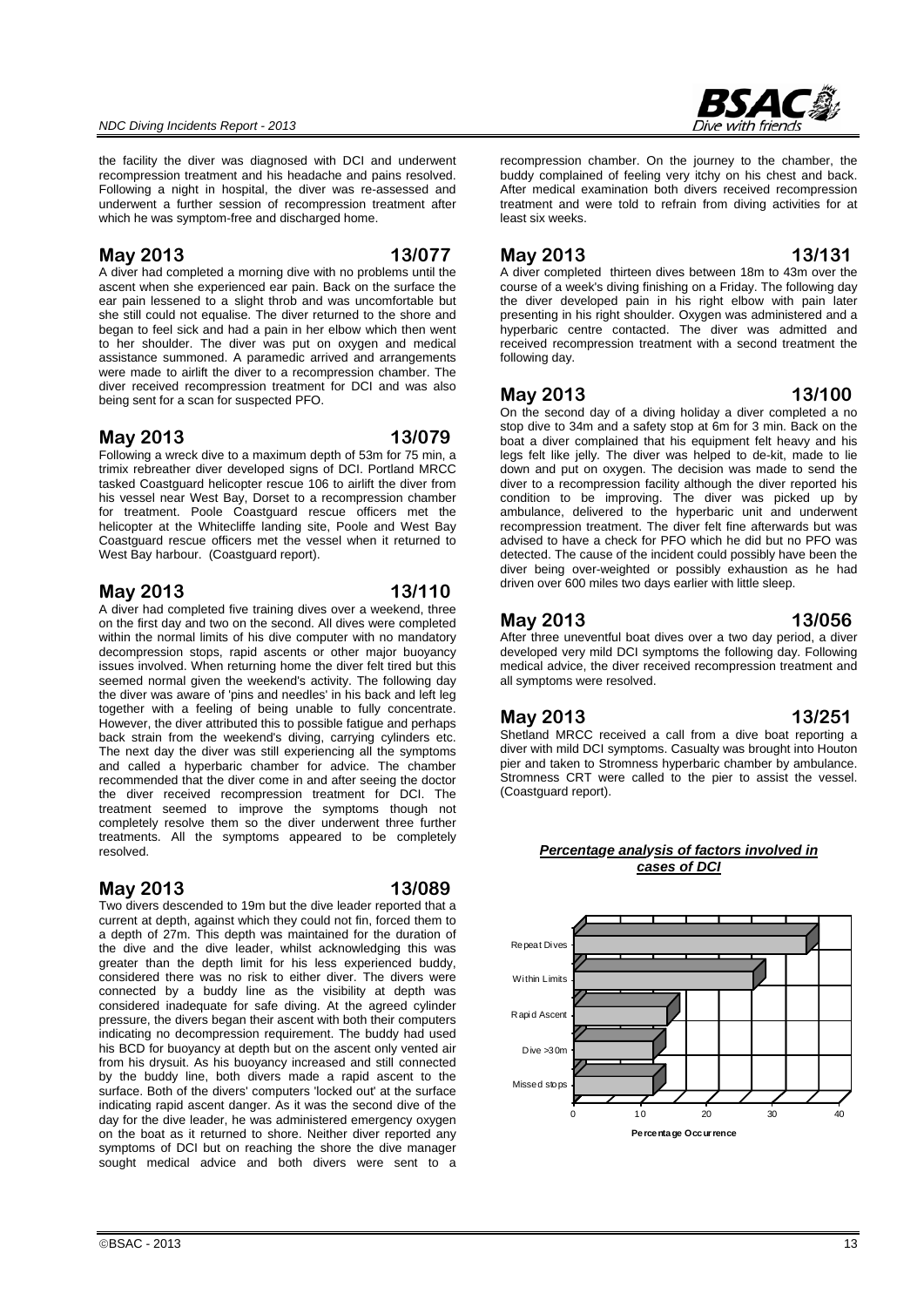### **June 2013 13/254**

Solent MRCC tasked Coastguard helicopter R-104 to airlift a 47 year old diver suffering with DCI from a dive boat and transferred her to St.Richard's hospital, Chichester. Selsey Coastguard attended the HLS. (Coastguard report).

### **June 2013 13/103**

An instructor and two students were on the second dive of the day carrying out SMB drills. The SMB got tangled with a lobster pot marker on the surface so the lesson stopped. At this point one of the students was having difficulty with his fin and drysuit boot and was unable to refit his foot into the boot. However, this was apparently not communicated to the instructor as he was unaware of the problem. Unable to manoeuvre the SMB, the instructor decided to show the students how to use the SMB's reel and line as a distance line. The line was tied off to some rocks and the three divers reeled out and returned to the start point. The student with the fin and drysuit boot problem was now low on air and the group started to ascend, taking it in turns to use the SMB reel. At around 10m, the student with the boot problem was ascending too quickly and despite the instructor indicating he should slow down, the student could not control his rate of ascent. The instructor went to assist but both of them ended up on the surface quickly followed by the second student who had been given the signal to ascend by the instructor. The second student was blowing out hard as she rose to the surface missing a 1 min decompression stop. The group were recovered to the dive RHIB. The second student complained of a headache but this went away after 10 min and she helped recover other divers' kit into the boat following their dive. When she got back to shore she experienced 'pins and needles' in her hands and on the way home found them to be quite painful but put this down to her tight drysuit. At home she was still experiencing 'pins and needles' and noticed a rash on her shoulder. She contacted the instructor who advised her to phone the hospital who told her to attend a hyperbaric chamber as soon as possible. At the chamber the student was assessed with DCI and underwent three sessions of recompression treatment over three days. A possible PFO was being investigated.

#### **June 2013 13/102**

#### On the last day of a three day dive trip, two divers were ascending from a 21m wreck dive on a DSMB. One of the divers performed a regular ascent with a shorter than planned 2 min safety stop but the buddy got caught in the drift tide and current resulting in an uncontrolled ascent from 15m but maintained a hold on the DSMB line. On the surface the buddy raised the alarm that she had missed her safety stop and was recovered to the dive boat. The buddy was immediately assessed and complained of 'tingling' and pain in her legs and hands and was put on first aid oxygen. The Coastguard was contacted and a lifeboat was dispatched with a further supply of oxygen. The other diver was also assessed but was not displaying any symptoms. The buddy reported that the symptoms in her legs were increasing as well as spreading to her upper limbs, most specifically her elbows. The Coastguard decided evacuation by helicopter was required and this was despatched. Two local dive boats in the vicinity donated their oxygen kits and the lifeboat arrived. Both divers were evacuated by helicopter and taken to a recompression chamber. The diver was assessed and with no symptoms of DCI was discharged that day. The buddy was confirmed as suffering from DCI and was recompressed with three sessions over three days and made a full recovery.

### **June 2013 13/328**

The casualty participated in five training dives over two days. The dives were within no-deco limits, included safety stops and there were no apparent incidents. The morning of the third day

the casualty had a pain in his arm and he had difficulty concentrating throughout the day. He contacted the a hyperbaric facility and was admitted for recompression treatment.

# **June 2013 13/258**

Falmouth MRCC tasked rescue helicopter R-193 to carry out the medical transfer of a 40 year old Belgian diver suffering from suspected DCI from Porthkerris to DDRC, Plymouth. (Coastguard report).

### **June 2013 13/135**

A diver had been diving for six consecutive days on a hardboat dive trip. Two dives a day were carried out using air and were within computer limits with no alarms showing on downloaded dive profiles. Decompression stops were in excess of the minimum required by the computer. Of the twelve dives carried out the deepest was to 40m on the third day and six of the dives were deeper than 30m but most were shelving reefs or wrecks allowing for gradual ascents. Surfacing from the last dive nothing was apparent and the diver helped in unloading the boat along with the rest of the group. Back at her accommodation the diver noticed a rash on her upper right arm and shoulder and suspected it was a skin DCI but with no other symptoms present and with the rash fading, she did not want to worry her nondiving partner but did inform the rest of the diving party. The following day the diver had swelling to her right upper arm and shoulder together with some pain. The other divers insisted she tell her partner and they telephoned a decompression help line for assistance. The advice was that the diver should attend the local hospital where she was examined by the duty doctor in consultation with the decompression help line doctor. The diver was evacuated by helicopter to a recompression chamber and diagnosed with a rare lymphatic tissue and neurological DCI and underwent eight sessions of recompression treatment. The diver was advised not to dive for three months and to be medically assessed before diving again.

### **June 2013 13/107**

A diver completed two dives to 21m with a surface interval of 2 hours 5 min between the dives. Leaving 21m on the second dive, his computer stated that he had 11 min of no stop time remaining but he carried out a 3 min safety stop. Whilst de-kitting, he pulled his drysuit neck seal over his head but when he came to pull off his right cuff seal with his left hand he experienced a sharp pain on the left side of his neck, which he initially thought was a 'crick'. He then experienced a severe burning pain from his neck, down his arm and to the bottom of the deltoid muscle in his shoulder. He thought it was the 'crick' radiating so sat down for a short while. After a few minutes, the diver stood up to tidy his gear away and found that his left leg had gone 'wobbly' to the point where he was not confident he could walk on it. With his buddy's assistance the diver was put on first aid oxygen for twenty minutes. After the first five to ten minutes the pain in his shoulder subsided and his leg felt better. Contact was made with a hyperbaric unit and the diver was told to go to a recompression facility where he underwent treatment for DCI. The diver was also arranging a PFO check.

# **June 2013 13/259**

Stornoway MRCC received a call from a dive boat reporting that they had a diver aboard showing signs of DCI. A medilink call was established with the dive doctor from ARI. Doctor requested the diver be taken to Lorne & Islands Hospital, Oban by Coastguard helicopter R-100. The diver was transferred to an awaiting ambulance by R-100. (Coastguard report).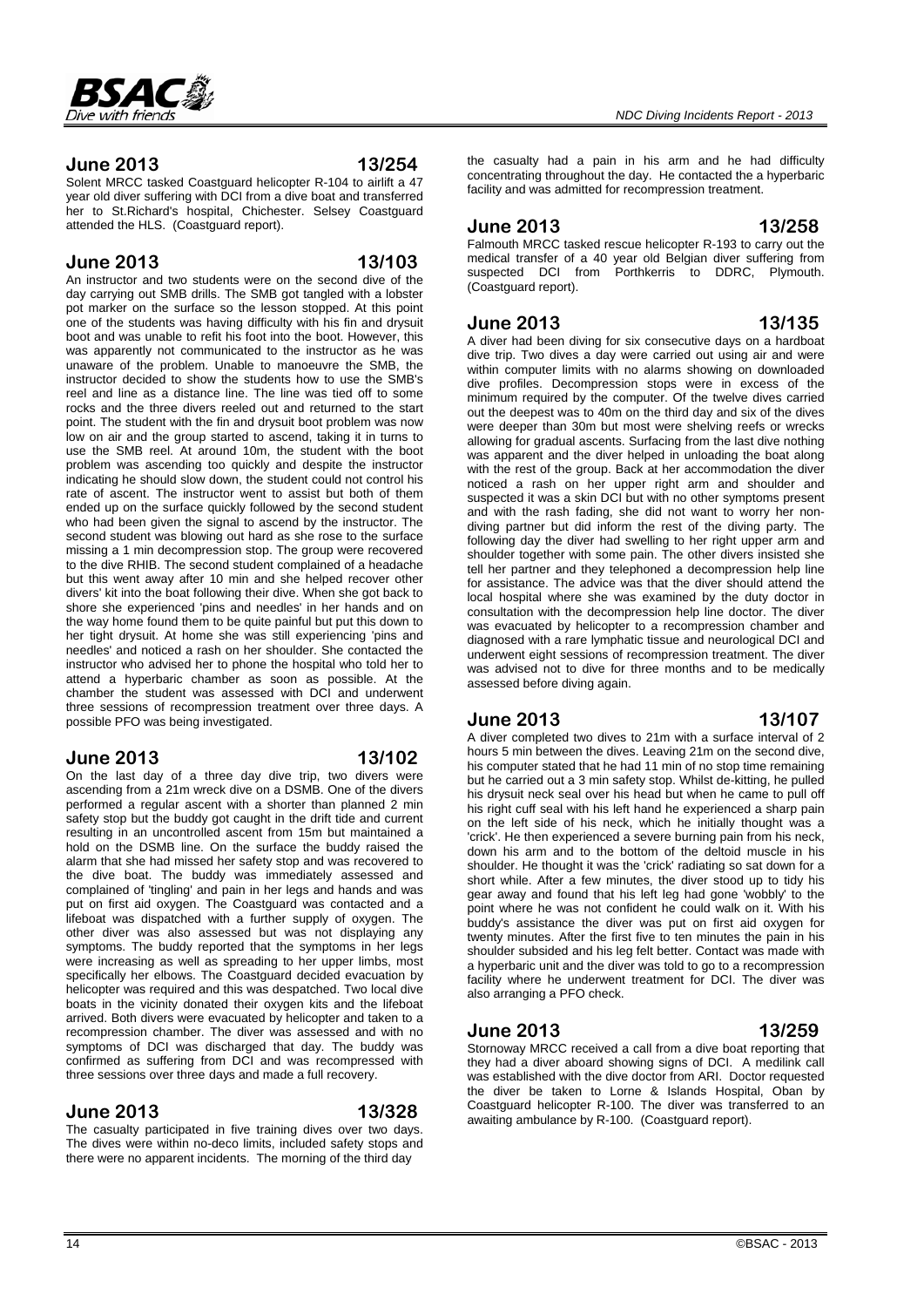#### **June 2013 13/329**

The casualty was completing an enriched air nitrox course. During the course he lost control of his buoyancy and omitted a safety stop, however his computer indicated that he could continue diving and he felt fine. That evening he started feeling some numbness in his fingertips. The symptoms became more pronounced and he sought medical advice two day later. He was advised to go to a recompression chamber. He completed recompression treatment and was advised not to dive for one month.

#### **June 2013 13/261**

Portland MRCC tasked coastguard helicopter R-106 to the National Diving Centre at Chepstow to evacuate a diver. The casualty was going to be landed at Poole for recompression treatment. Poole Coastguards manned the landing site and South Western Ambulance and the recompression chamber were alerted. R-106 helicopter was stood down as an air ambulance did the job instead. (Coastguard report).

#### **June 2013 13/105**

A lifeboat took a diver to hospital as he was suffering the warning signs of DCI. The diver became concerned about 'tingling' and after effects from his dive. The diver was taken by ambulance from the hospital to a hyperbaric unit. His condition was unknown.

#### **June 2013 13/151**

A diver had completed a diving holiday comprising eight dives over five days. None were over 30m and all were no stop dives. Two days after the end of the holiday, the diver was doing a circuit training class when he experienced some visual disturbance, including blind spots, and he called a divers' emergency helpline. Within an hour the symptoms had gone but the diver attended hospital. Although the symptoms had disappeared and nothing wrong was found with his eyes, on the advice of a hyperbaric consultant, the diver received two sessions of precautionary recompression treatment.

#### **June 2013 13/263**

MRCC Aberdeen were advised by ARCC that R131 was evacuating a diver suffering DCI, to ARI. (Coastguard report).

### **June 2013 13/111**

A dive boat skipper called the Coastguard to report that a diver had come ashore after conducting a wreck dive and was now showing signs of DCI.. The dive was to 30m and the diver had experienced a 'sticky' ear at 28m which cleared. The dive was for  $47$  min including  $a$   $7$  min of safety stop. Advice from a dive doctor recommended immediate evacuation. The dive boat put back out to sea and a Coastguard rescue helicopter was scrambled. The diver was winched aboard, flown to a landing site and transferred by ambulance to a recompression chamber. The diver received treatment for vestibular DCI and bad neurological symptoms and further recompression treatment was planned. (Coastguard report).

### **June 2013 13/264**

Humber MRCC received a call from a dive boat reporting they had a diver onboard suffering from symptoms of DCI. He was transferred ashore to be taken to the hyperbaric unit by ambulance for assessment. (Coastguard report).

### **July 2013 13/265**

Humber MRCC were contacted by a dive boat reported having a diver onboard who was suffering from signs & symptoms of a

skin DCI following her dive. She was transferred to a hyperbaric chamber by rescue helicopter R-125. (Coastguard report).

#### **July 2013 13/266**

Stornoway MRCC received a request for medical advice, this was provided to a dive boat who reported two divers onboard suffering from suspected DCI. Oban lifeboat met the dive boat and transferred the divers for onward transport to a hyperbaric chamber for assessment and treatment. (Coastguard & RNLI reports).

#### **July 2013 13/113**

A charter dive boat issued a 'Pan Pan' call on VHF Ch 16 reporting they had a diver onboard suffering with a possible DCI. The Coastguard tasked a rescue helicopter to evacuate the diver to a landing site where he was transported by ambulance to a recompression chamber. The diver, having done a previous dive to 10m for 60 min, was diving on a wreck in 28m, on air with two buddies. One was using a less conservative way of calculating decompression times (using a watch and not planning the dive using tables) and the other buddy was using nitrox but with his computer set to air. The diver ended up going into decompression because the buddy using the watch kept straying away and the diver and remaining buddy losing sight of him. When they started the ascent the diver's computer indicated that it would take 7 min to complete the ascent. The diver stopped at 6m to complete a safety stop but his weightbelt slipped to the side which made him panic and he lost buoyancy control and ascended to the surface. On the dive boat the diver was given first aid oxygen before the helicopter evacuation to a recompression chamber for treatment. (Coastguard report).

#### **July 2013 13/156**

A diver had completed a dive using nitrox 36. Following a surface interval, a second dive was carried out to 21m using air. During the dive whilst monitoring no stop times, the diver was surprised at how long they were able to stay down. It was only after 30 to 35 min that the diver realised the mix was still set to nitrox 36 on his computer and he was probably well into decompression stop requirements. The diver ascended as fast as he safely could and completed 7 min at 6m in an attempt to make up for the missed stops. On the drive home the diver felt a slight 'tightness' in his ring finger and although conscious that this may have been dive related, was not overly concerned as it was not getting any worse and there were no other obvious symptoms. The diver also admits to being embarrassed at his own stupidity in not checking his computer so did not mention this to anyone. In the early hours of the following morning the diver noticed his finger was still feeling 'tight' and contacted a hyperbaric chamber. The diver attended the facility and was diagnosed with DCI and received recompression treatment after which he felt fine and had no subsequent side effects.

#### **July 2013 13/188**

A diver had carried out two nitrox dives, the first to 19m for 50 min with a 3 min stop at 6m and the second to 30m for 35 min with a 5 min stop at 6m. After surfacing from the second dive and back in the boat the diver's right arm began to 'throb'. The diver received recompression treatment for mild muscle DCI and was advised not to dive for two weeks.

#### **July 2013 13/269**

Shetland Coastguard received a report that a diver had self referred to the local hyperbaric chamber, no further details held. (Coastguard report).

 $\circ$ BSAC - 2013 15

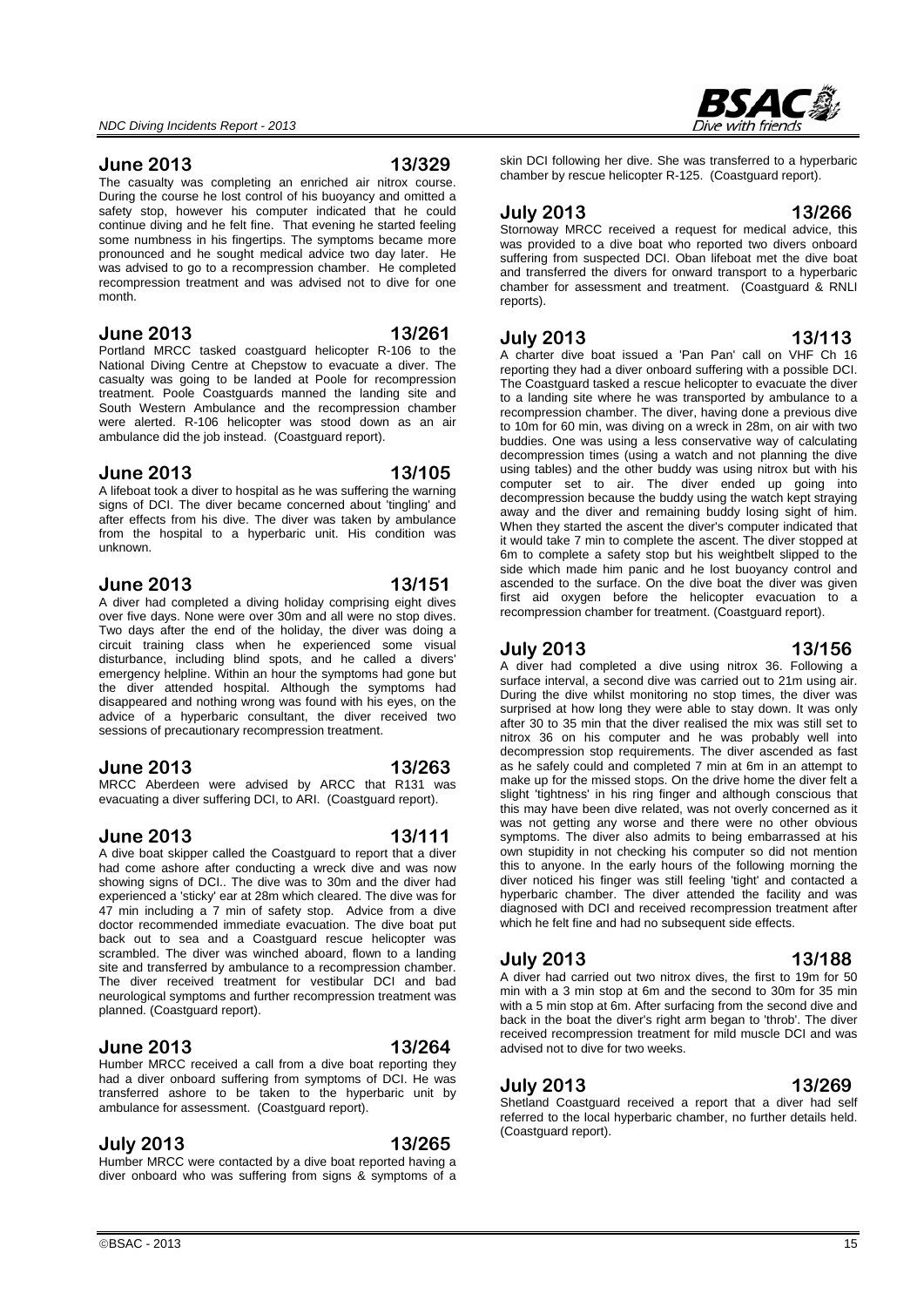

### **July 2013 13/130**

A group of divers had completed a week's diving in the 30 to 50m range with two dives a day. On Friday, the last day after the final dive to 45m, the group had lunch, offloaded equipment from the dive boat and travelled to their departure ferry port where they loaded the equipment into a container. At the ferry terminal, one of the divers complained of feeling unwell, was unsteady on his feet and had visual disturbances. He returned to the dive boat with another member of the group where he was assessed and thought to be suffering from DCI. Evacuation was arranged and he was taken by ambulance to a helipad and then by helicopter to a hyperbaric facility where he was subsequently recompressed. The remaining divers had boarded the ferry to travel home. Subsequently two other divers in the group were recompressed as reported in incidents 13/220 & 13/221. All three divers had used open circuit equipment using nitrox with two of them using higher mixes for decompression.

#### **July 2013 13/272**

Solent MRCC were contacted by a dive boat reporting a diver onboard having missed stops and suffering symptoms of DCI. The diver was transferred to St Richards hospital by R-104. (Coastguard report).

### **July 2013 13/154**

A diver had completed three dives on the Saturday of a diving weekend and one on the Sunday. The diver had a fast ascent on the second dive on the Saturday but had descended back down to 3m to wait for his dive computer to clear. The Sunday dive went to plan but the buddy's computer showed a longer decompression stop time to that of the diver's adding 7 min to their decompression stop. After completion of the dive, the diver felt a little unwell but put this down to being out in the sun and having experienced similar symptoms in the weeks before. The following day the diver went to his doctor who felt it was vertigo, from the symptoms described. Two days later the diver contacted a hyperbaric chamber and they arranged for a local chamber to contact the diver. The diver received recompression treatment that evening for DCI.

### **July 2013 13/220**

A group of divers had completed a week's diving in the 30 to 50m range with two dives a day. On Friday, the last day after the final dive to 45m, the group had lunch, offloaded equipment from the dive boat and travelled to their departure ferry port where they loaded the equipment into a container. At the ferry terminal, one of the divers complained of feeling unwell, as reported in Incident No. 13/130. The remaining divers had boarded the ferry to travel home. The following day, Saturday, another diver in the group decided to seek medical advice as he was suffering from chest pain, joint pain and a rash. He was taken by ambulance to a hyperbaric unit where he was recompressed. It subsequently emerged that he had been feeling the symptoms since the Thursday but had not mentioned his worries to anyone. A number of days later another diver in the group was recompressed as reported in Incident 13/221. All three divers had used open circuit equipment using nitrox with two of them using higher mixes for decompression.

### **July 2013 13/121**

A dive boat issued a 'Pan Pan' call after two divers made a rapid ascent from 26m on a drift dive. The Coastguard took advice from a dive doctor and tasked a Coastguard rescue helicopter which arrived quickly on the scene. The two divers were assessed then airlifted to shore and taken by ambulance to a recompression chamber for treatment. During treatment one of the pair reported that on completion of the dive he deployed his DSMB causing the reel to snag. As the reel was attached to the diver by a bungee cord it caused a fast ascent to the surface as

he was unable to cut it. The buddy reported seeing the diver become entangled with the DSMB and get dragged to the surface but was unable to maintain contact with him and to complete his decompression stops. (Coastguard report).

 *NDC Diving Incidents Report - 2013* 

### **July 2013 13/221**

A group of divers had completed a week's diving in the 30 to 50m range with two dives a day. On Friday, the last day after the final dive to 45m, the group had lunch, offloaded equipment from the dive boat and travelled to their departure ferry port where they loaded the equipment into a container. Two divers from the group suffered DCI as reported in Incidents 13/130 & 13/220. After several days of discussion about the two divers who had suffered DCI, another diver from the group began to suspect that he also had symptoms of DCI. He was the buddy of the diver who had been airlifted to a hyperbaric chamber in Incident 13/130 and had dived with him throughout the week. The buddy felt heavy and tired with some occasional 'pins and needles'. On the Tuesday, four days after diving had finished, he telephoned a recompression chamber and was advised to attend. He was assessed and although the symptoms were borderline, the diver was recompressed. All three divers had used open circuit equipment using nitrox with two of them using higher mixes for decompression.

**July 2013 13/275** Solent MRCC were contacted by a dive boat stating they had a diver onboard showing signs and symptoms of DCI. The boat returned to harbour and the diver was taken to hospital by

#### **July 2013 13/277**

Holyhead MRCC received a report of a diver showing signs and symptoms of DCI following a rapid ascent and missing decompression stops. He was transferred to a hyperbaric chamber by rescue helicopter R-122. (Coastguard report).

ambulance for assessment. (Coastguard report).

### **July 2013 13/278**

Shetland MRCC coordinated the transfer of a diver to hyperbaric chamber for assessment, no further details held. (Coastguard report).

#### **July 2013 13/132**

A dive boat reported a diver showing signs of DCI. A Coastguard helicopter was tasked to pick up the diver. Meanwhile another diver onboard also showed signs of DCI. Both divers were airlifted to shore where a Coastguard team, ambulance and dive doctor were waiting to transfer the divers to a recompression facility. A report from the second diver, whilst receiving recompression treatment, was that they had surfaced from a 'text book' dive to find another diver had made a rapid ascent from 20m, had been put on oxygen and was lying down. As the Coastguard had been called the divers on the boat were requested to move all the equipment to allow room for the winch man. The second diver helped shift cylinders and other gear then sat down to wait. Gradually pain started across the diver's chest, into the left shoulder, arm and the abdomen and, when a visual migraine started, the diver lost peripheral vision. The diver received recompression treatment. The dive profile showed a first dive to 13m for 45 min and a second dive to 30m for 40 min. (Coastguard report).

# **July 2013 13/136**

A dive boat reported a diver showing signs of DCI following a rapid ascent from 25m. The diver was put on oxygen. Another diver on the boat had also shown signs of DCI. Both divers were airlifted to shore where a Coastguard team, ambulance and dive doctor were waiting to transfer the divers to a recompression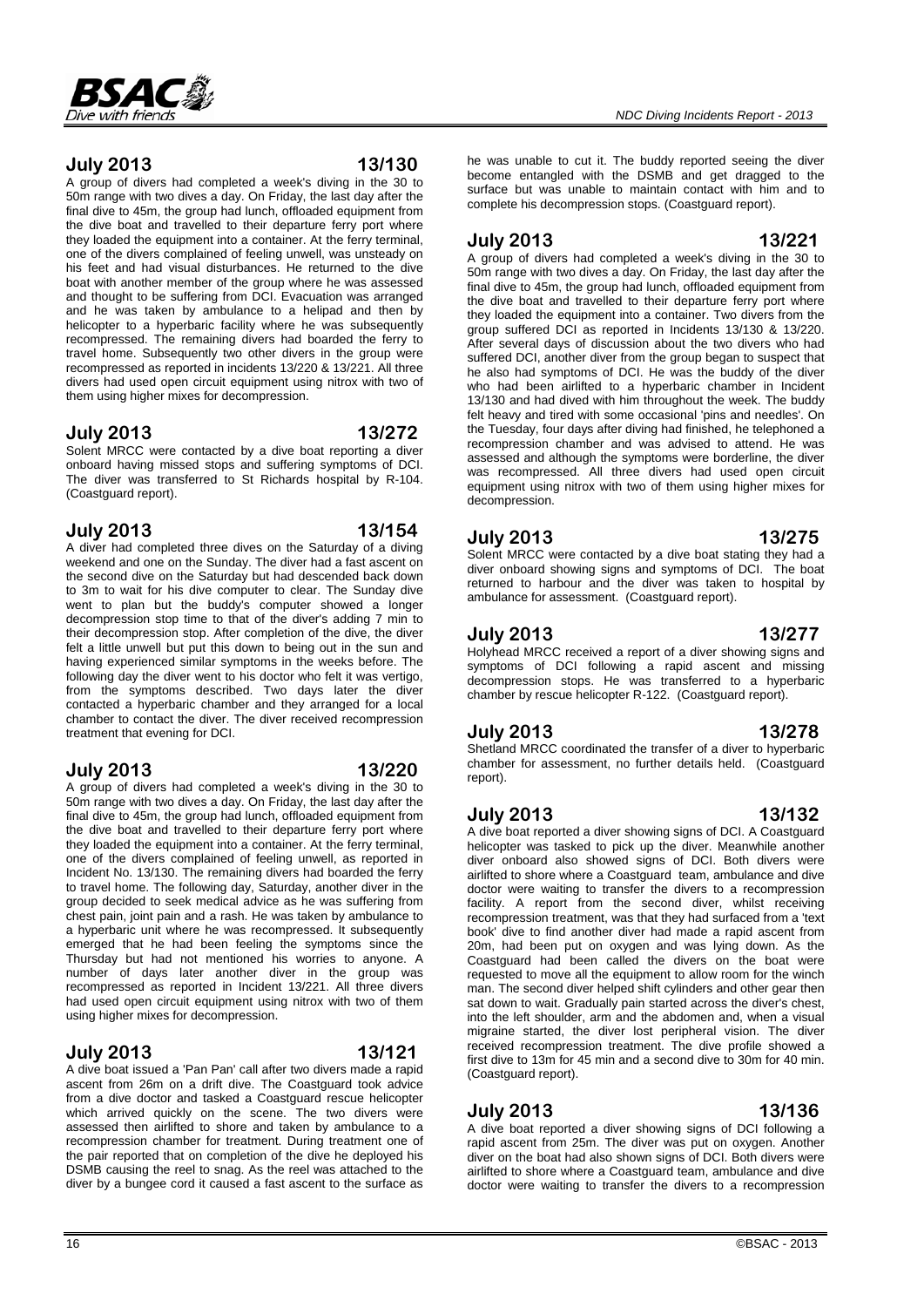facility. As the diver who had made the fast ascent was not forthcoming with any information at the recompression facility and also refused treatment, it became necessary for this diver to be sedated. It then became clear that the diver had not dived for six years. His first dive had been to 13m for 45 min followed by the second dive to 25m for 25 min. (Coastguard report).

#### **July 2013 13/140**

A trimix diver was completing his fourth dive of a diving weekend, one dive on the Friday, two on the Saturday and one on the Sunday. On the fourth dive he noticed that his drysuit felt very tight around his upper right arm. He tried to move the suit around to loosen the fit but this did not work. The diver remembers thinking that he might get a bruise from it. The dive continued and, as with the other dives over the weekend, was conducted to plan. Around two hours after surfacing the diver noticed there was an oval shaped red mark on the inside of his right elbow. The mark itched a little and his right triceps muscle was a little painful. The diver decided to self administer oxygen and drink water. After an hour the mark had completely disappeared and the itching stopped but there was still a slight pain. The diver contacted a hyperbaric chamber who advised that he should attend if the pain got worse. The following morning the pain worsened so the diver went to the chamber and received recompression treatment but the pain did not improve at all. The doctor advised that there was no residual DCI and that the pain was probably as a result of bruising and/or a burst blood vessel caused by the drysuit squeeze and/or having knocked the triceps. The diver advised the doctor he had been boat diving for three days and had probably knocked his triceps on many things. The doctor suspected that this was the cause of the residual pain.

#### **July 2013 13/134**

Following two uneventful boat dives to 10m and 11m and approximately one hour after surfacing, a diver complained of 'pins and needles' in her hands and forearms. A hyperbaric chamber was contacted and, on advice from the duty doctor, a simple neurological examination was carried out. The doctor asked that the diver's arms be warmed as it was possible cold was causing the symptoms. However, there was no change and the diver was put on oxygen which gave immediate relief. The diver went to the chamber and the symptoms were still present on arrival. The diver was recompressed and made a full recovery. However, getting DCI with normal profiles following two shallow dives, the diver was advised never to dive again as there was an underlying issue.

#### **July 2013 13/281**

Belfast MRCC received a call from Aberdeen hospital reporting a diver suffering from DCI in Arran hospital and requiring transfer to the decompression chamber in Millport, Cumbrae. The patient was transferred by R-177 and HLS manned at both Broddick and Millport by Arran and Cumbrae Coastguard Rescue Teams. (Coastguard report).

#### **July 2013 13/118**

A rebreather diver missed decompression stops and, back on the dive boat, was put on first aid oxygen. Following medical advice, a Coastguard helicopter airlifted the diver to shore where a dive doctor was waiting along with an ambulance and Coastguards. The diver was recompressed and during treatment reported that she had felt anxious on the dive at around 8-10m and had tried to calm herself. She had recently reconfigured her equipment and weighting and although her trim felt different she believed that the incident was due to anxiety. (Coastguard report).

## **July 2013 13/282**

Solent MRCC were alerted by a dive boat alongside in harbour, reporting a diver onboard who was displaying signs & symptoms of DCI following a normal dive profile. The diver was airlifted to hospital for assessment. (Coastguard report).

#### **July 2013 13/285**

Portland MRCC tasked Poole Coastguards to assist in preparing an HLS at Poole as there were travellers on the pad with an air ambulance inbound with a diver. Poole were there already checking the status of the site so they simply remained. The diver was recovered and was treated in the Poole recompression chamber. (Coastguard report).

#### **July 2013 13/139**

The Coastguard received an emergency call that a diver had suspected DCI. The dive boat was returning to harbour and a rescue team and ambulance were tasked to meet the diver. The diver was put on oxygen and transferred to hospital where a helicopter completed the transfer to a recompression chamber. The condition of the diver was reported as improving. (Media report).

### **August 2013 13/155**

The Coastguard received an emergency call regarding a diver following a dive boat's return to harbour. An ambulance was called to the scene and the diver put on oxygen. The ambulance was escorted by Coastguard to a helipad where the diver was airlifted to a recompression chamber. The condition of the diver was reported as improving. (Media report).

#### **August 2013 13/287**

Stornoway MRCC received medical advice from Aberdeen Royal Infirmary, for an injured diver (female) with a suspected skin DCI, 2 miles South of Tobermory, the vessel transported the diver to Oban to attend the Lorne & Islands Hospital. (Coastguard report).

#### **August 2013 13/158**

Humber MRCC received a call on VHF CH16 from a dive RHIB; they had a diver onboard suffering DCI. Tynemouth ALB was diverted to assist from exercise whilst contact was made with the Diving Disease Research Centre. R-131 evacuated the diver and his buddy to Castle Hill Hospital, Hull, where Hull CRT and Yorkshire Ambulance Service were waiting and both casualties were taken to Hull Hyperbaric Chamber. (Coastguard & RNLI reports).

#### **August 2013 13/167**

Portland MRCC tasked Coastguard helicopter rescue R-104 from Lee on Solent to meet Weymouth RNLI lifeboat who had recovered a diver from West Bay who was showing symptoms of DCI following a rapid ascent from a dive from a local charter boat. The diver was airlifted to Poole HLS to be met by an ambulance, dive doctor and Poole CRT, and then transferred to the recompression chamber for treatment. (Coastguard & RNLI reports).

### **August 2013 13/160**

Portland MRCC received a call from Southwest Ambulance via the ARCCK, Coastguard helicopter R-106 from Portland was scrambled to Chepstow, Monmouthshire, to recover three divers who were showing symptoms of DCI following a dive in a quarry. The divers were airlifted to Poole HLS to be met by an ambulance, dive doctor and Poole CRT, and then transferred to the recompression chamber for treatment. (Coastguard report).

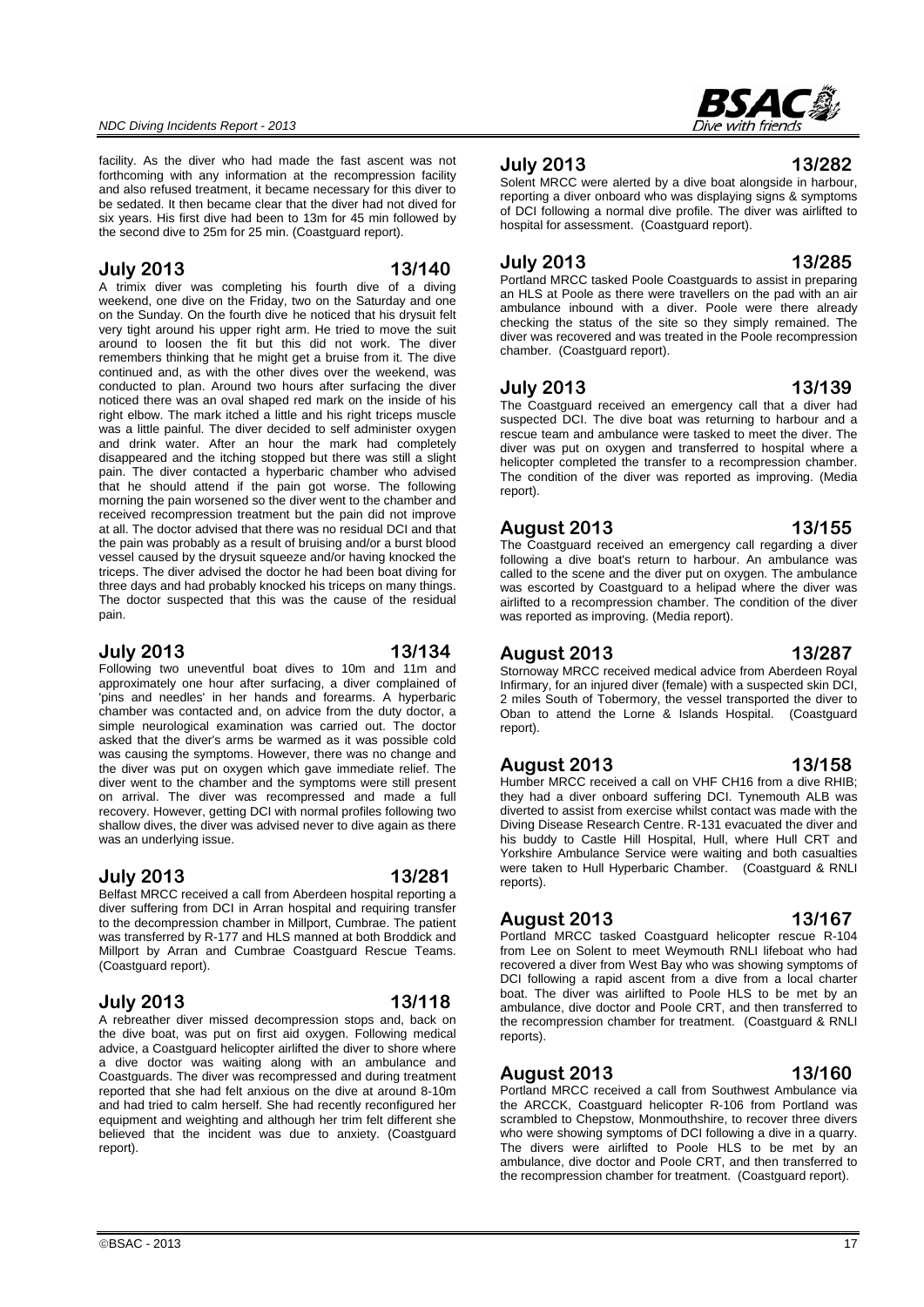

### **August 2013 13/293**

Aberdeen MRCC was contacted by a dive boat, reporting a diver onboard who had missed stops and was showing signs of DCI. A dive doctor provided medical advice and seeing that the boat was near to harbour they returned and the diver was transferred to hospital by ambulance for monitoring and assessment, on the advice of the doctor. (Coastguard report).

### **August 2013 13/162**

A trimix diver was carrying out decompression on oxygen at 6m following a dive to 51m when he noticed a mild ache in his left shoulder. After 22 min the pain was still there so the diver extended the stop by 6 min back on his dive gas and a further 6 min on oxygen. The pain went away so the diver and buddy started to ascend. The pain came back in both shoulders at 3m and remained when he surfaced. He got back into the dive boat, which had a lift, sat down and within a minute felt lightheaded. The diver woke up a minute later having suffered a seizure and still with pain in both shoulders and elbows. He was put on oxygen, the Coastguard contacted and the diver was airlifted to a recompression chamber. (Coastguard report).

### **August 2013 13/164**

Following a wreck dive to 30m a diver reported they had been incorrectly weighted and missed a 3 min safety stop after dropping their weightbelt. The buddy reported the diver had problems whilst ascending to do the safety stop and this was not completed correctly. Back on the boat the diver showed signs of DCI so the Coastguard was called and both divers were airlifted to a recompression chamber and received treatment. The Coastguard expressed concern that the diver, who was also an instructor, was experienced in diving overseas but that this was only his fourth UK sea dive and the buddy was doing their first sea dive of the year. (Coastguard report).

### **August 2013 13/296**

Portland Coastguard tasked Coastguard helicopter R-106 to a dive vessel, after the skipper called on VHF reporting a 35 yearold diver showing symptoms of DCI, following a dive off the east side of Portland. R-106 flew the casualty and his dive buddy to the landing site at Poole, where they were met by Poole Coastguards and a dive doctor, and from where a South West Ambulance conveyed both men to the nearby hyperbaric recompression chamber for immediate treatment. (Coastguard report).

### **August 2013 13/186**

A diver on a diving expedition had completed three dives on the first day of the trip. On the second day the first dive was to 26m for 42 min with a 3 min safety stop. After a surface interval of nearly three hours, the second dive was to 41m for 62 min with 8 min of decompression including a 3 min safety stop. Arriving back at his accommodation about an hour and ten minutes after surfacing, the diver bent over to pick up his bags and found his abdomen felt tender. On examination a rash had appeared on his abdomen and he started to have visual disturbances with blurring/tired eyes. He alerted the expedition leader who thought the rash was a possible skin DCI. The rash was monitored and it spread to the bottom of the diver's ribcage and the top of his arms and shoulders. It was decided the diver needed to have oxygen while medical assistance was sought. Another diver's rebreather unit was used to supply oxygen at around 80%. Within half an hour the diver and his buddy were evacuated by lifeboat and now on first aid oxygen, the diver experienced a slightly 'dead' feeling in his right leg and 'tingling' in his big toe. The divers were transferred to another lifeboat with a diving doctor onboard who recommended hyperbaric treatment for the diver and arrangements were made to transfer both the divers by ambulance to a hyperbaric chamber when the lifeboat reached

port. The buddy was checked throughout the journey and showed no symptoms of DCI. At the chamber the diver was further assessed and confirmed with DCI and given recompression treatment. All symptoms resolved and the diver was transferred to hospital for overnight observation and discharged the following day with the advice not to dive for four weeks and to have a PFO test.

chamber for assessment. (Coastguard report).

**August 2013 13/297** MRCC Shetland was made aware of a diver suffering symptoms of DCI which was reported two days after the diver had last dived. The diver was transferred by ambulance to a hyperbaric

# **August 2013 13/172**

A diver had dived to a 30m wreck and found himself getting more buoyant at the bottom. He found that his BCD inflator valve was stuck open so disconnected it and continued the dive on his drysuit. After 14 min and with his air down to 70 bar he signalled to his two buddies that he was going up and deployed his DSMB at 28m. He had difficulty controlling the ascent and was reported to have held onto a jammed DSMB reel causing a rapid ascent. On the surface he was recovered to a dive boat and given oxygen. A 'Mayday' call was made to the Coastguard who immediately deployed a rescue helicopter. The diver was airlifted to a hyperbaric unit where he received recompression treatment. (Coastguard report).

### **August 2013 13/173**

#### A Coastguard rescue helicopter was tasked to a charter dive boat that had called to report they had a diver onboard who had suffered a rapid ascent and was showing signs of DCI. The diver was evacuated to a recompression chamber for treatment. It was reported that this was the diver's first UK sea dive and the second time attempting DSMB deployment. The diver and her buddy came up to 20m where the diver started to deploy her DSMB but lost control of buoyancy and ascended to 10m. Although spending a few minutes at 10m sorting out the DSMB the diver, possibly under-weighted, ascended straight to the surface missing a safety stop. The buddy deployed her own DSMB and surfaced shortly afterwards .On the boat the diver got cramps in her left arm and leg, felt unwell and was given oxygen. The symptoms got worse with cramps in all limbs and loss of feeling in lower arms and hands. Following recompression treatment the diver was symptom-free. (Coastguard report).

**September 2013 13/189** A diver had completed a relaxed dive to 24m. Thirty minutes after surfacing the diver noticed blurring in his right eye and 'buzzing' in his right ear whilst removing equipment from the dive boat. His first thought was that it was side effects from medication taken for indigestion. He informed the coxswain of the dive boat who did some checks and put the diver on oxygen and called the Coastguard who advised calling an ambulance. The diver's vision returned to normal but the 'buzzing' in his ear remained. The ambulance arrived and the medics decided to keep the diver on oxygen and take him to hospital. After being assessed the diver received recompression treatment and the 'buzzing' in his ear stopped after two hours. With no other symptoms present the diver was discharged but told to come back the following morning for another session of recompression treatment. The diver was advised not to dive for two weeks.

Eight days later and not having taken any medication, the diver had a short episode of distorted and blurred vision together with a headache similar to that which he had experienced after the dive. Speaking with the hyperbaric unit they told him that it is very rare for symptoms to suddenly reappear after a week and advised the diver to go to hospital for a check up. After some hospital tests it was concluded that the diver had experienced a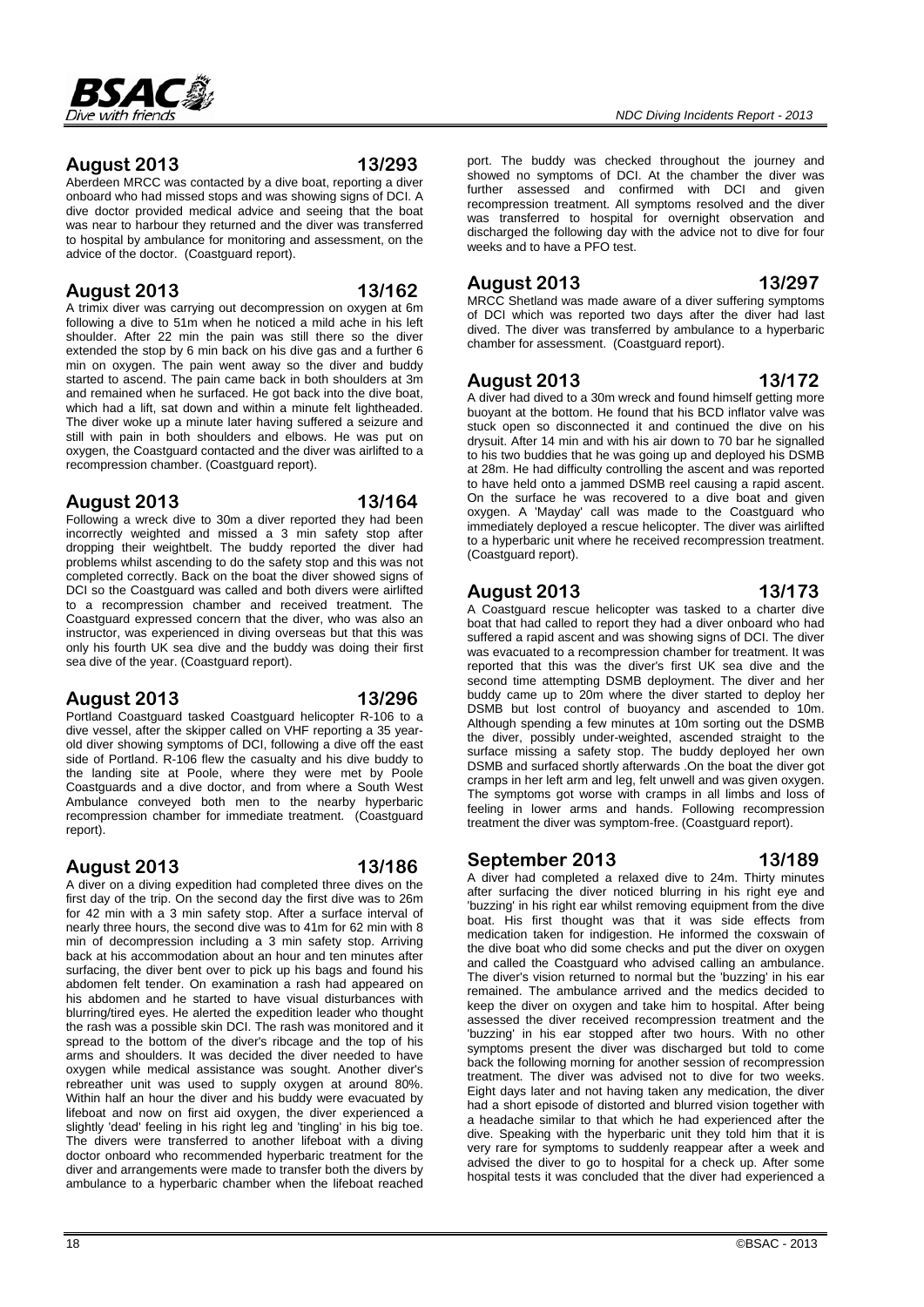

'migraine with aura'. A doctor, who read all the hyperbaric reports, felt that the distorted vision experienced after the dive was this type of migraine triggered by offloading the boat, which was when the eye blurring started, and the 'buzzing' in the ear may have been caused by equalising too hard. The inside of the diver's ear was found to be inflamed.

#### **September 2013 13/192**

After an uneventful dive to 20m, a buddy pair ascended to 6m to complete a safety stop. One of the divers indicated that his semi drysuit was a bit tight and he was having difficulty breathing. After 3 min they made their way to the surface and exited the water. After the dive debrief the diver, who had difficulty breathing on the safety stop, said he felt giddy and unbalanced. However, after a three hour surface interval he felt well enough to do a shallow second dive to 7m for 36 min. All went well but he was still feeling slightly giddy. Thirty-six hours later the diver was still feeling the same so he contacted a diving doctor who arranged attendance at a hyperbaric unit. The diver received recompression treatment and made a full recovery.

### **September 2013 13/303**

Shetland MRCC was made aware of a diver ashore reporting having symptoms of DCI. Eyemouth CRT and an ambulance were sent to their assistance and they were airlifted by rescue helicopter R131 to a hyperbaric chamber for treatment at Aberdeen Royal Infirmary. Aberdeen CRT and the ambulance service assisted with transfer to the chamber when the helicopter landed in Aberdeen. (Coastguard report).

### **September 2013 13/302**

Shetland MRCC was contacted by a dive boat, who reported a diver onboard possibly suffering from signs and symptoms of DCI. Medical advice was provided by a dive doctor and they recommended transfer to a hyperbaric chamber for assessment. (Coastguard report).

#### **September 2013 13/310**

Stornoway MRCC was contacted by a dive boat reporting having a diver onboard with signs of a skin DCI. Medical advice provided by a dive doctor was to take the diver to hospital as soon as possible. Tobermory ALB was tasked to proceed to meet the boat. They then transferred the diver to Oban ALB which returned the diver ashore to be taken to Lorne & Isles hospital by ambulance for assessment. (Coastguard report).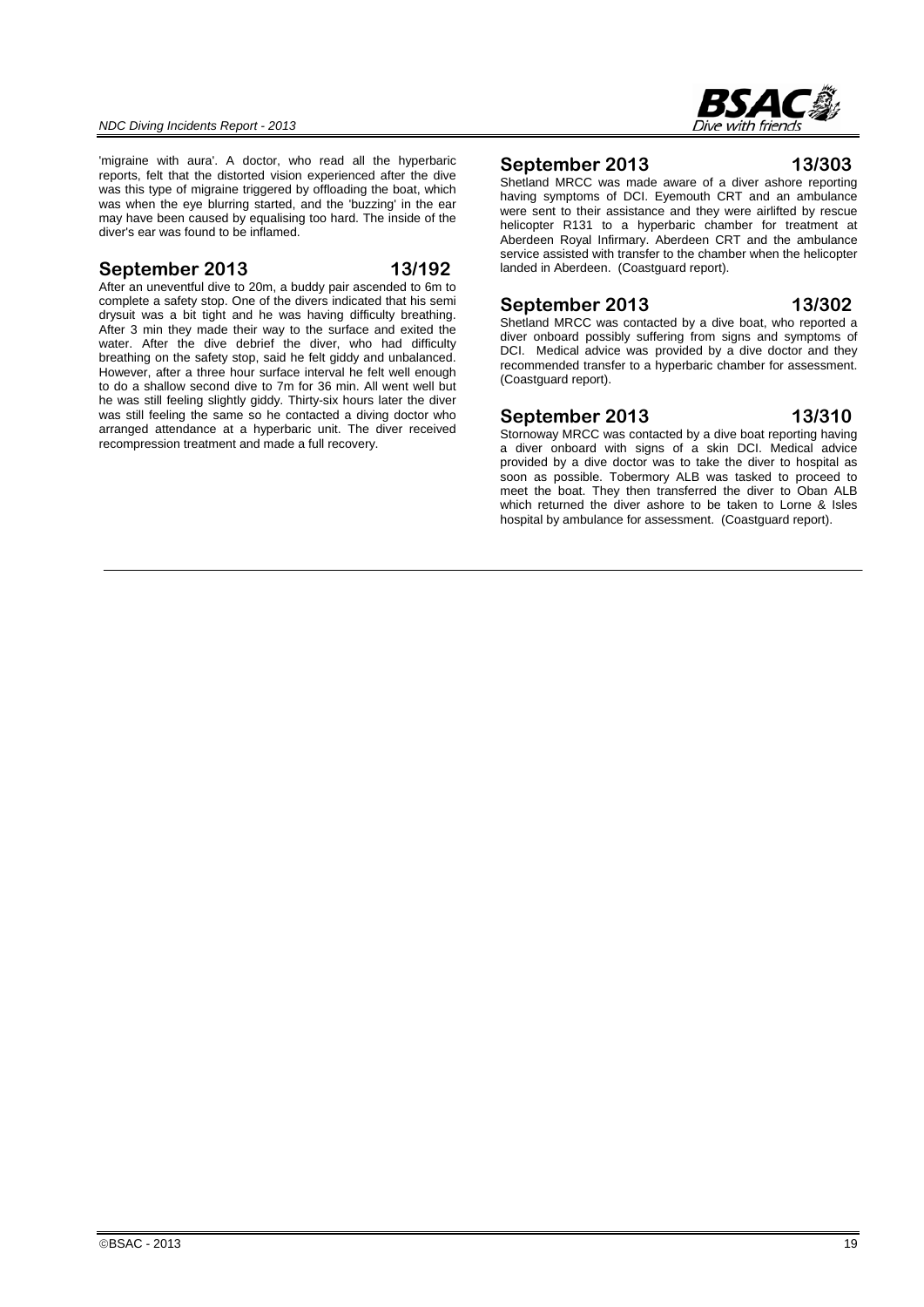

# *Injury / Illness*

#### **October 2012 13/002**

A diver was carrying two cylinders, one in each hand, down a wooden gangway to load onto a dive boat when he slipped backwards on the damp surface. During the fall the diver injured his knee and was in considerable pain and so an ambulance was called and diving cancelled for the day. The diver was transported to hospital by ambulance where he was found to have ruptured four tendons in his knee and had an operation to reattach the tendons. The diver was due to be immobilised for a total of twelve weeks. Discussions with a charter boat skipper moored at the same location indicated that at least four of his customers had suffered similar slips on the walkway during the same year. The owners had been informed but no remedial action had been taken.

#### **October 2012 13/231**

Whilst involved in diving activities a male diver became unwell onboard a dive support vessel near to Seahouses harbour. The crew on the vessel called the ambulance service who subsequently informed MRCC Humber. The male was taken to hospital by ambulance after ascertaining that the illness was not dive related. Seahouses Coastguard attended and gave safety advice. (Coastguard report).

### **November 2012 13/010**

A student on a training course was conducting a controlled buoyant lift training exercise at a maximum depth of 6m when he complained of ear problems and appeared to have a little blood in his mask. The dive was aborted after a total dive time of 14 min and the student went for medical treatment. He was diagnosed with inflamed ears and advised not to dive again for twenty-eight days.

a club pool session. He was wearing a diving mask but no other

#### **November 2012 13/009** An experienced diver was swimming breath-hold lengths during

diving equipment. He completed a length in the deep end and was seen to put his head underwater. Other swimmers checked he was alright and got a response but it became evident he was no longer responding as he began to sink lower and face down in the water. One member swam underneath him and looked into his mask and saw a small amount of blood and no sign of consciousness. He recovered him to the surface, took him to the poolside and assisted in recovering the unconscious swimmer from the water. First aid checks were conducted and on opening the diver's airway he responded and commenced breathing again. Sports centre staff were alerted and a paramedic arrived within five to ten minutes. The swimmer was transported to hospital and kept overnight for observation before being discharged the following day. The swimmer was believed to have

### **January 2013 13/025**

A diver appeared to be hypothermic following a dive. Blankets were given and the diver was put into warm clothing and given a warm drink. It was reported that the diver was not fully fit prior to turning up for the dive, possibly due to an infection, her condition was exacerbated by anxiety and lack of food. No emergency services were called.

been underwater for no more than two minutes.

### **January 2013 13/026**

Thirty minutes after completing a dive to 35m a diver experienced wavy, shimmering visual disturbance in both eyes but eye co-ordination and reaction to light were fine. The diver

had no known health problems nor suffered migraines in the past. Oxygen was administered and the disturbance appeared resolved.

### **February 2013 13/027**

On a training course a diver was ascending from a 29m dive when, at 20m, the diver felt a phlegmy, tight chest with gurgling inside and he started to struggle to breathe. The diver ascended within computer ascent rate until the last 5m. On the surface the diver was a grey/blue colour but normal colour returned when put on oxygen. The diver was coherent and responsive throughout and had no known health problems apart from a cold a few weeks earlier which he felt the symptoms may be returning. The diver was checked by a doctor and advised that he had a viral chest infection.

### **February 2013 13/028**

Following a dive, alarm was raised when a diver was seen sitting on a wall and complained of feeling lightheaded, which apparently had happened before. The diver was very thin, suffered with cold, over-exertion and fainting. Oxygen was administered and advice offered.

#### **February 2013 13/237**

Aberdeen MRCC received a call from the duty dive doctor at ARI advising of an ill diver onboard a dive boat in Largo Bay. After speaking to the vessel direct, and in consultation with the doctor, the casualty was met by ambulance at Methil Docks and conveyed to Aberdeen Royal Infirmary. (Coastguard report).

### **March 2013 13/037**

On the first dive of the day, two divers made a slow descent to the bottom spending about 2 min sorting out buoyancy and clearing ears. Having completed their descent and about to begin the exploratory part of their dive, the dive leader noticed his buddy had started swimming in circles so went to see what was wrong. The buddy looked blank but smiling, gave the 'up' signal and grabbed his BCD. The dive leader did a quick check for panic or if a rapid ascent was needed but, with no apparent urgency, he conducted a controlled buoyant lift to the surface. On the surface the diver established the buddy had felt dizzy underwater and didn't know where she was. The buddy was still disoriented but communicative and the dive leader began to tow her to shore but after a couple of minutes she had regained enough composure to surface swim to the exit point. A doctor confirmed that the buddy had suffered a burst ear drum.

### **April 2013 13/054**

A group of six divers (two students, three divers & one instructor) were at a dive site. Following their first dive they saw a group of four divers, which included the casualty, arrive and kit up. They watched the casualty and his buddy enter the water, descend and swim out some distance underwater. They noticed the divers ascend; the casualty seemed to be distressed and unable to stay afloat. The buddy struggled to keep the casualty afloat and was trying to tow the casualty back. The casualty fell unconscious in the water and divers began to assist in the rescue by swimming to them and giving rescue breaths. They got the casualty out of the water and began CPR and oxygen administration; the casualty began breathing and recovered consciousness. They monitored the casualty until the emergency services arrived. He was taken to hospital and was reported to be making a recovery.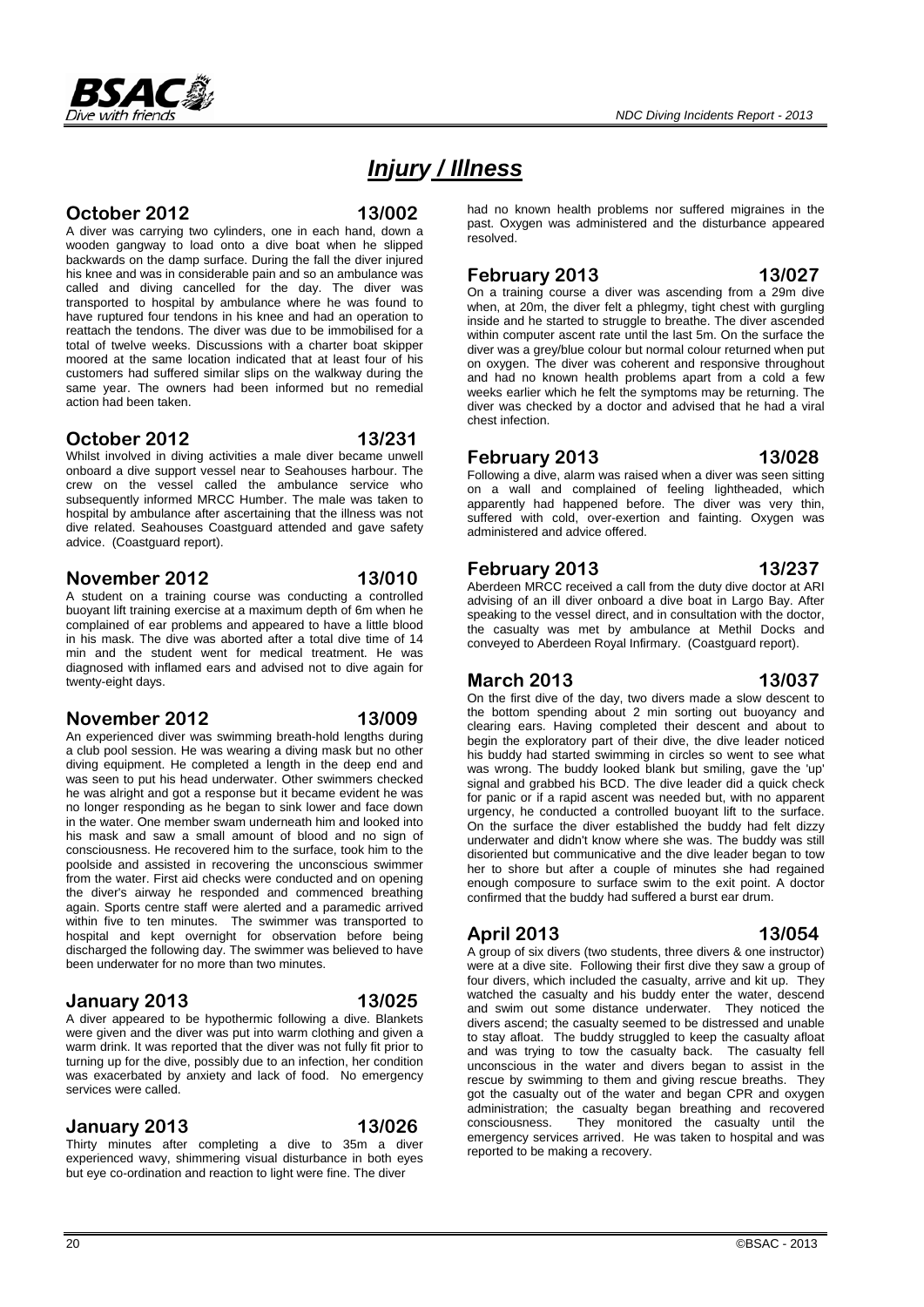### **April 2013 13/326**

Whilst surfacing with a student, the casualty experienced a slight rapid ascent between 12m and 6m but he slowed to a normal ascent from 6m to the surface. They completed some surface skills and then moved to exit the water. Before they were able to exit the water the casualty experienced some pain in his chest area and, concerned, he informed the dive team of his symptoms. They left the water, removed his kit and administered oxygen. The emergency services were called and the casualty was transported to hospital for precautionary tests. He was discharged that evening with no further symptoms.

### **May 2013 13/095**

After surfacing a diver approached the lift at the stern of the dive boat but was unable to stand on the platform as it was too low. The skipper of the boat started to raise the lift but as the diver's feet hit the platform she was pushed forward by the pressure of water behind her and put out her hands to avoid hitting the stern. At this point both the diver's hands became trapped in the lift mechanism and although able to free one hand the other remained trapped in the mechanism which was still operating. The lift was switched off and the skipper, the diver's buddy and other divers on the boat used tools to open the metal and release the diver's hand. Back in the boat two of the divers took control, one was a nurse and the other a paramedic, whilst the skipper radioed ahead to arrange for an ambulance at the harbour. The diver was taken to hospital and treated for a very deep laceration to her left index finger.

### **May 2013 13/065**

A diver felt a bit unwell before a dive but, having sat out of the afternoon dive the day before, was keen to go diving. The dive went without incident apart from the diver's rebreather unit feeling uncomfortable and needing to shift it on his back whilst reeling in a distance line into the tide back to the shotline. Back on the boat the diver felt unwell, possibly seasick, and felt discomfort in his shoulder area. He informed his buddy and the dive manager. His dive was to 26m for 35 min including a 3 min stop. A lifeboat was sent to the scene and evacuated the diver and his buddy to the shore. A waiting ambulance took the divers to a recompression chamber for medical advice. The diver visited an osteopath three days later and inflammation in the intercostal muscles between the shoulder blade and the spine was diagnosed.

# **May 2013 13/080**

A dive RHIB was being towed from a slipway to a car park. Four people were riding in the RHIB while it was being towed. On route the boat bounced off the trailer throwing the occupants into the road with the RHIB landing on one of them who suffered chest and shoulder injuries. An ambulance was called and the injured diver was assessed by paramedics before being transferred to hospital by air ambulance. (Coastguard report).

### **June 2013 13/331**

The casualty was completing his fourth open water training dive and the dive went as planned. When it was time to ascend the casualty had difficulty controlling the ascent, so the instructor assisted and controlled the ascent to the safety stop. It was decided to conduct the dive again as the ascent had not been mastered. The casualty completed the next dive and then they attempted the ascent skill. During the ascent the casualty was unable to correctly vent air from his drysuit and finned to go up. As the casualty needed help to ascend correctly the instructor took him back down to try another time. During the next attempt the casualty became agitated and wasn't looking comfortable, so they ended the dive. At the surface they established the casualty's buoyancy and he was towed to the shore. He was out

of breath and needed help to exit the water. Later on he coughed small amounts of blood and so oxygen was administered and the emergency services were called. The casualty was admitted to hospital overnight and advised that it may have been a chest infection.

### **July 2013 13/332**

Before making a giant stride entry into confined water a student seemed unsure about standing close to the water's edge. The water of the pool came right to the top of the edge of the pool and so a high stride was needed to clear the water with her fins. The instructor tried to help the student by guiding her foot above the water but the student lost her balance and fell on her side. She suffered bruising on her leg.

### **July 2013 13/122**

Portland MRCC were contacted by a dive vessel, returning to Portland Harbour, reporting that a diver was experiencing abdominal problems. Following advice for the recompression chamber at Poole, he was airlifted to Poole to be examined by a specialist dive doctor. He was met by Poole Coastguards and South Western ambulance. At first it was thought the diver could have DCI but it was later believed not to be the case and the Coastguard helicopter airlifted the diver to hospital.

### **July 2013 13/274**

Shetland MRCC received a call from a dive boat, reporting a diver onboard who was having a suspected heart attack and the boat still had divers in the water. The boat returned ashore for the diver to be taken to hospital by ambulance. (Coastguard report).

### **July 2013 13/137**

Following a dive and back in the dive RHIB a diver had a bubblelike swelling under his right eye. He reported no pain or loss of vision and displayed no signs of DCI but stated that he had experienced difficulty with his right ear not clearing during the ascent but on the safety stop it had suddenly cleared. The RHIB returned to shore, a hyperbaric chamber was contacted and they requested the diver attend. On arrival the diver was assessed by the duty doctor and diagnosed with a subcutaneous orbital emphysema. No recompression treatment was required but the diver is awaiting further medical consultation and, as a precautionary measure, was told not to dive for a month.

#### **July 2013 13/280**

MRCC Brixham obtained radio medical advice from the Diving Diseases Research Centre duty doctor for a male diver experiencing breathing problems onboard a dive boat in Plymouth Sound after a recent dive. The diver was transported to Derriford hospital for assessment by the doctor. (Coastguard & RNLI reports).

### **July 2013 13/334**

A group of students followed their instructor down to a platform at a depth of 7m to make an alternate air source ascent. The casualty and her buddy completed the skill but it was too fast so they were asked to descend and try again. During the descent the buddy became separated from the casualty and instructor. The casualty couldn't equalise and so went up to the surface. During her second attempt to descend her ear popped but she continued with the dive. She went to the doctor two days later and was told she had ruptured her eardrum.

#### **August 2013 13/152**

Portland MRCC was contacted by a dive boat, approximately 5nm from Swanage Pier and with divers in the water, they

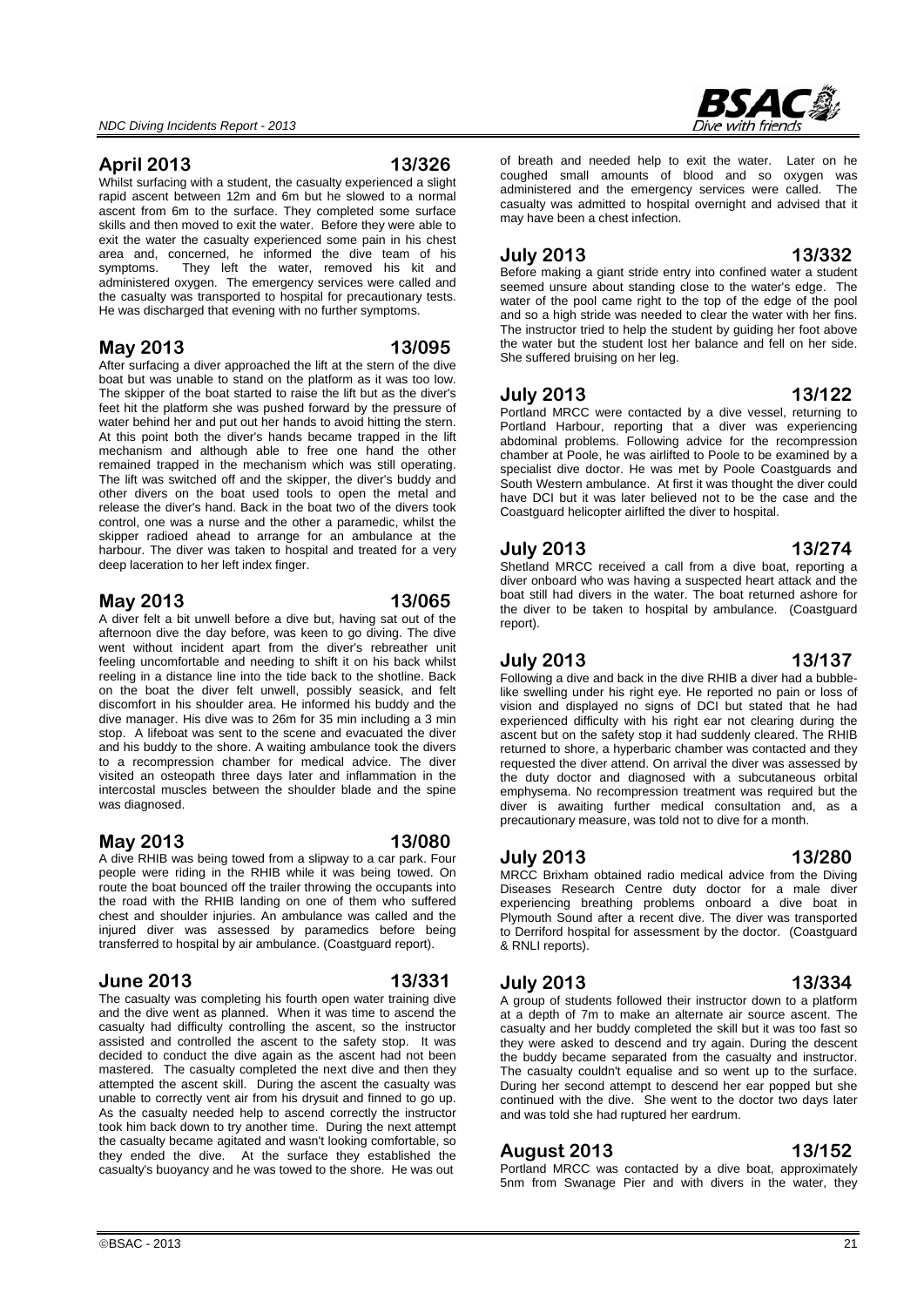

reported that a diver had suffered a dislocated knee. The casualty was airlifted by Coastguard helicopter R-106 to Dorset County hospital to be met by South Western Ambulance and Wyke Coastguards. (Coastguard report).

#### **August 2013 13/157**

Holyhead MRCC was contacted by a dive boat reporting they had a diver who had surfaced and been stung by a jellyfish in the face. The diver was suffering a lot of pain, and had difficulty breathing and chest pains. Medical advice from a dive doctor was for the diver to be taken to hospital first to treat the breathing problems. The boat returned ashore and the diver was transferred to hospital by ambulance. (Coastguard & RNLI reports).

#### **August 2013 13/323**

Lifeboat launched to help diver with illness. Person brought in. (RNLI report).

#### **August 2013 13/295**

Aberdeen MRCC received a call from a diver who was ashore in a harbour reported that he was feeling unwell. As they were ashore they were advised to call an ambulance for transfer to a hyperbaric chamber, Eyemouth CRT was sent to the scene to locate the diver. The diver was eventually transferred by rescue helicopter R-131. (Coastguard report).

#### **September 2013 13/176**

#### A ten year old snorkeler was reported to be in difficulty and thought to have suffered an epileptic seizure. A young man on the beach raced into action to help pull the snorkeler to safety. He dived into the sea to grab her, removed her mask and swam her to the side of a fishing boat. The snorkeler was recovered into the boat and the young man got in and wrapped towels around her. The Coastguard arranged a rescue helicopter to evacuate her to hospital. The girl was reported to be recovering in hospital. (Media report).

#### **September 2013 13/306**

Stornoway MRCC received a 999 call from a dive party ashore with one of them having problems. It was unclear if he was suffering from DCI, but he had suffered inhalation of seawater. The diver was receiving oxygen treatment but this had run out. The caller had to leave the party and go about 1 mile to obtain mobile phone coverage to call for help. Torridon and Oban CRT attended the scene and the diver was airlifted by rescue helicopter R-

100 to Lorne & Isles hospital for assessment and treatment. (Coastguard report).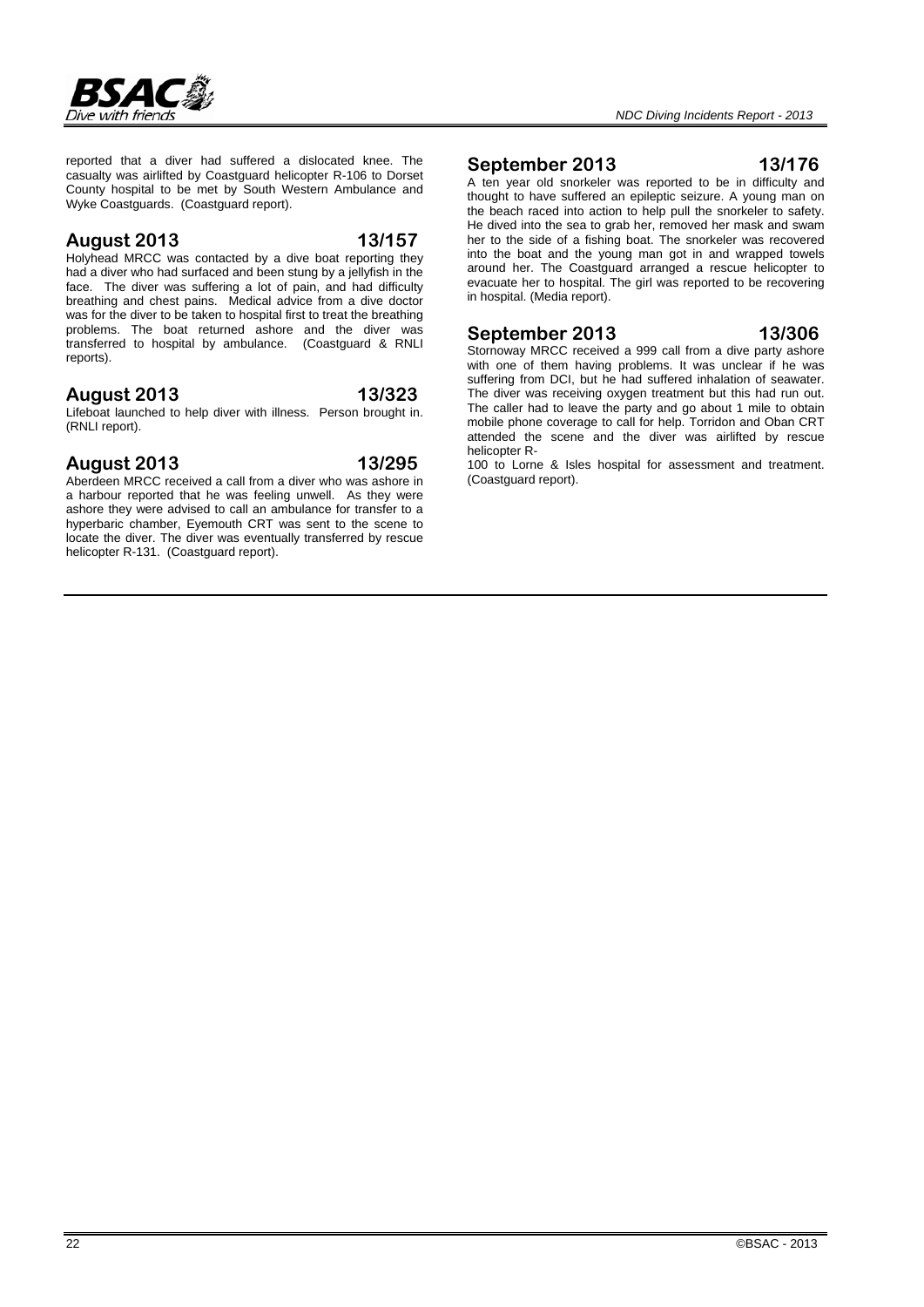# *Boating & Surface Incidents*

The Coastguard was called to assist a diver who had become stranded on rocks on an offshore island after becoming separated from his dive party. Two lifeboats were launched but the crew were unable to reach the diver who was wedged in a crevice. After an hour and half the diver was airlifted by a rescue helicopter and transferred to hospital where he was treated for exhaustion and exposure.

**October 2012 13/001** 

### **October 2012 13/086**

A fuel blockage caused engine failure on a dive boat. Two divers were visible on the surface but the boat could not recover them due to the engine failure. A call to the Coastguard was made and an inshore lifeboat deployed. Before the lifeboat arrived the dive boat managed to pick up the divers but, as the boat's engine was still unreliable, the vessel was towed back to port. (Coastguard & RNLI reports).

### **November 2012 13/233**

Information received from MRCC Clyde of a 6m RHIB, with seven divers onboard, broken down and drifting off Kyle of Lochalsh. The RHIB was towed safely into Kyle harbour by a fishing vessel which had been tasked by Kyle harbour master. (Coastguard report).

#### **December 2012 13/235**

Belfast Coastguard tasked Largs ILB and Largs CRT to respond to a dive RHIB drifting without power between Cumbrae and Largs. Largs ILB intercepted the casualty (2POB) and established a tow to a slipway near Largs sailing club. Largs CRT provided assistance and advice on arrival. (Coastguard & RNLI reports).

#### **January 2013 13/022**

The Coastguard received a report that a diver was overdue from his dive boat which had one other person aboard. Two lifeboats, a helicopter, police RHIBs, and MoD and numerous dive boats searched and fairly quickly located the diver who was recovered and did not require any medical treatment.

### **April 2013 13/047**

A group of divers were diving from a RHIB and had filled the fuel tank at the start of the weekend and used approximately half on the Saturday. On reaching the final dive site on the Sunday, the boat became swamped due to its low transom in the choppy conditions. Whilst the divers kitted up the coxswain slowly manoeuvred the boat around to clear some water. Minutes before the divers were ready to enter the water, the engine cut out and would not restart. Some divers de-kitted and bailed the water out but this did not rectify the situation. After a bit of investigation it was realised that the engine was out of fuel. Having drifted away from the shotline, the anchor was deployed and all divers de-kitted and remained in the boat. A call was made to a contact ashore in a marina for someone to arrange to bring fuel out to the boat. A passing dive RHIB was waved down and they agreed to go to the marina and try to collect some fuel. But, being a Sunday, no fuel stations were open so the RHIB returned and refuelled the stranded boat with the spare fuel they were carrying. The engine was restarted and the boat returned to the marina, the rescue RHIB following as a safety precaution. Following the incident, the fuel consumption was felt to be higher than normal but after various calculations on distance travelled, fuel consumption in relation to the numbers of divers, kit onboard and ruling out a possible leak or fuel being stolen from the boat overnight, the conclusion was that the boat was at full capacity which resulted in a higher than normal fuel consumption rate. The divers have put in place a boat check protocol to check fuel before each journey, always refuel at the start of the day and carry spare fuel on all diving trips.

### **April 2013 13/224**

A club RHIB had encountered problems following an engine service and had to be returned for adjustment. A trip was planned to test the engine and if possible conduct a dive to search for a torch lost on a previous occasion. The engine test proved satisfactory and it was decided it was safe to conduct the dive. The dive was conducted in the vicinity of a wreck within a harbour. A shotline was deployed and the divers conducted a circular search for the torch. The torch was located and one diver went to pass the torch to the other but the silty bottom was disturbed and the pair became separated. One diver followed the distance line back to the shotline and surfaced without further problem. The other diver deployed a DSMB and also surfaced safely. On surfacing both divers discovered that the boat was not approaching them. Whilst the divers had been underwater the RHIB engine had stopped and the RHIB had been blown towards the harbour wall. The coxswain had dropped the anchor but this did not get a solid hold until the RHIB was very close to the rocks of the harbour wall. The coxswain called the Coastguard to explain the situation. The Coastguard tasked an RNLI ILB to assist and a Coastguard helicopter, which was already in the area, flew over to assess the situation but took no further role. A passing fishing boat passed a towline to the RHIB and towed it away from the rocks allowing it to redeploy its anchor. The diver on the shotline managed to swim the short distance to the anchored RHIB. The diver on the DSMB was drifting and the fishing boat attempted to tow him back to the RHIB but aborted the attempt and recovered the diver and then transferred him to the lifeboat.

### **May 2013 13/178**

A group of five divers were wreck diving using their 4m RHIB. The plan was to launch from a slipway, cross a stretch of water and use a beach near the wreck site as their shore base. This involved taking the divers and kit in two boat runs from the slipway to the beach, use the boat to support two waves of divers from the beach to dive the wreck and then return to the slipway using two boat runs from the beach. No VHF radios had been brought along so small walkie talkies were to be used to communicate between the boat, the slipway and the beach. The boat left the slipway with the first pair of divers and kit and deposited them on the beach. A test was carried out on the walkie talkies but the signal was very weak. A check of mobile phones confirmed a good signal and contact was made with the two remaining divers on the slipway. They were collected and taken to the beach and diving on the wreck carried out from the boat in the two waves. Following the second wave of three divers being recovered into the boat, the coxswain decided not to drop them back on the beach but to head straight back to the slipway, drop them off and return to the beach to collect the remaining diver, kit and all personal bags. The boat was heavily laden and hit some rough water which resulted in it becoming swamped. The engine began to struggle and the fuel tank was now underwater but, despite moving it on top of the dive kit, the engine cut out and would not restart. At this point it was discovered that the walkie talkies were both on the beach with the lone diver along with all the personal bags containing mobile phones. The boat was now drifting down the coast away from the slipway so the oars were used, along with a diver finning from the stern, to get the boat to shore where there was a main road and assistance. The Coastguard had already been alerted, by

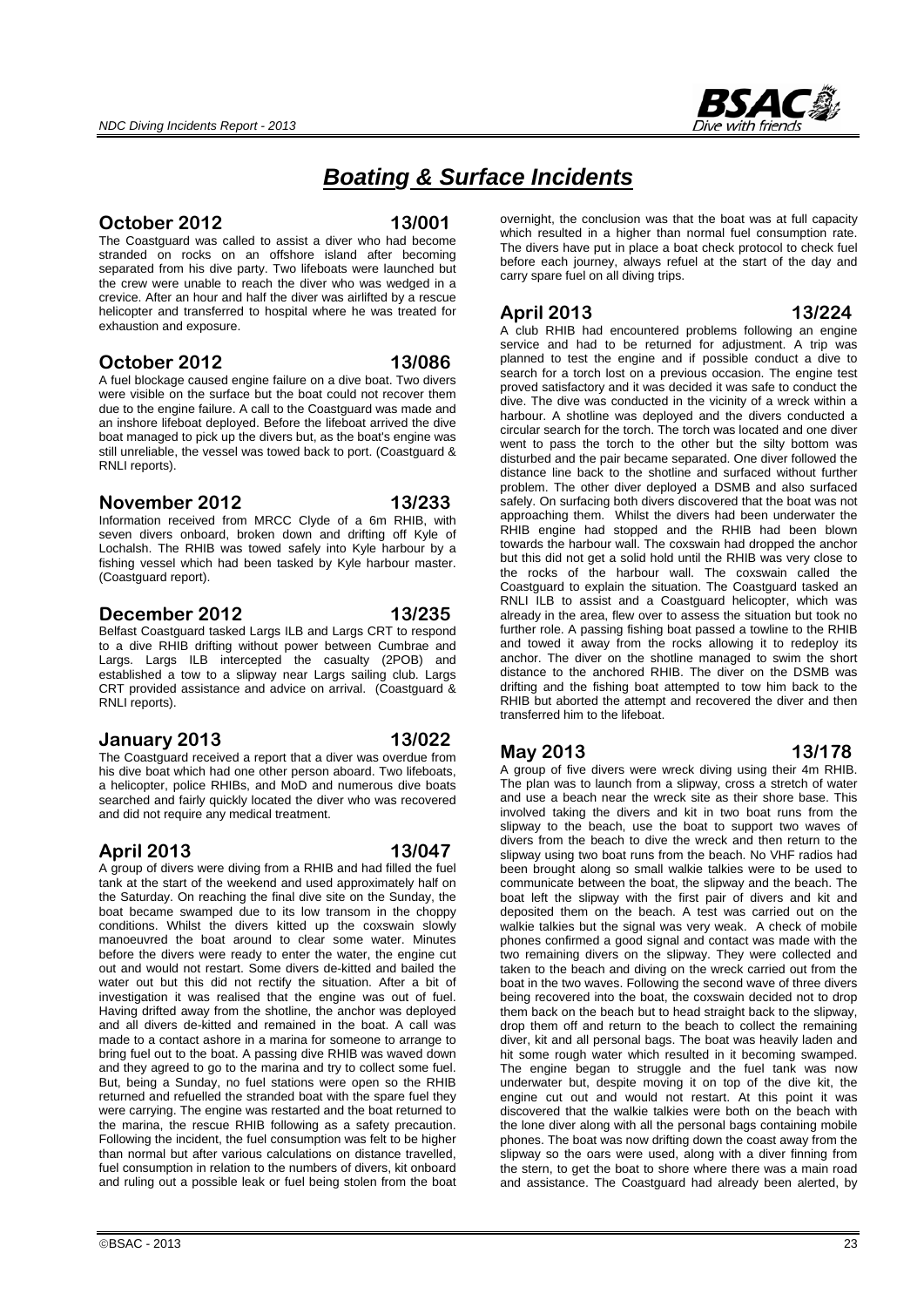mobile phone, by the lone diver left on the beach who had witnessed the whole event. A lifeboat was launched to recover the diver and equipment from the beach before recovering the boat and remaining divers to the slipway.

#### **May 2013 13/242**

**BSAC&** 

Holyhead MRCC received a call from North Wales Ambulance of an overdue diver at Bull Bay. Diver reported to have resurfaced, Cemaes Coastguard rescue team tasked to ascertain the welfare of the diver. Diver checked over by ambulance crew no further medical assistance required. (Coastguard report).

### **May 2013 13/245**

Liverpool MRCC received a call from a dive boat reporting that they had two overdue divers whilst diving on the wreck of the Dublin. Rescue helicopter 122 and Rhyl RNLI ALB where tasked. The vessel was given search instruction and whilst carrying out the search located the two divers of the surface, both were confirmed as unhurt and required no medical assistance. (Coastguard report).

### **May 2013 13/082**

A dive RHIB was being run on a sea trial following a maintenance period. After about ten minutes the helmsman slowed the boat down at which point the engine stalled. Several unsuccessful attempts were made to restart the engine. The RHIB was in safe water and away from any shipping channels so the anchor was deployed to enable further investigation by the crew. No fault with the engine could be identified and the engine would not restart. A non-emergency call was made to the Coastguard and an inshore lifeboat deployed and towed the RHIB back to shore.

#### **May 2013 13/247**

999 call received expressing concern for two overdue divers in the Wemyss Bay (Forth) area. Further investigation conducted and coordination handover document prepared for incident transfer to MRCC Aberdeen. The first informant then reported that the divers had announced themselves safely ashore. (Coastguard report).

### **May 2013 13/250**

Portland MRCC received a 'Pan Pan' urgency call on VHF radio from a dive boat who reported having two missing divers off Durlston Head. Shortly after the call was made it became apparent that both divers had been located by another dive boat, the vessel was able to confirm that both divers had been recovered safe and well and proceeded back to Poole harbour. (Coastguard report).

### **May 2013 13/312**

Lifeboat assisted in the search for missing diver(s). Others coped. (RNLI report).

### **May 2013 13/249**

MRCC Brixham received communications from a dive boat, with six POB, aground on Plymouth Breakwater after losing power. MOD launch Integrity responded and towed the vessel safely back to Mount Batten. (Coastguard report).

and two other dive boats were tasked to assist and proceed to the dive location. Shortly after the initial call, the two divers had

**May 2013 13/248** Shetland MRCC was contacted by a dive boat who reported two overdue divers in Scapa Flow, Orkney. Stromness RNLI lifeboat been located safe and well on the surface about 300m from the dive site. (Coastguard report).

*Analysis of boating & surface incidents*



### **June 2013 13/256**

Portland MRCC received a call from a dive vessel reporting that another vessel had picked up two divers in the sea off Lulworth Cove. The divers had become separated from their dive vessel, the assisting vessel was able to reunite the divers with their dive boat. On arrival back in Lulworth Cove the vessel was met by Lulworth Coastguard officers who gave safety advice. (Coastguard report).

### **June 2013 13/257**

Belfast MRCC received a call on VHF CH16 from a dive boat which had broken down 2nm south of Kilkeel with nine POB. Kilkeel ILB were tasked to respond and assisted with restarting the vessel and escorting it up the lough to Greenore, where it was secured safely alongside. (Coastguard report).

# **June 2013 13/088**

Two divers became separated from their dive boat. The divers were picked up by another vessel and reunited with their dive boat. On return to shore the crew of the dive boat were given safety advice by Coastguard officers. (Media report).

### **June 2013 13/260**

Stornoway MRCC was contacted by a dive boat with six POB requesting assistance as it had suffered engine failure 1 mile from South Shields beach. Tynemouth ILB and Sunderland CRT was tasked. The vessel was towed back to Cullercoats harbour. (Coastguard report).

### **June 2013 13/109**

Portland MRCC tasked Weymouth RNLI inshore and all weather lifeboats, Wyke Coastguards and numerous other craft in a search for a diver who was missing, in thick fog, from a dive RHIB whilst diving in Weymouth Bay. Soon after the search commenced he was located safe and well on the surface, no medical assistance was required. Lulworth Coastguards were tasked but stood down. Wyke Coastguards met the RHIB on return to Weymouth. The diver, who had been searching for scallops, had been in the water for around three hours.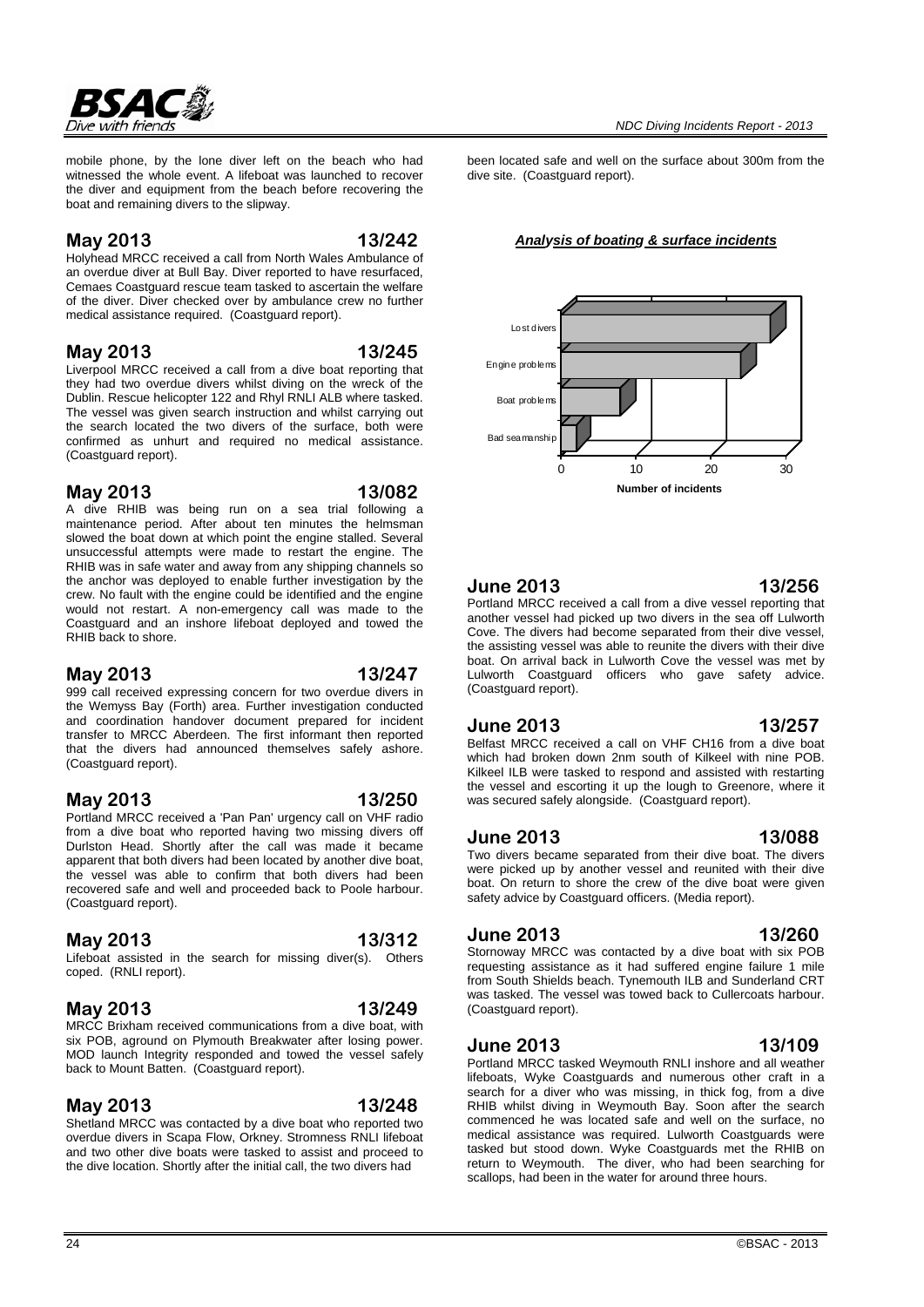#### **June 2013 13/262**

Swansea MRCC tasked Mumbles RNLI all weather lifeboat to a 6.5mtr RHIB after it had suffered engine failure just off of Mumbles lighthouse. The vessel was safely towed back to Swansea marina by the lifeboat. (Coastguard & RNLI reports).

### **June 2013 13/106**

Portland MRCC received a call from a dive boat that had engine problems and became separated from their divers. The skipper was diving with his buddy and the pair left onboard were unable to deal with the engine problems, and were also unable to provide an accurate position or use the equipment on the boat properly. A nearby dive boat recovered the divers and assisted the boat back to harbour. An inshore lifeboat was tasked to assist. (Coastguard report).

#### **June 2013 13/314**

Lifeboat launched to search for missing diver(s). One person landed. (RNLI report).

#### **July 2013 13/268**

Portland MRCC were contacted by a vessel who reported a sighting of two unattached divers on the surface over Peverell Ledges. They had become separated from their dive boat at the end of a drift dive. The vessel recovered the divers and returned them to Swanage Pier to be re-united with their parent vessel. (Coastguard report).

### **July 2013 13/315**

Lifeboat assisted in the search for missing diver(s). Others coped. (RNLI report).

#### **July 2013 13/116**

Solent MRCC received a call from a shore contact reporting two divers overdue returning from a night dive. They returned safe and well later than they had indicated to their shore contact. (Coastguard report).

### **July 2013 13/316**

Lifeboat assisted in the search for missing diver(s). Resolved unaided. (RNLI report).

### **July 2013 13/271**

Aberdeen MRCC were alerted to a diver that was overdue returning from a shore dive, before units were tasked he turned up safe and well. (Coastguard report).

### **July 2013 13/317**

Lifeboat launched to assist dive boat with engine problems. (RNLI report).

### **July 2013 13/117**

Two dive RHIBs were on a wreck site and had deployed their divers down a shotline. One of the boats experienced problems with an engine but as the second one was working they were able to recover their divers. A sea fog had started to form and the visibility had started to close in. Efforts were made to fix the problem engine but this was abandoned as it became apparent that it was a gearbox problem. Checking with the other RHIB, who still had two divers underwater, it was agreed that the boat with the problem would start back to shore as their speed would be decreased with only one working engine. While heading back the boat heard the RHIB that had remained on site make a call to the Coastguard saying they had lost contact with the shot buoy and their divers as their GPS had failed and surface visibility had

wreck name to the Coastguard who put out a 'Mayday' call to all vessels in the area as well as deploying lifeboats and a search and rescue helicopter. Two other dive boats responded with offers of help as the RHIB running on one engine was some distance from the site and could not return quickly. The two dive boats reached the wreck shot buoy but there were no divers visible. They assessed the direction of current by drifting from the shot buoy, then separated to steer the course of the current whilst keeping a sharp lookout. After about ten to fifteen minutes the divers were spotted approximately 1.2 nm from the shot buoy and the weather had started to improve with the fog beginning to lift. Both divers were recovered and neither had any problems. When they had surfaced from the dive to find their dive boat missing, they held onto the shotline for about twenty minutes until the current became too strong but this action had helped in reducing the distance they drifted. The divers had deployed DSMBs, used a whistle and a horn device but no one reporting hearing anything. An inshore lifeboat arrived at the shot buoy as the boat who recovered the divers was contacting the Coastguard. All boats returned safely to shore. The Coastguard watch manager said "that the dive boat did exactly the right thing by calling us as soon as it realised that it couldn't get back to the divers on the surface. Good communications at sea are vital in this situation".

fallen to between 50-100m. Although using a backup GPS they did not have co-ordinates for the wreck. The RHIB returning to shore stopped and relayed the co-ordinates and the correct

#### **July 2013 13/318**

Lifeboat launched to assist dive boat with engine problems. (RNLI report).

#### **July 2013 13/276**

#### Swansea MRCC tasked RAF Rescue Helicopter R-169 and Appledore RNLI lifeboats to an overdue diver from a dive boat off Lundy Island. The diver was found while taking detail, safe and well. (Coastguard report).

#### **July 2013 13/279**

Brixham MRCC tasked Plymouth RNLI inshore lifeboat and all weather lifeboat, RN rescue helicopter R-193 from Culdrose, other dive boats and an angling boat. All assisted in searching for a missing diver from a dive support vessel off Penlee. Plymouth. The diver surfaced safely without missing stops. Units stood down. 'Pan Pan' cancelled. (Coastguard & RNLI reports).

#### **July 2013 13/335**

A group of eleven people were travelling in a dive boat when it was swamped by heavy seas. The boat rapidly capsized and started to sink, trapping people in the wheelhouse. All were able to escape the sinking boat. A lifeboat happened to be in the area, returning from an exercise. The boat party were recovered into the lifeboat and returned safely to the shore. (Media report).

#### **July 2013 13/284**

Holyhead MRCC was alerted (eventually) to two divers overdue from their dive. Their dive boat had broken down and had been drifting for the time they had been missing. The report was not made to the Coastguard until they had been missing for about 2 hours. Two lifeboats assisted in the search. The divers were eventually located safe and well making for land having been swimming for about 2 hours and the boat was towed back to harbour. (Coastguard & RNLI reports).

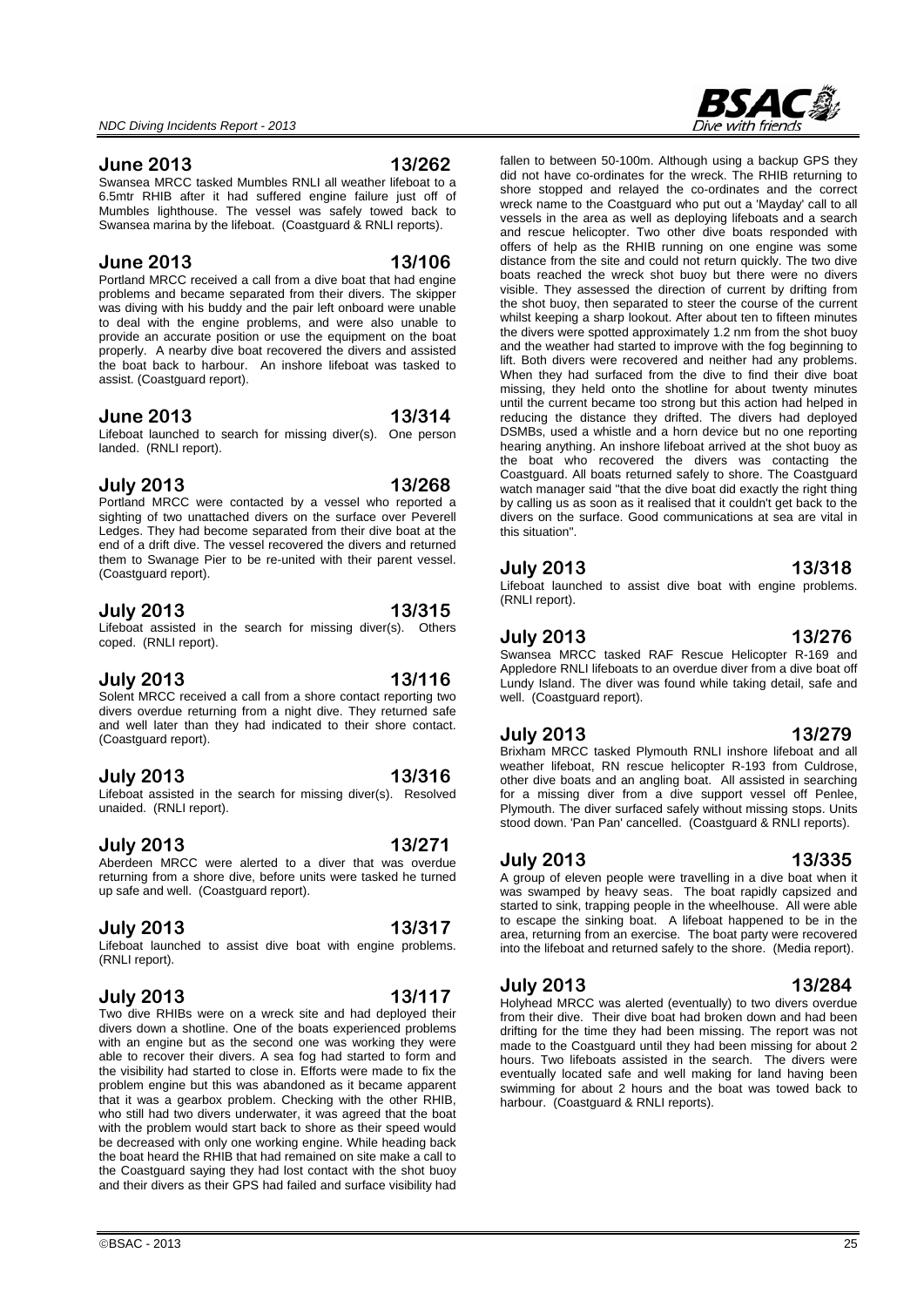

#### *Boating & surface incident report source analysis*



#### **August 2013 13/150**

Following the first dive of the day, a group of divers loaded equipment onto a charter boat and into an attached tender (a small flat bottomed boat). The boat and divers set off for the next dive site and began lunch. They noticed that the tender had capsized and thrown the equipment it was carrying into the water. Some sank, some floated. In an attempt to rescue the equipment one of the divers was left on the tender which was cast off from the main boat to drift. The remaining divers and hardboat crew set off to recover drifting equipment. Some heavy kit such as weights and fins had sunk and were lost. Following recovery of as much equipment as possible, the tender was reattached to the charter boat which began to return to port. However, the tender capsized again and the additional stress snapped the tow line. A stronger line was attached and the boat and tender moved to a bay where the crew and divers righted the tender and reattached it to the boat. The boat and divers proceeded back to port and aborted the remaining week's diving.

#### **August 2013 13/286**

Milford Haven MRCC tasked Angle RNLI all weather lifeboat, Dale C Pilot vessel 'Picton', water ranger and police RIHB M33 to assist a dive support vessel off Thorn Island (Milford Haven Waterways) after she broadcast a 'Pan Pan'; stating she had lost power and was drifting with two divers still in the water. The divers were safely recovered and the vessel was towed into Dale, Pembrokeshire. (Coastguard & RNLI reports).

#### **August 2013 13/290**

Holyhead MRCC received a call reporting that four divers were missing off Porth Ysgaden. Two divers were recovered by another vessel and two by rescue helicopter R-122. (Coastguard report).

#### **August 2013 13/319**

Lifeboat launched to assist dive boat with engine problems. (RNLI report).

#### **August 2013 13/289**

Portland MRCC was contacted by the skipper of a charter vessel, calling on VHF to report that his vessel had been

swamped in Weymouth Bay and that he had suffered engine failure. A nearby vessel responded to a request for assistance and proceeded to the position. In the event, the crew of the dive vessel were able to restart their engine and they then returned safely to their mooring at Castletown in Portland Harbour. (Coastguard report).

# **August 2013 13/321**

Lifeboat assisted in the search for missing diver(s). (RNLI report).

### **August 2013 13/320**

Two lifeboats launched to assist dive boat with engine problems. (RNLI report).

#### **August 2013 13/322**

Lifeboat assisted in the search for missing diver(s). Others coped. (RNLI report).

#### **August 2013 13/291**

Falmouth MRCC received a 999 call reporting two divers to be on the surface and waving. Rescue R-193 was in the area for the local lifeboat day so they went and airlifted them and landed them ashore. They were being carried away by the tide and did not need any medical attention. (Coastguard report).

### **August 2013 13/292**

Falmouth MRCC received a call from a dive RHIB reporting loss of main engine. They made their own way to St Ives using an auxiliary engine and maintaining a communications schedule with MRCC Falmouth. (Coastguard report).

#### **August 2013 13/294**

Portland MRCC received a report from a dive boat that one of his divers, on a re-breather, was approx 45min overdue after he lost sight of his SMB in poor visibility, he hadn't been seen by the other divers since they all entered the water. There was some uncertainty about the location of the dive boat. The visibility in the area was reported to have reduced since the divers entered the water. Three CRTs, two lifeboats, six local vessels and a helicopter were tasked to carry out a search for the diver. About 45 min after the diver was reported missing, he was located by one of the vessel searching and transferred to a lifeboat to be returned ashore. Safety advice was provided to the dive boat. (Coastguard & RNLI reports).

### **August 2013 13/166**

A dive boat reported to the Coastguard that three divers were overdue from a drift dive. As the Coastguard gathered information the dive boat confirmed that all divers had surfaced a short distance away. (Media report).

### **August 2013 13/299**

Humber MRCC was contacted by a dive boat who made a 999 call reporting a missing diver while close inshore. The diver and his buddy had both been making their way towards the dive boat but as the buddy was recovered to the boat the other diver disappeared. The dive boat had to be steered inshore and a second diver waded ashore to use a passer-by's mobile phone to alert the Coastguard as the boat did not have a marine VHF radio onboard. As the lifeboat arrived at the scene the diver resurfaced near his boat and was recovered safe and well.

### **September 2013 13/300**

Holyhead MRCC took a 999 call reporting three divers stranded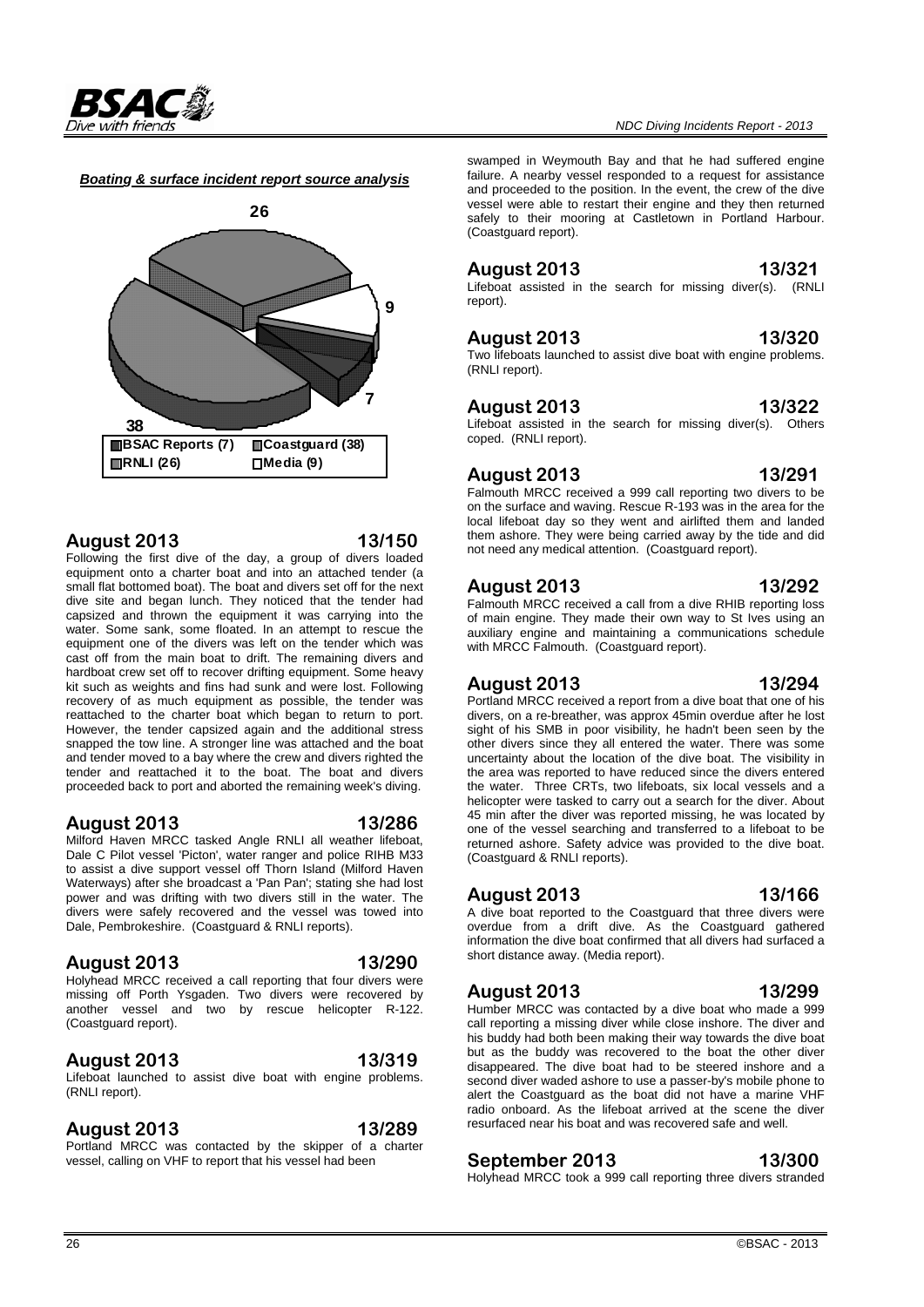

ashore on an isolated beach following a shore dive. Treaddur Bay lifeboat was launched to their assistance and they were returned safely ashore. (Coastguard& RNLI reports).

### **September 2013 13/174**

A group of eight divers travelled to an offshore site to conduct a second dive of the day. Tide tables and charts had been consulted and it had been calculated there would be little or no drift on the site. As the RHIB approached the dive site they checked a buoy in the area to confirm that there was only a minimal current running. The first divers to deploy were advised to drift with any current but that if there was no current to head in a westerly direction. The first pair of divers entered the water using an SMB and were seen to head in a westerly direction. The second pair entered without using an SMB but confirmed they would deploy a DSMB from the seabed, which they did and headed in a similar direction. The third pair also deployed a DSMB during their dive. After the first pair surfaced one took over the coxing role and the remaining pair prepared to dive. During this time the second pair surfaced and were recovered. The final pair were offered an SMB but declined to take it with them. It was assumed they would deploy a DSMB following the same procedure as the earlier groups but were not explicitly instructed to do so. After the divers descended it became apparent that they were not immediately deploying a DSMB. The RHIB tried to follow the divers' bubbles but quickly lost sight of them. The third pair then surfaced about 200m away and the RHIB went to recover them. The RHIB then tried send a recall signal to the final pair by revving the boat engine three times, this was repeated twice in the hope it would result in a DSMB deployment but there was no response. The senior divers onboard discussed options and agreed to continue searching until the divers were expected to run into decompression and so likely to surface. When this time had passed the Coastguard was alerted to the situation using a 'Pan Pan' call. The Coastguard tasked an RNLI lifeboat and a rescue helicopter to search for the missing divers. Other boats in the area also responded to the call and joined the search. When the helicopter arrived on scene they quickly located the missing divers approximately one mile south of the boat's position and they directed the RHIB back to recover their divers. The divers had deployed a DSMB at the end of the dive but were too far away to be spotted by the RHIB. The lead diver subsequently admitted he had forgotten to deploy the DSMB earlier in the dive.

### **September 2013 13/184**

Portland MRCC received a call from a local vessel reporting losing contact with two divers off Portland Bill. Portland Bill National Coastwatch Institute lookout spotted the surface marker buoys and reported their position to the Coastguard. The divers were quickly recovered by the parent vessel (Coastguard report).

### **September 2013 13/191**

After picking up divers the engine on a dive RHIB stopped and would not restart. As the dive boat was in a sheltered bay, the divers walked the boat onto a beach where they checked the engine, connections and fuel supply. After a while they got the engine restarted and began to make their way back around the bay to the slip where they had launched the boat. On route they were met by a local lifeboat which followed them back to the slip where they recovered their boat. It turned out that while trying to resolve the engine problem on the beach, one of the divers had walked around the bay which the rest of the group had thought was to see if there was another slipway nearby. In fact the diver had walked to the lifeboat station and reported the problem. Although having a marine radio/GMDSS onboard, the divers had not judged that the situation needed any assistance up to the point the lifeboat arrived. However they were happy to receive the reassurance the lifeboat crew offered.

### **September 2013 13/305**

Aberdeen MRCC took a 999 call reporting a diver being washed onto rocks. Macduff ILB, Portsoy and Banff CRTs investigated. The lifeboat recovered the diver and returned him to shore safe and well where he was met by Coastguards and an ambulance. The diver had panicked after becoming separated from his buddy who was safe ashore. (Coastguard report).

### **September 2013 13/307**

Brixham MRCC received a call from a dive boat with twelve POB that had broken down with engine problems. Torbay ALB was tasked to proceed, but the boat was able to get the engine started and return to harbour under their own power. They were met by Torbay CRT who provided safety advice. (Coastguard report).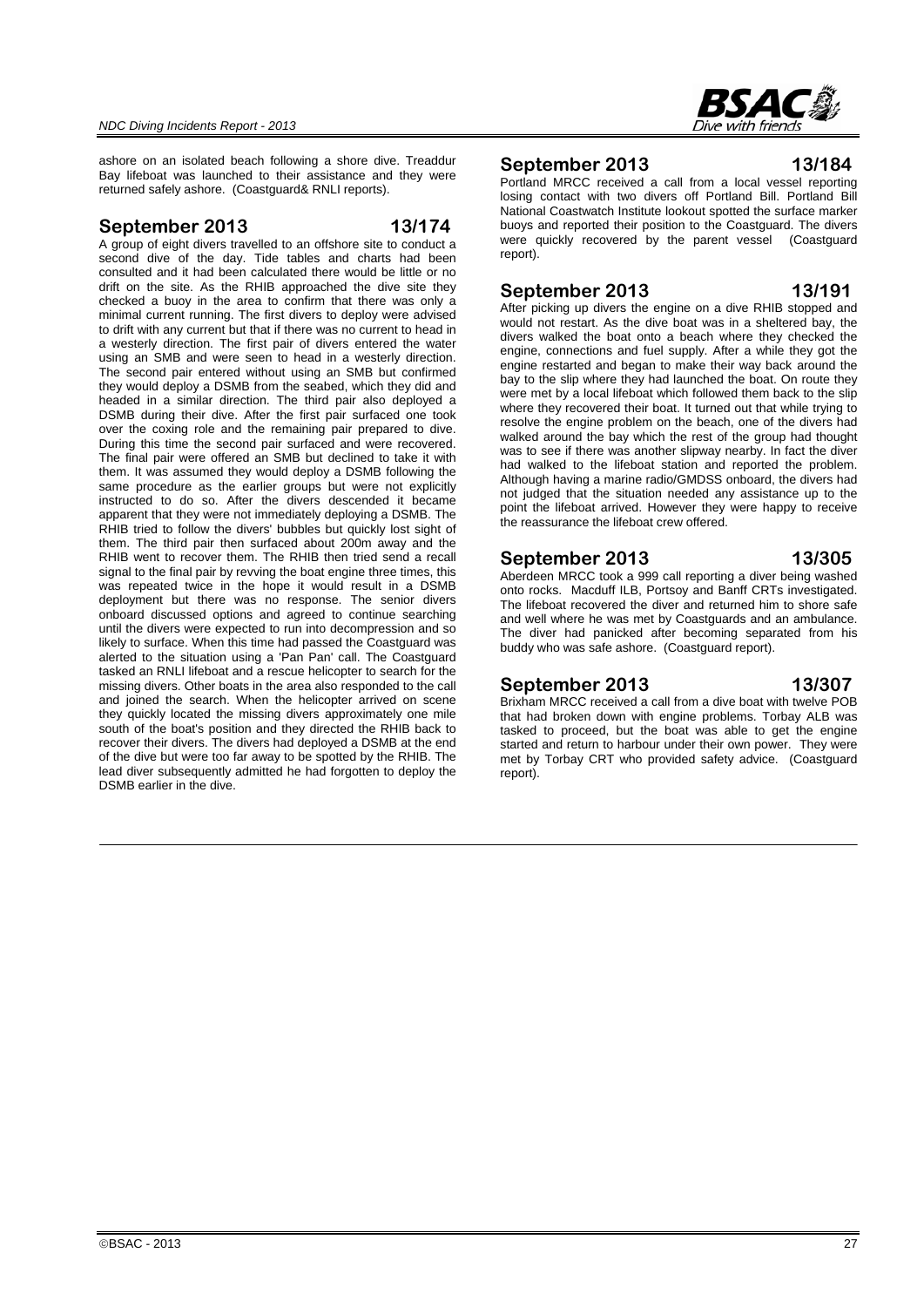

# *Ascent Incidents*

#### **October 2012 13/085**

A dive vessel operating in Lyme Bay, contacted Portland Coastguard requesting medical advice for a male diver who had reached the surface after missing 30 min of de-compression stops. Following advice from a specialist dive doctor, Coastguard helicopter rescue R-106 was tasked to winch the diver from the vessel and take him for further treatment at the Poole recompression chamber. Poole Coastguard rescue officers manned the helicopter landing site in Poole, South Western Ambulance provided an ambulance for final transport to the chamber. (Coastguard report).

### **October 2012 13/008**

A diver was undertaking his first open water dive in a drysuit with his more experienced buddy on a wreck. On entering the water the diver was unable to get down and was handed additional weights totalling 5 kg before he was able to descend. During the dive the pair descended to a maximum depth of 15m and the diver was seen to be positioned above his buddy by 2m and had to swim down frequently but did not appear to be improperly weighted. After approximately 32 min at a depth of 10m the buddy indicated a fish below them and in looking down the diver made a feet first ascent direct to the surface. His buddy ascended at a controlled rate but omitted a precautionary safety stop at 3m. On surfacing the cover boat was called over, after initially having difficulty starting the engine, and the pair were recovered. The diver was placed on oxygen for approximately five minutes but he insisted he felt fine at all stages. It transpired that the diver had forgotten to fit his two 1 kg ankle weights and this had the effect of altering his posture. He was advised to seek further practice using his drysuit.

### **December 2012 13/017**

Two buddy pairs went in as a four to do a 60 min quarry dive to a maximum depth of 25m. Due to rainfall increasing the water level the maximum depth was 27m. One of the divers had a problem with some water in his regulator. When his primary regulator flooded, the diver switched to his octopus which also flooded and he made an uncontrolled ascent to the surface. One of the divers in the group, realising one of the other buddy pair was missing, paired the remaining two divers with instructions to remain by the buoy line and he then ascended where he found the missing diver lying on the surface about 10m away. He had to swim over to him to get a response but when he did, the diver was coherent and unharmed. The diver explained the problem he had experienced with his regulators and confirmed he was able to swim to the exit point where other divers were assembled and could help if required. The remaining diver descended to the buddy pair waiting underwater and gave directions so they could complete their dive. He then re-ascended and exited the water to check on the diver who had had the problem. Having inhaled water and with a buoyant ascent the diver was put on oxygen. An ambulance was called and the diver hospitalised for observation as a precaution.

### **February 2013 13/039**

#### Two divers were ascending from a 30m dive on a reef having deployed a DSMB. One diver appeared on the surface without her buddy who was still underwater on the DSMB. She was recovered from the water to the RHIB and, having missed 6 min of stops, was placed on oxygen as a precaution, given fluids and monitored for any symptoms of DCI. The buddy surfaced a few minutes later and was recovered into the boat. This was the diver's first dive with a new drysuit and she had experienced a problem with her shoulder auto dump valve as she was ascending to 11m and became too buoyant resulting in a fast

ascent to the surface. The diver was monitored continuously and presented no symptoms up to two days after the dive.

# **February 2013 13/030**

An instructor and two students were conducting a training dive using compass and a DSMB. On their ascent and at a 10m platform, one of the students started to panic. The instructor reached for and offered the other student's octopus regulator to the panicking student. The panicking student did not take the regulator until the other student took hold of his BCD, gave him her octopus regulator which he began breathing from. The instructor began to ascend the DSMB line. The student who was the rescuer dumped air from her BCD and drysuit to try and control buoyancy but the pair ascended too quickly. Once on the surface both divers inflated their own BCD's. They had surfaced next to the instructor's DSMB and could see his bubbles but not him and they raised the alarm that they had lost their instructor. He surfaced a few minutes later, reeling in the DSMB and having conducted a 1 min safety stop. The students were assisted to de-kit and were given oxygen as a safety measure. None of the divers were showing any signs of DCI at this time nor did they experience any later.

# **March 2013 13/052**

A pair of divers were five minutes into their dive in cold water at 4 deg C when one of them felt his regulator free flowing. As it was becoming difficult to breathe he signalled his buddy for them to ascend. The pair remained together but as the gauge was rapidly dropping, the diver with the free flow made the decision to go onto the buddy's AS. It became impossible to see the buddy or his AS due to the bubbles and, as the diver lost all air from his cylinder, he made the decision to go for the surface breathing out all the way. There were no ill effects following the dive and no oxygen was given but the diver was monitored for twenty four hours.

### **April 2013 13/044**

On the third dive of the day, three divers were at 18m when one of them experienced a free flow. The diver went to use one of the other diver's AS but this also went into free flow so she switched to the third diver's AS. When putting this into her mouth the diver swallowed a small amount of water, panicked and made a rapid ascent. First aid oxygen was administered.

# **April 2013 13/239**

MRCC Shetland arranged an ambulance and recompression chamber for a diver, from a dive boat, who had made a rapid ascent from a dive in Scapa Flow, Orkney. (Coastguard report).

# **April 2013 13/048**

A pair of divers began their dive with one of them struggling to descend and being helped down by their buddy. All was well until the divers started their slow ascent to a safety stop and the diver, who had problems on the descent, was unable to control her buoyancy despite dumping all the air from her drysuit and BCD. As she was positioned behind her buddy she could not alert him to what was happening and she made a rapid ascent to the surface. The surface conditions were very choppy with a current running along the shore line and the diver was too far out for the divers on shore to see or hear her as the wind carried away her voice. The diver began to slowly swim towards the shore signalling for help every so often. On reaching a rocky outcrop but unable to get out of the water, she secured herself, kept shouting and waited to be rescued. Help arrived a couple of minutes later as her buddy, who had surfaced as soon as he had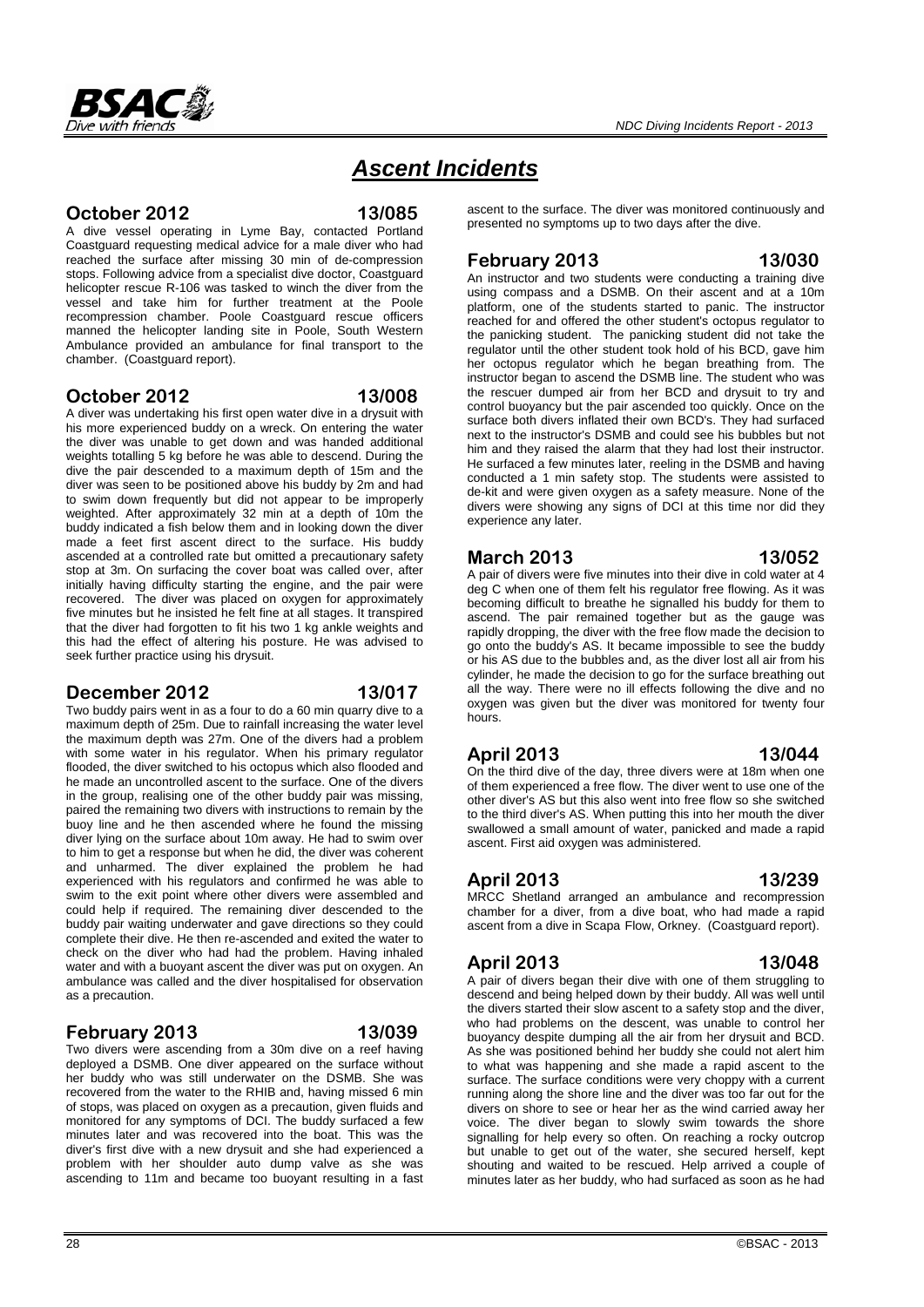

done a safety stop, had alerted the shore cover that his buddy was missing. The diver was helped back to the divers' shore base where she was given oxygen and a hot drink. The diver was uninjured and suffered no ill effects.

### **April 2013 13/067**

Two divers were diving from a hardboat. During the buddy check one of the divers lost his grip whilst untangling one of his buddy's hoses and the zip from his glove caught on the soft flesh above the buddy's right eye. At the end of the dive, the divers ascended on a DSMB but whilst carrying out a stop at 6m, air migrated to the feet of the 'wounded' diver's drysuit. Unable to become vertical and dump air from the suit, the diver drifted upwards. She managed to re-join her buddy at 6m but drifted upwards once more and gathered pace to reach the surface. Back onboard the diver reported that she had experienced air migration to the legs of her drysuit throughout the dive but managed to control it. However, as a result of worsening cramps in both legs since stopping at 9m, she had been unable to get vertical and dump air from her drysuit. Her computer indicated that 4 min of decompression at 3m had been missed so the diver was monitored but did not experience any symptoms that gave her or the other divers concern. Two hours later the diver indicated that she had a headache and felt it was emanating from the now swollen and bruised brow of her right eye. These symptoms spread to both eyes but, as a migraine sufferer, she thought it was a migraine. The diver was monitored for the rest of the day but the symptoms still indicated a migraine and no DCI effects were experienced. Following migraine medication, the symptoms subsided overnight but the diver was left with a minor headache, some minor eye strain and difficulty in focusing. Diving continued that day with the eye problems persisting initially. The diver visited an optician for a check up and her eye problems were fully resolved ten days after the incident.

### **April 2013 13/146**

Three divers were at 20m when one of them had a regulator free flow. All three made a fast ascent to the surface and, after a long surface interval, one of the divers had 'tingles' in her fingers and one of the others had pains in his chest. Both divers were administered oxygen and, following a call to a hyperbaric chamber, all three divers were asked to attend.

# **May 2013 13/094**

Two divers were carrying out a dive and at around 42m with little of interest and visibility reducing, they decided to begin their ascent. As they began the ascent one of the diver's primary regulator began to free flow. The diver checked his computer to see that he had 95 bar of air remaining and his decompression requirement was 4 min at 9m. As the diver had previous experience of a free flow, he decided to make a controlled ascent to 9m using his remaining air and then switch to his pony for the decompression stop. On the ascent at about 24m the diver signalled to his buddy he was out of air. He continued to breathe down his main cylinder but inhaled water through his regulator which stopped him getting any more air. He tried to clear the regulator by coughing but to no avail. He swapped to his pony regulator but was still unable to breathe any air. The buddy offered his alternative air source but the diver declined sticking with his pony regulator. Both divers lost buoyancy and dropped back down to 45m where the diver was struggling to breathe. The buddy immediately grabbed the diver's shoulder strap to carry out a controlled buoyant lift but, as the diver's main cylinder was completely empty, he was unable to inflate the BCD. The buddy then tried to lift them both using his own BCD but despite filling it there was no lift so the buddy dropped his own weightbelt and they began to ascend. Arriving at the surface, the diver was conscious but was struggling to breathe and had severe stomach pains. The buddy gave a distress signal to the shore party and began a surface tow during which

the diver belched and regurgitated some water but was talking although obviously in distress. Two divers swam out from the shore and took over the tow from the buddy. The diver was put on oxygen and when the ambulance arrived checks were carried out. The diver had no symptoms of DCI but still had stomach pains. When the air ambulance arrived they recommended that the divers go to a recompression chamber but the divers declined as they were now feeling alright but would continue to monitor themselves and would report to the chamber if they had any DCI symptoms. The divers had no problems following the incident.

### **May 2013 13/060**

On a boat dive, two divers were ascending the shotline when one of them lost a fin. The buddy signalled he was going to retrieve the fin which was floating downwards. He recovered the fin but his buddy had let go of the shotline and begun to descend. The buddy swam down and took hold of the diver by the cylinder handle to arrest her descent. They then started to ascend whilst trying to get back to the shotline. The diver who had lost the fin was dumping air because she felt she was beginning to make an uncontrolled ascent whilst her buddy was compensating by putting air in his BCD. Because he had so much air in his BCD the diver lost control of the ascent in the last 10m. Their computers had not gone into decompression but they had missed a non-compulsory three minute safety stop. The divers were recovered to the boat and given oxygen as a safety precaution. Although there were no symptoms of DCI the divers went to a recompression chamber for a medical check. Both were released on condition that should any symptoms occur they return immediately. On examining the fin, the clip that retained the fin strap in position was found to have fallen off.

#### **May 2013 13/241**

Aberdeen MRCC received a 999 call requesting assistance for a diver (female) at St Abbs harbour who had missed all decompression stops from a 33m dive. Eyemouth CRT and ambulance tasked, casualty taken to Borders General hospital for treatment. (Coastguard report).

### **May 2013 13/072**

Two divers were carrying out a second dive of the day on a wreck with a maximum depth of 29m. 25 min into the dive both the divers failed to notice that they had gone into decompression. They continued their dive for a further 11 min before commencing their ascent with an unplanned 25 min decompression requirement. On reaching 6m the decompression requirement had reduced to 24 min - 3 min at 6m and 21 min at 3m. The divers failed to notice the shallower ceiling requirement and they remained at 6m. This resulted in the remaining 21 min of decompression clearing more slowly. 80 min into the dive and with 8 min of decompression remaining, their air was becoming low. One of the divers took his buddy's AS attached to a pony cylinder but was unable to breathe from it as it failed to deliver adequate air and was an exceptionally wet breathe. The divers surfaced missing the remaining 8 min of stops. The divers were recovered to the dive boat and into a heated cabin as both were very cold. Neither showed signs of DCI but oxygen and fluids were administered as a precaution. A hyperbaric unit was contacted and details passed on. As there were no DCI symptoms, the divers were advised that recompression would not be required but they should be monitored and not dive for the next twenty-four hours. The divers successfully completed dives later in the week.

### **May 2013 13/066**

Rescue 193 was tasked to airlift a 50 year old male from a dive boat after he did a rapid ascent; position was 3nm southeast of Chapel Point, Cornwall. The casualty was transferred to the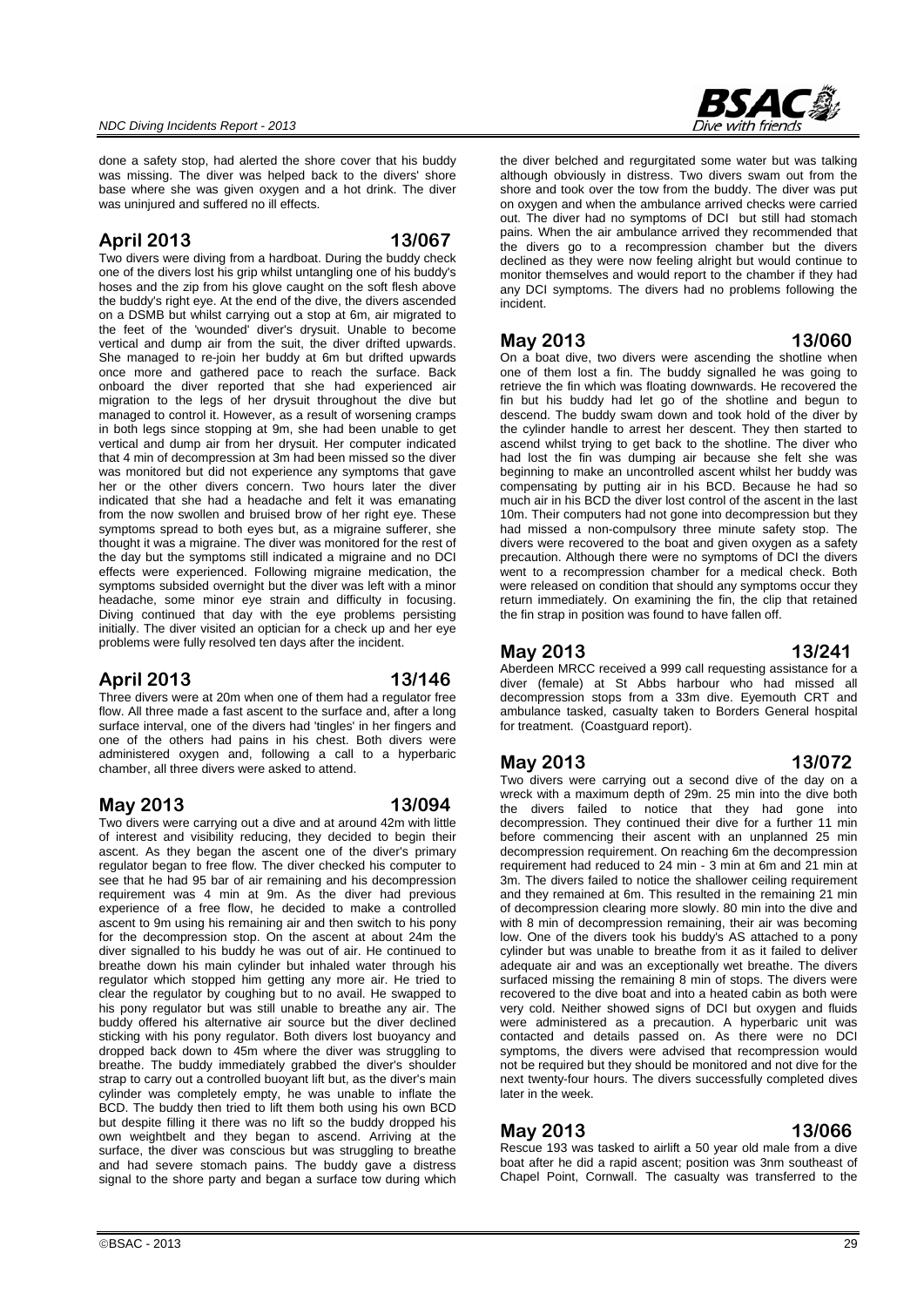#### *NDC Diving Incidents Report - 2013*

the DSMB's cylinder restricted its opening. Both divers continued to try to manually inflate the DSMB depleting their main air supplies. One of the divers then successfully deployed his own DSMB but the line parted so the buddy pair tried to deploy the cylinder fed DSMB again but this was unsuccessful. With depleted air supplies an ascent was started from 25m and continued with a saw tooth profile, possibly due to adverse currents, until 15m was reached. At this point one of the divers was very low on air and, as his pony cylinder was turned off, he took his buddy's AS. Positive contact was made but buoyancy control was lost and the pair descended back down to 20m before rapidly ascending to 2m where their ascent was stopped. Contact was maintained throughout and no causal factors were apparent except that a possible up-current had caused the initial loss of buoyancy. Having regained control at 2m, the divers descended down to 3m where they decided to complete their now controlled ascent but missing a 1 min stop at 6m and, possibly, a further precautionary stop following the rapid ascent. They were recovered by the dive boat and placed on oxygen and monitored. Back on shore they were taken to hospital for assessment where they were both found to be well, but they were advised not to dive again that day. Contact was also made with a hyperbaric chamber and their advice was a precautionary visit to the nearest recompression chamber as both divers were now experiencing tightness across the shoulders and one of them had a slight ache and stiffness in the left hand as well as tight leg muscles. As this involved a four hour drive and their symptoms were subsiding, a decision was made to monitor both divers overnight and seek treatment should their condition worsen. All symptoms resolved three to four hours after the dive with the only residual after-effect being a broken fingernail reported by one of the divers.

### **June 2013 13/090**

Two divers were completing a 24m wreck dive. The plan was to ascend the shotline or, if not returning to the shot, then a DSMB was to be used. One of the divers deployed her DSMB but the line jammed in the reel and in a panic she did not let go of the reel and was pulled to the surface from a depth of 21m. Her buddy made a controlled ascent after her but not realising she had been pulled to the surface and unable to locate her on the ascent, deployed her own DSMB at 12m and carried out a 3 min safety stop. The diver had been recovered to the dive boat and was under observation when her buddy surfaced. The diver showed no symptoms of DCI in the twenty four hours following the dive.

#### **June 2013 13/327**

The casualty successfully completed a hovering skill at 5m and then the group proceeded on the tour part of the dive. The tour led the group over deeper water and the divers followed the route down to approx 18m. The casualty was seen signalling that she was cold and then she attempted to bolt to the surface. The instructor and divemaster made contact with the casualty and slowed her ascent. On the surface the rescue team were alerted; they recovered the divers and brought them to the shore. The casualty vomited and looked pale so the emergency services were called and she was transported by ambulance to hospital. She was checked and discharged with no treatment needed.

### **June 2013 13/253**

Portland MRCC received a call from a dive vessel reporting that a male diver had missed a stop following a dive in the Weymouth bay area. Medical advice was taken from the recompression chamber at Poole and the casualty kept under observation. No problems were experienced so the vessel returned to Portland and advice was given to the diver. (Coastguard report).

Diving Diseases Research Centre in Plymouth for treatment. Mevagissy and Plymouth Coastguard were also in attendance. (Coastguard report).

#### **May 2013 13/244**

Humber MRCC received a call from a dive RHIB reporting that he had a diver onboard who had made a rapid ascent. The male aged 41 was on 100% oxygen and being given sips of water. He was not showing any symptoms of DCI at the time. A link call was established with the Institute of Naval Medicine and the diver was taken into South Shields where he was met by ambulance and paramedics, together with Sunderland CRT. (Coastguard report).

#### **May 2013 13/145**

At 20m and with 50 bar left in his cylinder, a diver had started to ascend when it became uncontrolled. Showing no symptoms he was put on oxygen as a precaution.

#### **June 2013 13/087**

As the tide was turning on a wreck dive, a diver and his buddy stopped to deploy a DSMB to start their ascent. Realising the current was likely to sweep them off the wreck both divers dropped over the side, deployed the DSMB and holding onto each other they drifted away from the wreck. The diver realised that his buddy was not reeling in the line so signalled for him to start doing so, which the buddy did, but then stopped again. The diver took the reel from his buddy to control the DSMB and their ascent rate. The buddy seemed keen to maintain contact with the diver and when they arrived at 9m, having signalled OK to each other, they ascended to 6m for 11 min of decompression stops. After a minute or so the buddy began pulling and pushing the diver as he thought the diver was ascending out of control. The diver found himself above 6m and his buddy but, whilst finning down to re-join him, became entangled in the DSMB line. This happened a couple of times so the diver pushed his buddy away from him after passing him the reel and line. As he did so, the buddy floated upwards and despite trying to slow his ascent, continued to the surface missing approximately 8 min of decompression stops at 6m. The diver could see his buddy upright on the surface so reached for his own DSMB and reel. However, the snap clips of his trim weight and the reel had become entangled and the diver was unable to unclip his reel. Realising that he was now unable to show his location to the surface cover, the diver began to panic. Whilst trying to remove his reel he descended to 24m where he deployed his DSMB with the reel still attached to his harness but was prepared to cut the line if necessary. The diver ascended but at 10m the reel jammed so the diver then coiled the line until he reached 6m for his decompression stops. The descent to 24m had penalised the diver with a total of 12 min decompression stops at 6m which he completed without further incident. Both divers were recovered to the boat but as the buddy had missed decompression stops he was put on first aid oxygen. The Coastguard was contacted and they dispatched a lifeboat and helicopter. The buddy was taken to a recompression facility as a precautionary measure but did not require recompression treatment and was discharged after a couple of hours.

### **June 2013 13/092**

On the first sea dive of the season a pair of divers entered the water from their dive boat. On the surface one of the diver's pony cylinder regulator free flowed so the pony cylinder was turned off. As they felt the planned dive wasn't particularly deep or technically advanced, the buddy pair decided to continue the dive. The dive to 25m for 30 min was uneventful. At the agreed point to start the ascent one of the divers attempted to deploy an integrated cylinder fed DSMB but the cylinder was empty. Manual inflation of the DSMB was unsuccessful as the weight of

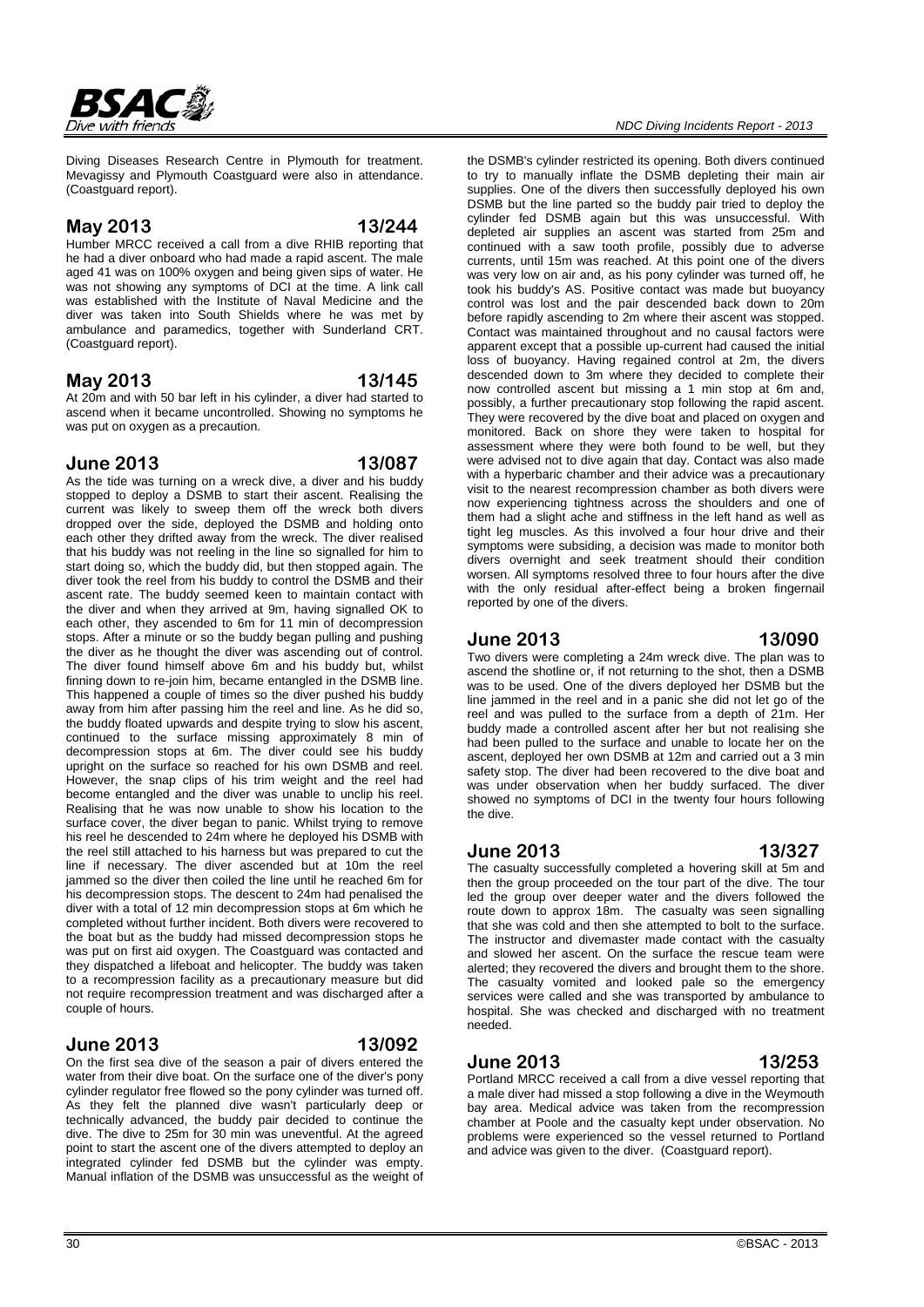#### **June 2013 13/149**

A buddy pair had descended down the shotline and on reaching the bottom at 32m, one of them experienced a regulator free flow. The dive was aborted and both divers made a rapid ascent to the surface. Oxygen was administered as a precaution to the diver who had experienced the free flow and advice given not to dive for twenty-four hours, do no heavy lifting and to drink plenty of water.

#### **June 2013 13/330**

The casualty was part of a group conducting a deep dive. The group descended to 36m and then began viewing objects which were affected by the pressure change. During these exercises the casualty's regulator began to free flow. The casualty was given the instructor's regulator and the instructor switched to her alternate source. The casualty struggled to accept the regulator and couldn't clear it, so she began to panic and swim to the surface. The instructor held the regulator in the student's mouth but was unable to slow the ascent. On the surface the casualty was assisted out of the water and monitored for signs of DCI. The casualty mentioned that she had 'tingles' and so she was given oxygen. She had a consultation with the recompression chamber over the phone. It was decided that no further It was decided that no further treatment was needed.

#### **June 2013 13/143**

A diver using a full face mask and diving on a twin-set found it hard to breathe at 32m so removed the mask and went onto his buddy's AS. The pair ascended incurring a fast ascent warning. The diver was put on oxygen and taken to a first aid station. He recovered after forty-five minutes and left the dive site with an advice form.

#### **June 2013 13/108**

A diver attempted to deploy a DSMB at 15m to start his ascent at the end of a wreck dive. The line from the reel became entangled in his glove's velcro wrist strap during inflation of the DSMB. The diver ascended rapidly to 9m before he was able to disentangle the strap from the line. He dumped air and tried to slow his ascent but was unable to maintain buoyancy for the planned 6m safety stop and continued to the surface at a slow rate. His computer had showed there were still 20 min of no stop time remaining at the start of the ascent and, although showing caution for a missed safety stop, displayed no other alarms or dive restrictions. The diver was recovered to the dive boat and put on oxygen for eight minutes as a precautionary measure but no symptoms of DCI were evident.

#### **June 2013 13/144**

Two divers were at 34m when one of them experienced a regulator free flow. The buddy donated her octopus but had to hold it in place during a fast ascent. On shore the diver complained of 'tingling' in her right hand and felt a bit lightheaded and shaky. She was put on oxygen and the 'tingling' disappeared. Following oxygen treatment her arm felt 'heavy'. She had carried diving equipment some way from a car park to the diving entry point and, following contact with a hyperbaric chamber, was awaiting a duty doctor to call her direct.

#### **June 2013 13/225**

Three divers conducted a dive to a maximum depth of 17m. After an uneventful dive one of the divers deployed her DSMB and the group began their ascent. At approximately 10m one of the divers was unable to locate the toggle for his dump valve and made a rapid ascent to the surface. The diver was recovered into the cover boat and was given oxygen to breathe as a precaution. His buddies ascended normally but cut short their safety stops and surfaced without problem and were recovered by the cover



boat. The boat returned to harbour and the diver's computer was checked for information on the depth from which he had ascended rapidly. The local recompression chamber was contacted for advice and they advised the diver continue on oxygen for 30 min and take plenty of fluids. They also advised that he be monitored for 24 hours for signs of DCI. No symptoms of DCI occurred but the diver refrained from diving again the next day.

#### **June 2013 13/147**

A diver's weightbelt slipped off at 19m resulting in an uncontrolled ascent. The diver showed no symptoms but was put on oxygen as a precaution and advice given not to dive for at least twenty-four hours, no heavy lifting, no alcohol, tea or coffee and to drink lots of water.

#### **July 2013 13/267**

Brixham MRCC were contacted by a dive boat reporting a diver having made a rapid ascent from a wreck dive, but was not displaying any signs or symptoms of DCI. The diver was taken ashore and transferred to a hyperbaric chamber for monitoring. (Coastguard report).

### **July 2013 13/333**

The casualty was on the surface with her buddy, who raised the alarm. The rescue team headed to the divers to find the casualty conscious but distressed and exhausted. The buddy claimed she had been unconscious when he surfaced, and that there had been a fast ascent to the surface. The rescuers placed the divers on the boat and took them back to shore where oxygen and first aid were administered. The casualty vomited several times and an ambulance was called. The casualty was checked in hospital and released the same day.

#### **July 2013 13/270**

Portland MRCC tasked coastguard helicopter R-104 from Lee on Solent to airlift a diver who had missed decompression stops, from dive boat, approximately 9.5 miles SSW of the Needles. Following medical advice she was taken to Poole where a specialist dive doctor was waiting along with South Western Ambulance and Poole Coastguards. (Coastguard report).

#### **July 2013 13/127**

A trainee diver had almost finished his training with one dive to complete. He and his instructor were diving from a RHIB on a wreck. It was the first dive of the year for the trainee and he was diving in a new drysuit. Everything appeared normal throughout but towards the end of the dive the trainee began to experience difficulties with his buoyancy. At 19m he became positively buoyant and began to ascend. The instructor was unable to reach him in time to assist and the trainee made a rapid ascent to the surface missing a planned 3 min safety stop at 6m. During the ascent the trainee continued to attempt to dump air from his drysuit all the way to the surface to stop his ascent but he remained calm and breathed normally throughout. On surfacing he signalled to and was recovered by the boat where he was immediately administered oxygen. The instructor surfaced a short time later. The Coastguard was contacted and patched the dive manager through to a hyperbaric unit who spoke to the trainee diver. The diver displayed no symptoms of DCI and after twenty minutes he came off the oxygen and the RHIB returned to shore. After speaking to the dive doctor again it was decided that the diver did not need to seek further medical attention but should not dive again for twenty-four hours. Over the following two days the diver experienced some mild 'pins and needles' and other discomfort in his limbs intermittently and contacted the dive doctor again. On examination at the hyperbaric unit he was given the all clear and his symptoms were not attributed to the diving incident.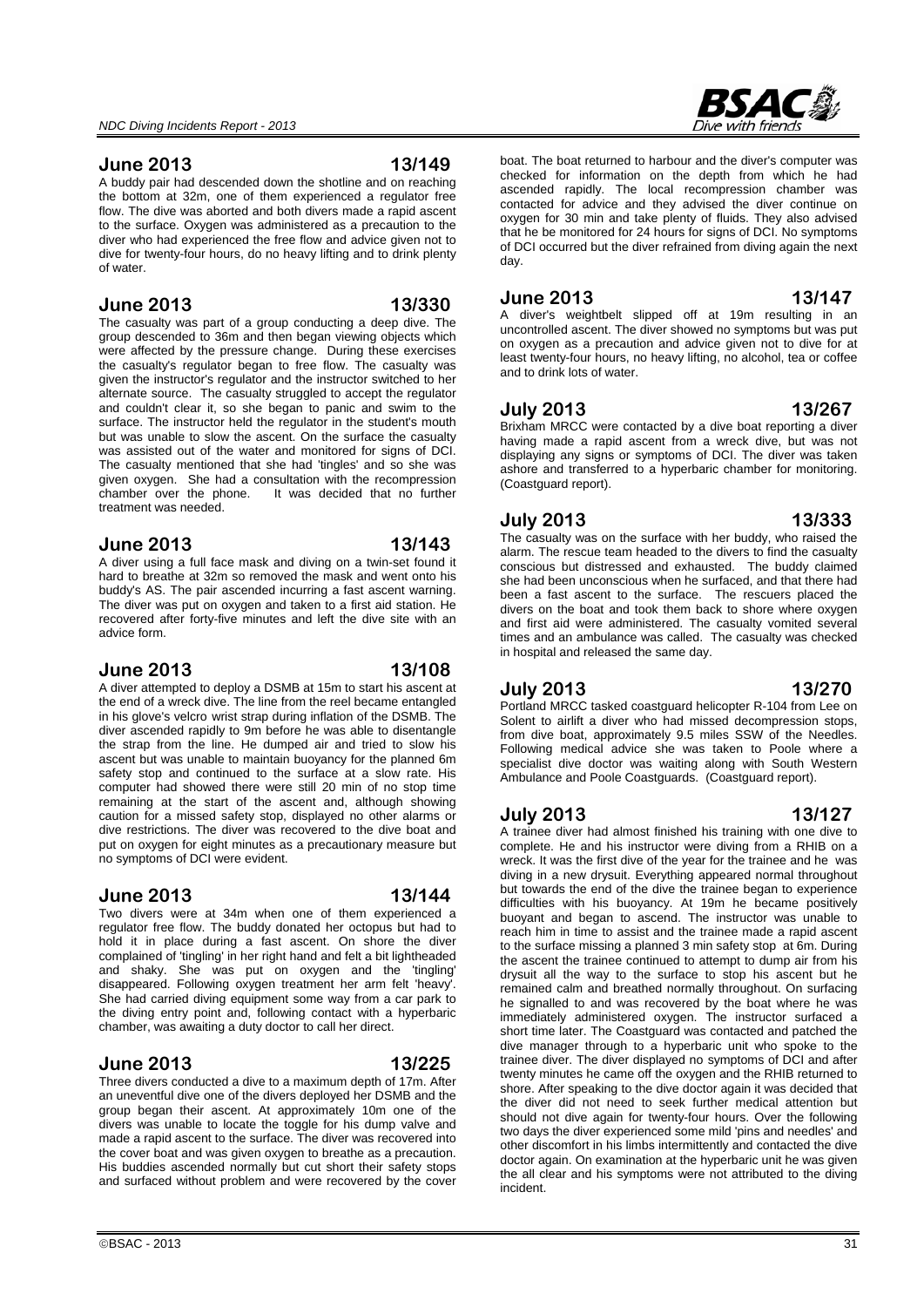

#### **August 2013 13/168**

An instructor was taking a student for their first open water dive to 8m. During the buddy check the instructor found the student's dump valve on his drysuit partially closed so opened it fully before starting the dive. The student had some problems getting below the surface despite dumping all the air from his suit and BCD so he was given an additional weight. Initially on the dive the student was struggling to find his balance but then began to get his buoyancy under control. The instructor and student remained very close to each other and, arriving at the planned turn around point, the instructor looked ahead to see where to go next. When he turned back to the student, he had disappeared. The instructor scanned the area for the student, for any bubbles and, with good visibility, checked up at the surface but could not see him. The instructor decided his only option was to surface and if the student was not there he would raise the alarm. On reaching the surface the instructor found the student who explained he had an uncontrolled ascent. He was having problems with buoyancy and had tried to release air from his suit but started to rise to the surface. The instructor checked the dump valve and found it closed. The student had no recollection of closing the valve but thought he might have done so in trying to open it wider to dump air. The student's computer was flashing 'slow' so the dive was aborted. The instructor monitored the student for several hours after the dive and he showed no ill effects.

### **August 2013 13/177**

A diver and his buddy planned a dive with a maximum depth of 12m as the buddy was using a drysuit which he had not long had but he had completed a drysuit training course a week earlier. The plan included the buddy deploying the DSMB at the end of the dive, which he had done before but wanted more practice. The dive proceeded with no problems and at 10m the buddy successfully deployed the DSMB. The divers began to ascend but the buddy lost control of his buoyancy and started to rise quickly. The diver grabbed the buddy, dumped all the air he could but they both ascended to 3m where they stopped before slowly rising to the surface. The buddy said he was alright and both divers were recovered into their dive RHIB and, as a precaution, the buddy was put on oxygen and the diver on nitrox 35, which was the next richest mix onboard. Back on shore the divers did not experience any problems but as a precaution the buddy went to a hyperbaric chamber. He was checked over and no problems were found but he was advised not to dive for a week.

# **August 2013 13/298**

Solent MRCC received a call from a dive boat reporting a diver onboard who had suffered a rapid ascent from 6m, but was not displaying any signs or symptoms of DCI. The dive boat returned ashore and medical advice provided by a dive doctor was for the diver to monitor their condition for any signs or symptoms. (Coastguard report).

### **September 2013 13/185**

GP.

Two divers on a wreck dive became separated and after a quick look around they both decided to surface. One of the divers deployed his DSMB and ascended normally. The other diver found that his DSMB reel was tangled so decided not to use it. He ascended normally up to 7m but dropped back down to 10m and then up to the surface in 40 sec. Both divers were recovered into their RHIB and the diver who had the fast ascent was put on oxygen as a precaution and given some water. His computer profile was checked and the Coastguard called. They patched the boat through to a diving doctor who was given all the details.

He advised that the diver come off the oxygen, which he had been on for forty minutes, and then be reassessed. As there were no symptoms the doctor advised monitoring the diver and that he should not dive for the next twenty-four hours. Back on shore the diver was checked again but no problems were evident.

## **September 2013 13/301**

Shetland MRCC was contacted by a dive boat reporting two divers onboard having made a rapid ascent after one of them lost their weightbelt. Neither was showing signs or symptoms of DCI, however, one of them was unwell. The boat returned to harbour and the diver was transferred by ambulance to hospital. (Coastguard report).

# **September 2013 13/187**

A diver entered the water without his weightbelt which had not been highlighted on the buddy check. The diver descended onto a wreck at 20m with no problems and continued with the dive. After about 20 min the diver began to feel buoyant and realised what the problem was. His buddy deployed a DSMB from 16m and as they started to ascend the diver lost buoyancy control and ascended to the surface next to the DSMB buoy. The buddy completed a safety stop and surfaced shortly after. The diver was recovered into the dive boat and put on oxygen for forty minutes. He reported feeling fine throughout and had no symptoms after coming off the oxygen.

# **September 2013 13/308**

Solent MRCC received a call from a dive boat requesting medical advice for a diver who had suffered a rapid ascent, but was not showing any signs or symptoms of DCI. A radio link call was provided with a dive doctor and their advice was to place the diver on oxygen, monitor their condition and transfer to hospital for assessment on return to shore. (Coastguard report).

### **September 2013 13/309**

Milford Haven MRCC was contacted by a dive boat requesting medical advice for a diver who had missed a decompression stop, but was not displaying any signs or symptoms of DCI. The medical advice was to place the diver on oxygen, keep hydrated and maintain contact with the dive doctor for the following 12 hours as a precaution. Dale CRT met the boat on return to harbour to gather details on the incident. (Coastguard report).

**September 2013 13/214** A group of divers descended down a line to 27m where they practised a series of skills. They ascended up the shotline to 15m at which point they had been diving for 10 min. They then moved away from the line in order to conduct an exploratory dive and adjust their buoyancy. As they all swam forward the one diver lost control of his buoyancy and ascended, then the instructor saw him descend back to the group. The diver indicated he had ascended to 7m and then come back down. They continued diving at 12m, made a safety stop and then surfaced. The diver said he had made a rapid ascent so he was monitored for any signs of DCI. Staff at the site called the hyperbaric centre who said they wanted to examine the casualty. The diver was airlifted to the chamber. The hyperbaric doctor said that the diver was clear of any DCI however he advised that

he had high blood pressure which needs to be checked by his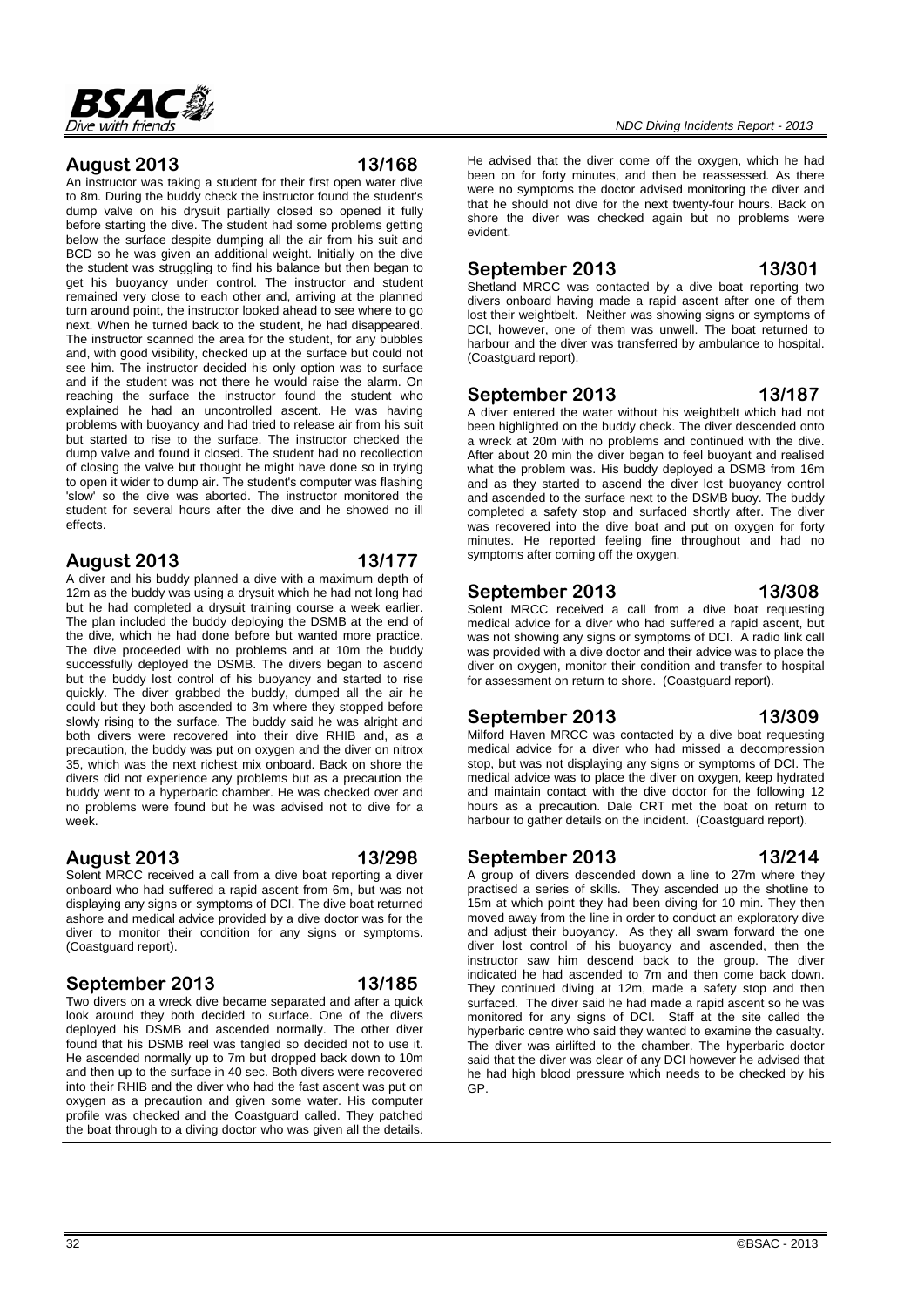

# *Technique Incidents*

#### **October 2012 13/005**

A diver and his buddy were travelling to a wreck dive site when the charter boat skipper alerted the group that another boat was heading for the same site. After a briefing from the skipper the pair, along with other divers on the boat, began kitting up. Others onboard checked the buddy's kit and the diver conducted his own check, he had a main cylinder and a pony cylinder. Surface conditions were rough and all divers had to use the handrails and stanchions to steady themselves whilst moving to the entry point. On approaching the shotline the pair entered the water and swam to the shotline and descended. Once at the bottom of the shot the pair exchanged OK signals and swam off to explore the rear gun under the stern at a depth of 37m. After viewing and photographing the gun the diver suddenly felt his regulator tighten and become difficult to breathe. The diver looked for his pony regulator but could not locate it and on turning around could not locate his buddy. He could see another diver at the limit of visibility but could not easily discern an alternate source. The diver decided to make a free ascent believing he would get a couple of additional breaths during the ascent. The diver initially swam backwards to move out from under the stern section and then finned hard for the surface. On regaining the surface the diver signalled the nearest boat to recover him and on recovery was described as "grey and hypoxic" and was placed on oxygen and given a hot drink. After a few minutes on oxygen the diver's colour returned and he was able to jump back into the water to be recovered by his own charter boat. On inspection it was discovered that the diver had been breathing from his pony cylinder and had run out of gas after a dive duration of 9 min at a maximum depth of 37m. The pony cylinder had contained nitrox 30.

### **February 2013 13/033**

A diver's SMB was said to have been cut by his own support boat while he was underwater. The line, attached from the diver to the marker buoy had initially wrapped itself round a crab pot buoy line. The support boat went to untangle it but the line got dragged under the vessel and was either caught by the boat's prop or it snapped. The diver was unaware of what had happened until he was about 2m from the surface and was ready to deploy another marker buoy that he carried with him. He surfaced and was recovered to another boat that had been sent to the scene. (Media report).

### **March 2013 13/096**

A diver was on his second sea dive having completed a rebreather course. At the end of the dive the diver prepared to deploy the DSMB for the buddy pair to ascend. The self inflating DSMB had been used on the diver's first dive but with the Aclamp not compatible for filling the DSMB cylinder from his DIN stage cylinder, the diver planned to inflate the DSMB from one of his alternate air sources. The diver chose to inflate the DSMB with his auto-air which was fed from the 3 It diluent cylinder. which had been partially used during the previous dive. Consequently, shortly after deploying the DSMB the diver found there was nothing to breathe in his CCR loop. The diver bailed out to the auto-air and found exactly the same so bailed out onto his stage cylinder. The buddy checked the diluent gauge and it was reading empty. He tried to inflate the diver's drysuit but not hearing any inflation noise, carried out a controlled buoyant lift.

### **April 2013 13/180**

Two divers planned a dive to complete a number of assessments, air sharing, DSMB deployment, use of SMB and a surface tow. All went to plan apart from a drysuit hose connector becoming disconnected but which did not appear to be leaking and, as the diver had sufficient air in her suit for the depth, she did not try to reconnect it. On the ascent at about 14m the diver took her buddy's octopus indicating she was out of air. The divers continued to ascend completing appropriate stops. On the surface the diver orally inflated her BCD and completed the planned rescue tow to the shore.

#### **April 2013 13/142**

A diver was completing the last dive of a training course. He and his buddy had descended to 20m but the diver was overweighted, began to breathe fast and started to take in water. The diver made the decision to go to the surface. Once ashore the diver was checked over and all appeared well.

#### **April 2013 13/068**

An assistant instructor and his trainee were planning to carry out a drysuit inversion exercise and AS ascents. On initial entry there was a problem with the trainee's loose weightbelt and unable to adjust this on the surface, the divers exited the water where the surface cover resolved the problem. The divers reentered the water and descended to a 4m platform to carry out the inversion exercise. The trainee's weightbelt became loose again but the instructor managed to reposition and tighten it and the inversion exercise was carried out with no problems. The pair then moved away from the platform to around 6m to begin the AS ascent exercises but the trainee immediately descended to 14m. The instructor followed him down and found the trainee who was having trouble controlling buoyancy with his BCD. The pair started to ascend and at around 8m they drifted towards a rock face. As the trainee was still having difficulty with his buoyancy the instructor pushed him into the rocks to stabilise him and sort out the problem. The trainee's waist band had become unclipped, probably during the earlier problems. The instructor re-clipped the waist band and the pair stopped for a few moments to calm down and check if they were alright and either carry on or abort the dive. The divers then moved away from the rock face and ascended to 6m in order to start the AS exercise but the trainee carried on upwards and surfaced. The instructor also surfaced, asked if the trainee was OK to carry on and they both re-descended to 6m but the trainee continued down to 10m. When the instructor caught up with him, the buddy signalled OK and they ascended to 6m again to start the AS exercise. The instructor decided to be the receiver so as to have some control on the ascent but, even when dumping all the air from his own BCD, the ascent became quicker and quicker. Back at the surface the instructor decided to try the exercise the other way round with him as the donor of his AS to the trainee as he felt he would be more in control. The pair redescended to 6m and began the exercise but, despite the instructor putting air in his own BCD, they continued to descend. The instructor did not want to let go of his trainee because he felt he would continue on downwards and he was unsure of the depth beneath them. They levelled off at around 13m and, with the instructor's BCD now full , they began to gradually ascend. Despite venting all the air from his BCD and drysuit, the instructor and trainee were still ascending. The instructor then noticed that his AS was not in the trainee's mouth so he grabbed the trainee's primary regulator and put it up to his mouth. The trainee initially pushed it away and the instructor tried again whilst considering releasing the trainee's weightbelt and sending him to the surface. The trainee took the regulator and the divers surfaced. The instructor inflated the trainee's BCD to find there was already air in it. The trainee coughed for a couple of minutes and the divers aborted any more diving and exited the water. The trainee calmed down and didn't exhibit any ill effects.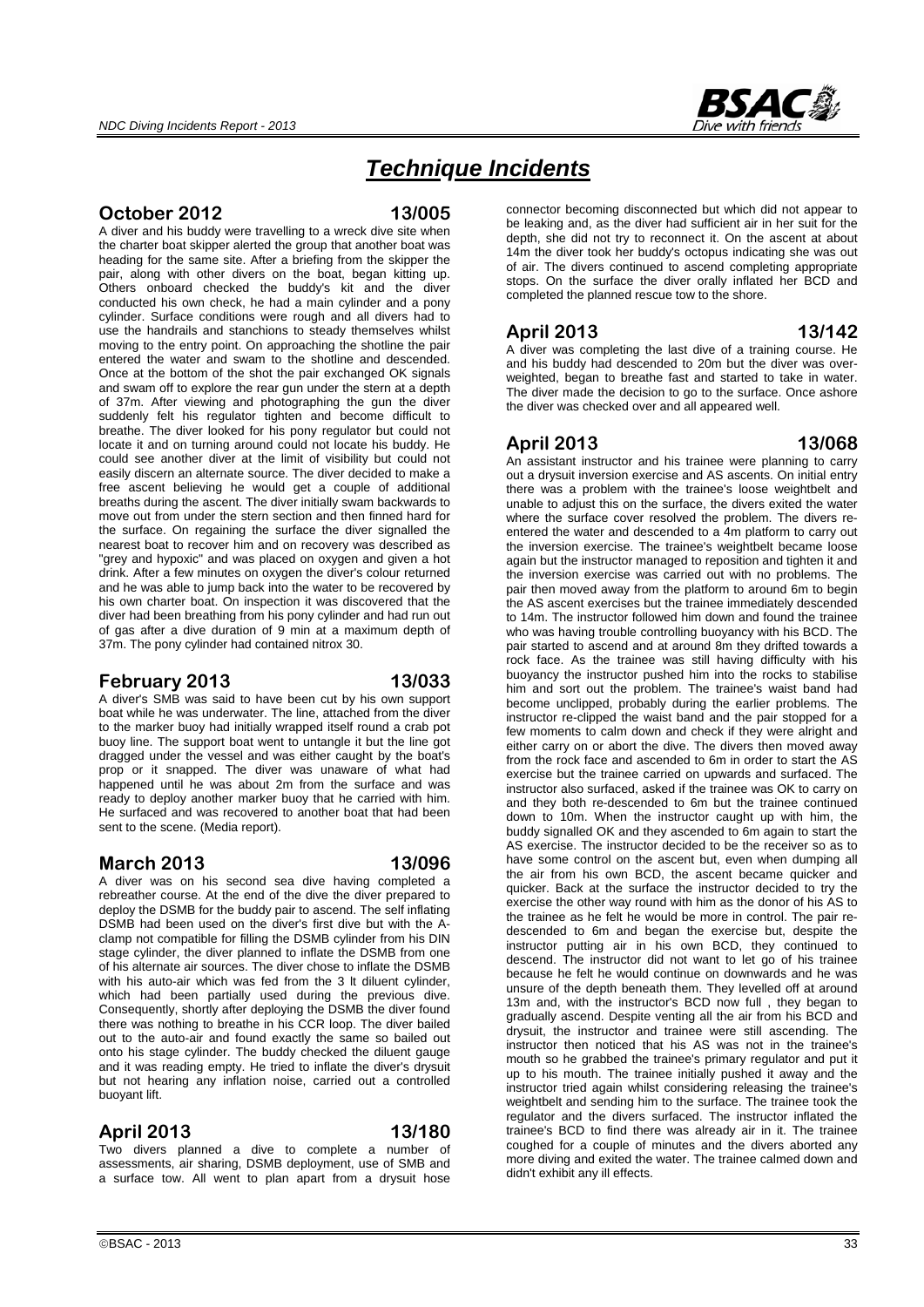

#### **May 2013 13/148**

At 3m on his ascent a diver lost control of his BCD; he was unable to inflate it and was struggling to maintain buoyancy. The diver dropped his weight and inflated his drysuit to help him get to and stay on the surface. He called for assistance and was picked up by a rescue boat. The diver experienced dizziness so oxygen first aid was administered as a precaution. It was subsequently discovered that the BCD inflation hose was not connected.

### **June 2013 13/098**

Three divers were diving together. The aim of the dive was to introduce the less experienced diver of the three to UK diving. The plan was to descend to a 6m shelf, allow the less experienced diver to familiarise himself with the visibility etc. and, if all was good, to then move down to a 20m shelf. They would spend a short amount of time there before returning to 6m to carry out a practice mask removal and refit and a safety stop. The divers descended to 6m and after checking that the less experienced diver was happy, the group gradually descended to 20m. Frequent signals passed between the group

that all was well and although the visibility was poor, the divers remained together. After approximately 5 min the less experienced diver suddenly stopped moving and began to frantically gesture that he wanted to return to the surface. Immediately the senior diver in the group made positive contact with the diver and ensuring that the third diver was aware of the situation, she signalled that the group ascend. At this point the third diver deployed his DSMB to ensure a point of reference for the group. The less experienced diver was clearly panicking and unable to operate his equipment safely so the senior diver performed a controlled buoyant lift. At around 10m, the diver began to calm down and, while still maintaining control of him, the senior diver decided it would be safe to complete a safety stop at 6m. A 3 min safety stop was completed and all three divers surfaced and swam to their exit point. The less experienced diver believed the onset of his panic attack was most probably a result of the thermocline he felt and a rush of cold water into his gloves which led to a noticeable increase in his breathing rate. He also believed he was suffering from narcosis.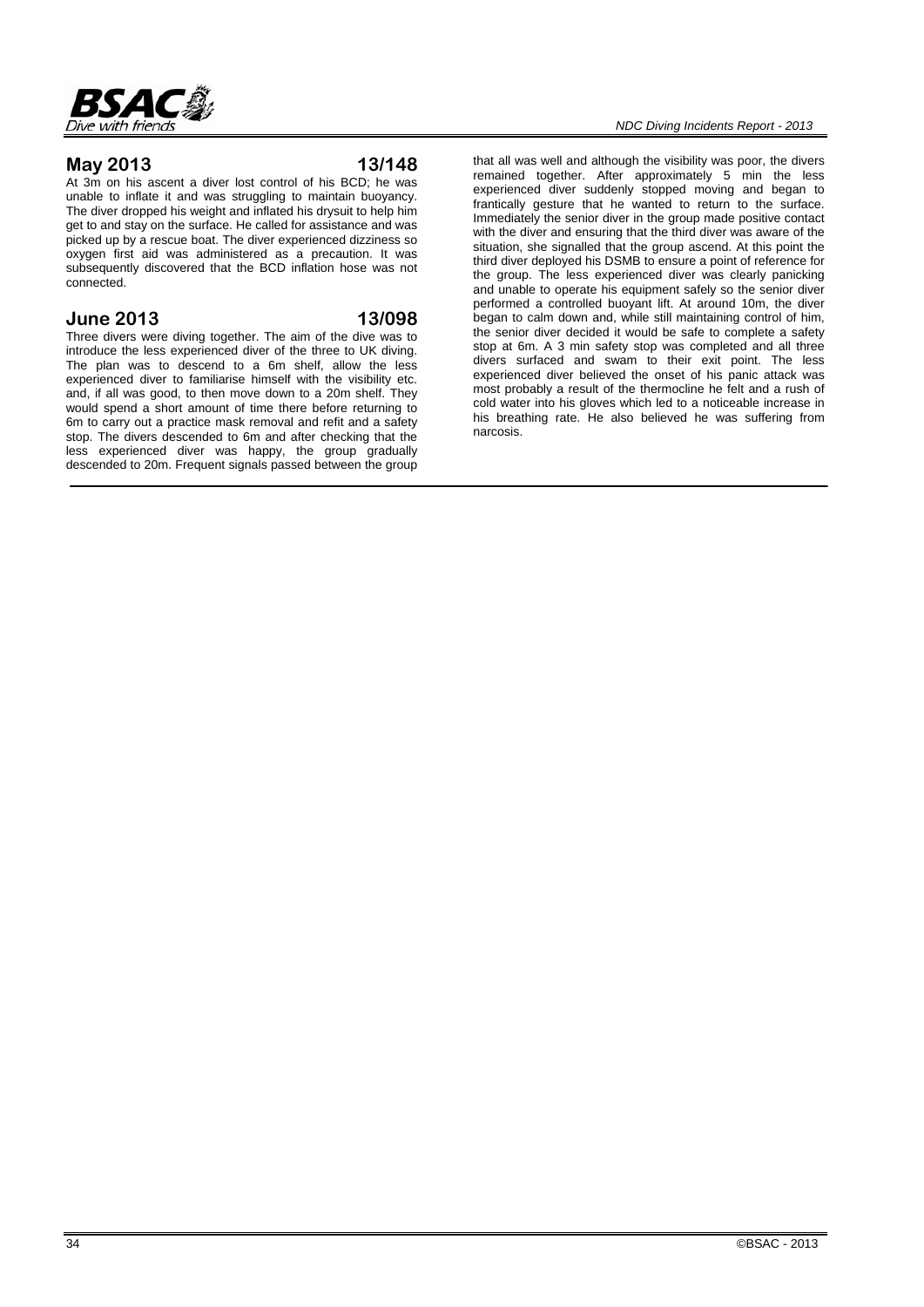

# *Equipment Incidents*

#### **January 2013 13/024**

During a dive to 35m a diver experienced a regulator free flow. The diver alerted his buddy to the problem whilst trying to clear the free flow but was unsuccessful resulting in an emptying of his main cylinder. He switched to his pony regulator and he and his buddy conducted a controlled ascent. On the 3 min safety stop at 6m the pony began to run out of air so the diver switched to the buddy's AS and they completed the safety stop and ascended to the surface where he manually inflated his BCD and exited the water.

### **February 2013 13/029**

An instructor and student entered the water for the student's final qualifying dive in a quarry with very cold fresh water of 5 deg C. Shortly after the start of the dive at a depth of 4m the student's regulator began to free flow. The free flow could not be stopped and the instructor provided her octopus and the pair made an AS ascent to the surface without further incident. The additional bubbles were noted by the surface cover and support divers swam out to offer assistance but none was required.

### **February 2013 13/203**

A diver and his buddy had completed a 21m dive so the diver could check out weighting with his new kit configuration using twin independently run 10 lt cylinders and practise switching regulators. The air temperature was 1 deg C, it was snowing and the water temperature was 4 deg C. After a surface interval of one and three quarter hours, the second dive to 21m went according to plan. At approximately 12 min into the dive and at about 20m, the diver carried out a regulator switch which was successful but the removed regulator started to free flow. The diver, breathing normally from his second cylinder, tried to stop the free flow by purging, banging and turning the regulator upside-down and then trying to breathe from it but choked on a mouthful of water. The buddy offered his octopus but the diver pointed to the working regulator in mouth, showed him the free flow cylinder contents and gave the OK signal although he was coughing and spluttering. While trying to resolve the problem both divers had begun to ascend slightly so the diver gave his buddy the 'up' signal to terminate the dive. They both made a normal ascent to 6m by which time the regulator had stopped free flowing with the cylinder contents gauge reading empty. They carried out a 4 min safety stop at 6m and ascended where the diver provided surface buoyancy using his drysuit feed as the BCD feed was run from the now empty cylinder. He orally inflated his BCD and the divers exited the water with no further problems.

### **February 2013 13/202**

Three divers had planned a shore dive with a gradual descent to 20m. The water temperature was 4 deg C. One of the divers had replaced his own regulator, which had a small constant flow, for a club one. He was diving twin independent 12 lt cylinders with 150 bar in the right hand cylinder and 180 bar in the left. The club regulator was fitted to the right hand cylinder, which out of habit, the diver used for the start of the dive. On the descent and at about 6m the diver realised he was using the cylinder with the least amount of air and decided to switch but the regulator began to free flow. The diver tried to resolve the problem but continued to breathe off the free flowing regulator. Although his two buddies were in sight they were not in immediate reach so the diver ascended. On the surface the diver swam back to the dive manager who shut off the free flowing cylinder. The buddies, realising the diver had ascended, had finned back and were below him and he signalled to them not to surface. With 180 bar in the left cylinder the diver opted to continue the dive and descended to re-join his buddies. He controlled his buoyancy using his BCD which was fed by the left cylinder as his drysuit feed was configured to run from the now shut off right cylinder. At 20m the suit squeeze was quite uncomfortable but the diver was more concerned with the restriction of movement. He signalled to one of his buddies to partially open the right hand cylinder valve and the system repressurised without causing a free flow. The dive continued without further incident.

### **April 2013 13/093**

Three divers were planning a dive to 30m. Two of the divers had single cylinders with primary and octopus second stages and one had an independent pony cylinder. The divers descended down the shotline but almost immediately upon arriving at the bottom of the shot, one of the diver's primary second stage began to free flow causing her to switch to her octopus. One of her buddies noticed this and offered his octopus which she took and he tried for a short time to stop the free flow but to no avail. The diver and buddy prepared to ascend together and, in preparation, the buddy looked over to the third diver only to notice that he was having the same problem with a regulator free flow causing him to switch to his octopus. The buddy offered the third diver his pony regulator which he took. All three divers ascended close together up the shotline to the surface without incident. On reaching the surface, both the divers who had free flowing regulators had less than 30 bar remaining in their cylinders.

### **May 2013 13/074**

### Two divers were practising mid water DSMB deployment using the AS run from one of the diver's first stage. Having inflated the DSMB successfully, the AS free flowed. Unable to stop it the diver switched to his buddy's AS which was run from a pony

cylinder. The buddy switched off the diver's air supply to stop the free flow but when the supply was turned on again the regulator continued to free flow. The buddy switched off the supply and the divers made a controlled ascent including a 3 min safety stop at 6m. On the surface the buddy supported the diver whilst restoring his air supply to allow BCD inflation. The free flow did not restart as the air supply was restored. The incident was put down to cold water, which was about 5 deg C.

### **May 2013 13/062**

An instructor and two students were performing mask clearing exercises. As one of the students removed his mask his regulator went into free flow. Unable to replace his mask and in the panic that ensued, the student removed his regulator because he thought he was inhaling water and tried to ascend to the surface. The instructor prevented the ascent and pushed the free flowing regulator back into the student's mouth. The instructor could not locate the student's octopus regulator and by this time the student was desperate to reach the surface. The instructor maintained the hold on the free flowing regulator in the student's mouth and conducted a controlled buoyant lift to the surface. On the surface and with the student's BCD inflated, help was summoned. A rescue boat arrived and recovered all the divers, the second student having made his way safely to the surface. On shore oxygen was given but it became apparent that the student had not inspired water and, apart from the shock of the incident, had not suffered injury.

### **May 2013 13/083**

Following exit from a wreck penetration dive, a diver noticed panic in his buddy's eyes. The buddy grabbed the diver's pony cylinder AS and, from the mass of bubbles around the pair, the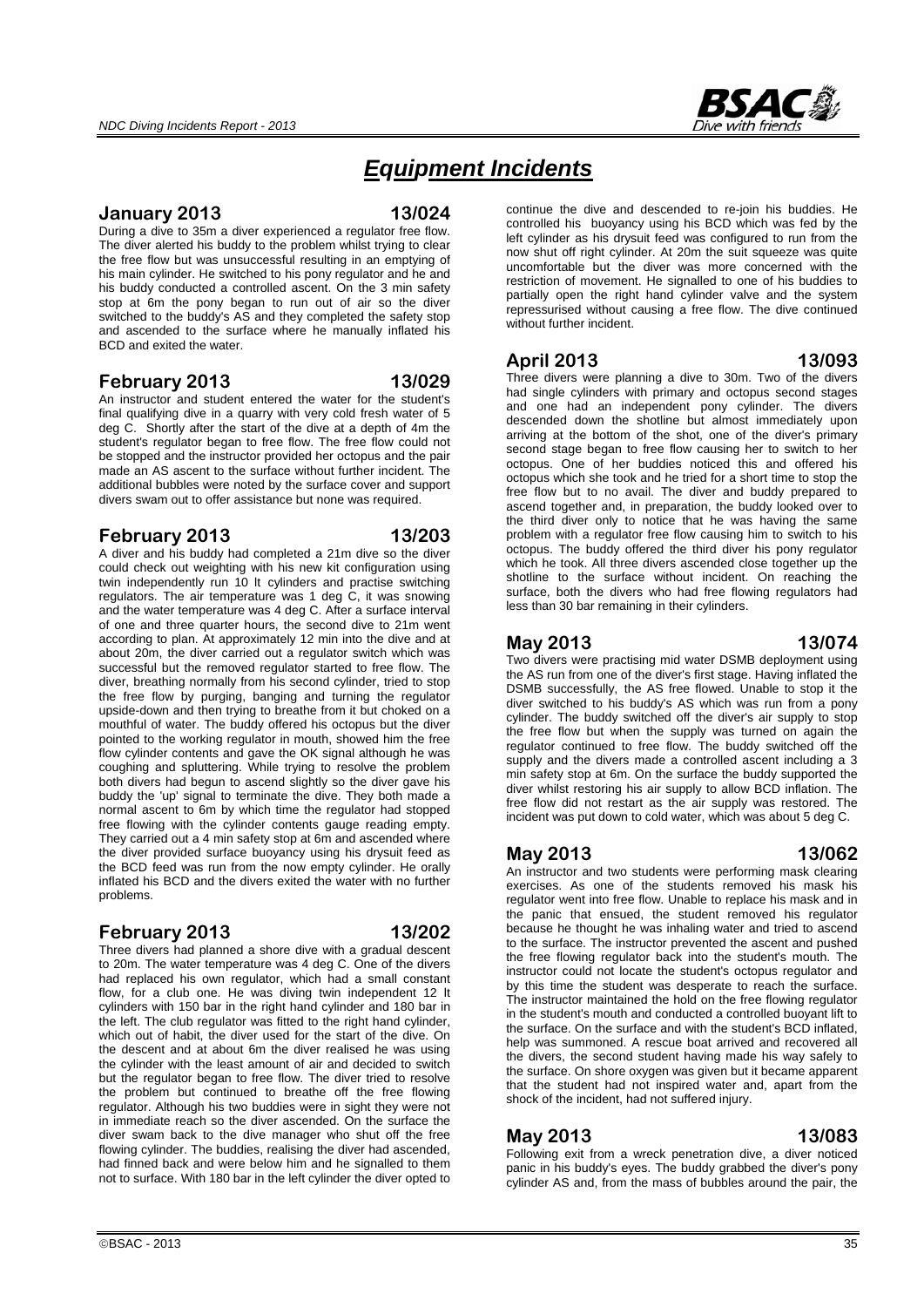

diver presumed the buddy had experienced a free flow and was out of air. The diver tried to calm the buddy down but, as the buddy was very unsettled, began an AS ascent and they reached the surface without further incident. The diver ensured the buddy was buoyant and attempted to get him to lie back and relax but the buddy would not let go of the diver and was using him to lift himself out of the water. The diver's pony AS had run out of gas and the buddy would not take the diver's octopus regulator. The buddy kept saying he was tired and could not fin so the diver attempted to turn him to start a tow to the shore. The buddy continued to hold on fighting the attempts of a tow and preventing the diver from finning effectively. At this point the diver signalled for help which arrived very quickly. The divers were taken ashore and the buddy assessed during which he remembered he had 'lost' his regulator when following the diver out of the wreck when the diver's fin had brushed it from his mouth. The buddy was monitored for the rest of the day and for the following thirty-six hours.

#### **June 2013 13/099**

Two divers were coming towards the end of their dive and returning to their exit point when one of the divers started to ascend rapidly but managed to grab hold of part of an underwater construction. His buddy immediately moved closer to the diver and saw the cause of the problem. The diver's weightbelt had come off and was lying on the bottom next to him. As the diver was unable to recover or fit the belt on his own, the buddy went to assist but it was awkward with the diver in a vertical position. The buddy placed the belt between the diver and his cylinder and rolled the diver on his back as the weight was holding him down albeit around the cylinder rather than his waist. The buddy then straddled the diver's legs to hold him steady and refitted the belt correctly and securely. Once the belt was re-fitted, the diver regained his normal attitude, calmed his breathing and signalled OK. The divers decided to abort the dive using the shotline attached to the underwater construction. Once they surfaced they swam back to their exit point.

### **July 2013 13/119**

Two trainee divers were on their first open water lesson and one of them, who had always been somewhat anxious during training but was very enthusiastic, had hired equipment from the local dive centre, including a drysuit. Because he was hiring, the trainee had not had an opportunity to use a drysuit in a pool. The hired suit accommodated his height and foot size but, as the trainee was very slim, there was a lot of extra material around his waist and upper body. Both trainees and the instructor kitted up and entered the water to chest depth to carry out weight checks assisted by another instructor carrying weights to the group. The trainee with the hired suit was having difficulty getting all the air out and because of this was becoming increasingly anxious. At this point another group of divers arrived nearby and one of their instructors, who was on the shore, began commenting in a loud voice to his group that the trainee needed to dump air from his suit. This was clearly audible to the trainee having difficulty and he later reported that this had added to his anxiety. At this point the instructor, who had been helping with the weight check, kitted up and took care of the trainee who was having difficulties, leaving his fellow instructor to dive with the other trainee. The trainee in the large drysuit was then able to dump all the air to a point where he

complained it felt very tight but he was still unable to get underwater. He removed his weightbelt to add more weight and put it back on but a passing member of the dive centre staff, who had been working in a nearby safety boat came over and pointed out, very assertively, that the trainee's weightbelt had been put on 'left handed' and it should be 'right handed'. The staff member then engaged in a long and somewhat aggressive discussion as to why the trainee had not been taught to have his weightbelt 'right handed' and that he required it to be that way because, if he had to rescue the trainee, he would need it to be positioned that way so he was able to remove it. Other groups of divers nearby then added to the discussion pointing out that it was possible to remove a weightbelt regardless of which way it was fastened. The trainee, clearly upset by all of this, removed and refitted his weightbelt. He and his instructor then descended to 2m to begin some exercises but the trainee immediately gave the 'up' signal and they both made a controlled ascent to the surface. On the surface the trainee removed his regulator and began shouting 'Help, I can't breathe'. The instructor made him buoyant by inflating his BCD but did not remove the weightbelt as the trainee's head was well clear of the water. The trainee kept shouting for help and the rescue boat came to his assistance, de-kitted him in the water and recovered him into the boat where he became calmer and denied any other problems. The trainee later reported that he had felt anxious about his first dive and the involvement of all the other divers while he was having difficulty did not help. He also felt his drysuit was tight and he was unable to get his breath. The trainee decided not to dive again that day but has since gone back to the pool to refresh his skills and intends to complete his training.

### **July 2013 13/115**

An instructor and his trainee were practising neutral buoyancy when the student lost a fin. The student dropped 2-3m, experienced ear pain and became distressed so the instructor recovered her to the surface using a controlled buoyant lift. On the surface the student was towed to shore and subsequently recovered.

### **August 2013 13/226**

A group of three divers descended to a wreck and reached a maximum depth of 35m. The lead diver located a large cavernous space in the wreck and signalled the others to follow her into it. One diver followed but the other remained outside and was observed waving his torch. The lead diver swam towards him and he signalled he was unhappy and wanted to ascend. He signalled that his regulator was free flowing and had switched to his 3 lt pony supply. The lead diver offered him her octopus from her twin 10 lt cylinders and he switched to this supply and the group swam back to the shotline which was approximately 40m away. After a dive time of 6 min the group started to ascend at a normal rate although the lead diver's computer started to signal a fast ascent alert at 11m and added a 1 min stop as a consequence. The group slowed and they paused for 1 min before continuing the ascent. At 6m the lead diver swapped the diver onto her nitrox 80 decompression gas for increased safety and the group conducted a 2 min safety stop and surfaced safely after a total dive time of 15 min.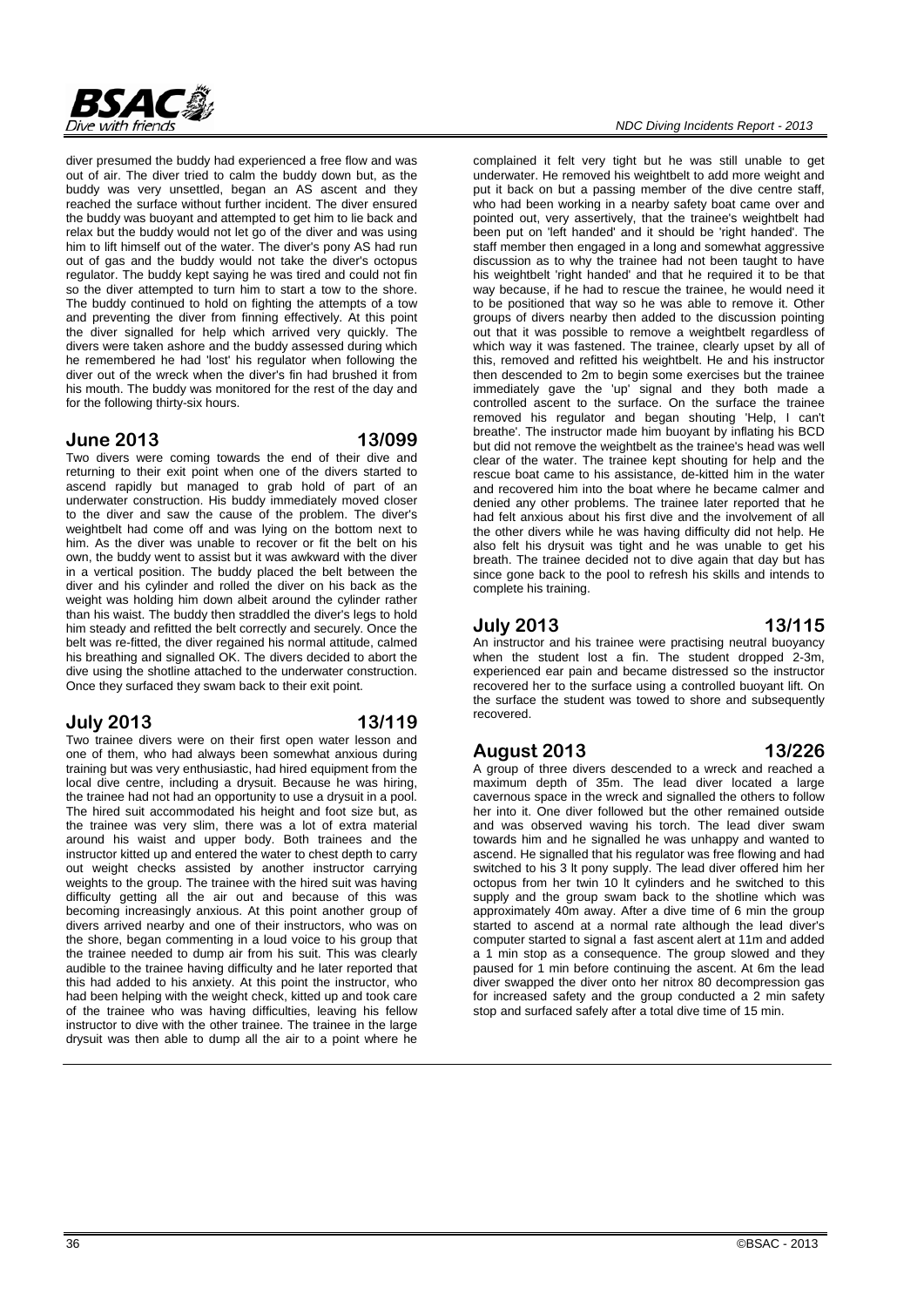#### **November 2012 13/234**

(False alarm good intent). (Coastguard report).

Solent coastguard received a report of two divers 'in frogman suits one with green tank one with grey tank, using spear guns with their tanks'. The informant believed it to be illegal and they had just entered the water. (Not illegal, but due care must be observed). (Coastguard report).

**October 2012 13/230**  Brixham Coastguard tasked Teignmouth inshore lifeboat and Torbay Coastguard to a report from a concerned father of two divers at Babbacombe who had not been seen for 15 min. However the two divers surfaced without any distress or injury

#### **January 2013 13/236**

Falmouth MRCC, tasked Falmouth coast rescue team, Falmouth RNLI Inshore lifeboat and RN rescue helicopter R193 after a report of divers in difficulty off Gyllingvase beach, Falmouth. The divers were apparently giving the diver in distress signal and one was possibly missing from the party. It was established by the Coastguards arriving on scene that nobody was in danger. There had been a misunderstanding of signals. (Coastguard & RNLI reports).

#### **May 2013 13/246**

Falmouth MRCC passed a personal locator beacon (PLB) alert to Stornoway MRCC for action, the PLB (406 beacon) was attributed to a diver onboard a dive boat in Loch Aline. The vessel was contacted and following a search of the vessel confirmed that the PLB was onboard but divers were safely ashore. (Coastguard report).

#### **June 2013 13/255**

Belfast MRCC received multiple 999 calls reporting a party of divers waving for help off Wemyss Bay, Firth of Clyde. Largs lifeboat, Largs CRT and Rescue 100 were tasked. Divers made shore unaided and link call established to dive doctor. Subsequently one diver transferred to Inverclyde A&E for assessment. (Coastguard & RNLI reports).

#### **June 2013 13/313**

Lifeboat launched to assist diver. False alarm. (RNLI report).

#### **July 2013 13/273**

MRCC Dover received a 999 call from a shore contact reporting a dive boat with three persons onboard, overdue returning from their dive, 10 min after the initial call was received the informant called back to confirm they had now returned safely ashore. (Coastguard report).

# **July 2013 13/120**

A group of divers noticed that there was a large number of lobsters at the dive site; most of the lobsters were quite young and aggressive. One of the group was diving with his buddy and watching one of these lobsters fairly closely when the lobster attached itself to the hose of his second stage. The result was that the diver could not get any air so switched to his pony until his buddy managed to prise the lobster off the hose and allow the diver to switch back to breathing from his main cylinder.

#### **July 2013 13/138**

*Miscellaneous Incidents*

After a 60 min dive to 12m, a rebreather diver deployed her DSMB and together with her buddy ascended to 6m for a 3 min safety stop. After about a minute the diver found herself slowly floating towards the surface away from her buddy for no apparent reason. She had not added gas to her drysuit nor moved position. She tried to dump all the air from her suit but this made no difference and she looked up to see if the DSMB line had snagged or got caught on something although no other lines were visible near the divers. On looking up she found the problem immediately. A seal had decided to roll himself up in the DSMB line and every turn it took pulled the diver towards the surface. The diver attempted to untie him but the seal seemed to think this was a game and rolled itself up even more. After about thirty seconds the seal unrolled itself, swam up and tried to eat the DSMB instead. The diver reeled in the extra line she had reeled out to counteract the seal's rolling but it came back down, bit the line and rolled itself in it again. The diver released line as the seal rolled so as not to endanger either of them and the seal then unrolled itself and swam off.

#### **July 2013 13/283**

Solent MRCC was made aware of a dive boat that was reported as overdue by their dive officer. While details were being taken the dive officer advised he had received a text message reporting them safe and well back in harbour. FAGI. (Coastguard report).

#### **August 2013 13/288**

Humber MRCC tasked Redcar ILB and Redcar CRT to investigate a report of a diver who appeared to have been submerged about an hour from a boat close inshore. The diver found to be in no need of assistance. (Coastguard & RNLI reports).

#### **August 2013 13/165**

Portland MRCC received a 999 call from a fisherman ashore that they had seen a single diver with twin cylinders entering the water as it was getting dark but had not seen them exit. Portland Bill CRT proceeded to investigate and a fisherman further along the shore confirmed the diver had exited the water. (Coastguard report).

#### **September 2013 13/304**

Brixham MRCC took a 999 call reporting three divers in the water shouting for assistance. A RHIB proceeded to investigate and Plymouth ILB investigated and found the divers safe and well. (Coastguard & RNLI reports).

 $\odot$ BSAC - 2013  $\ddot{\hspace{1cm}}$  37

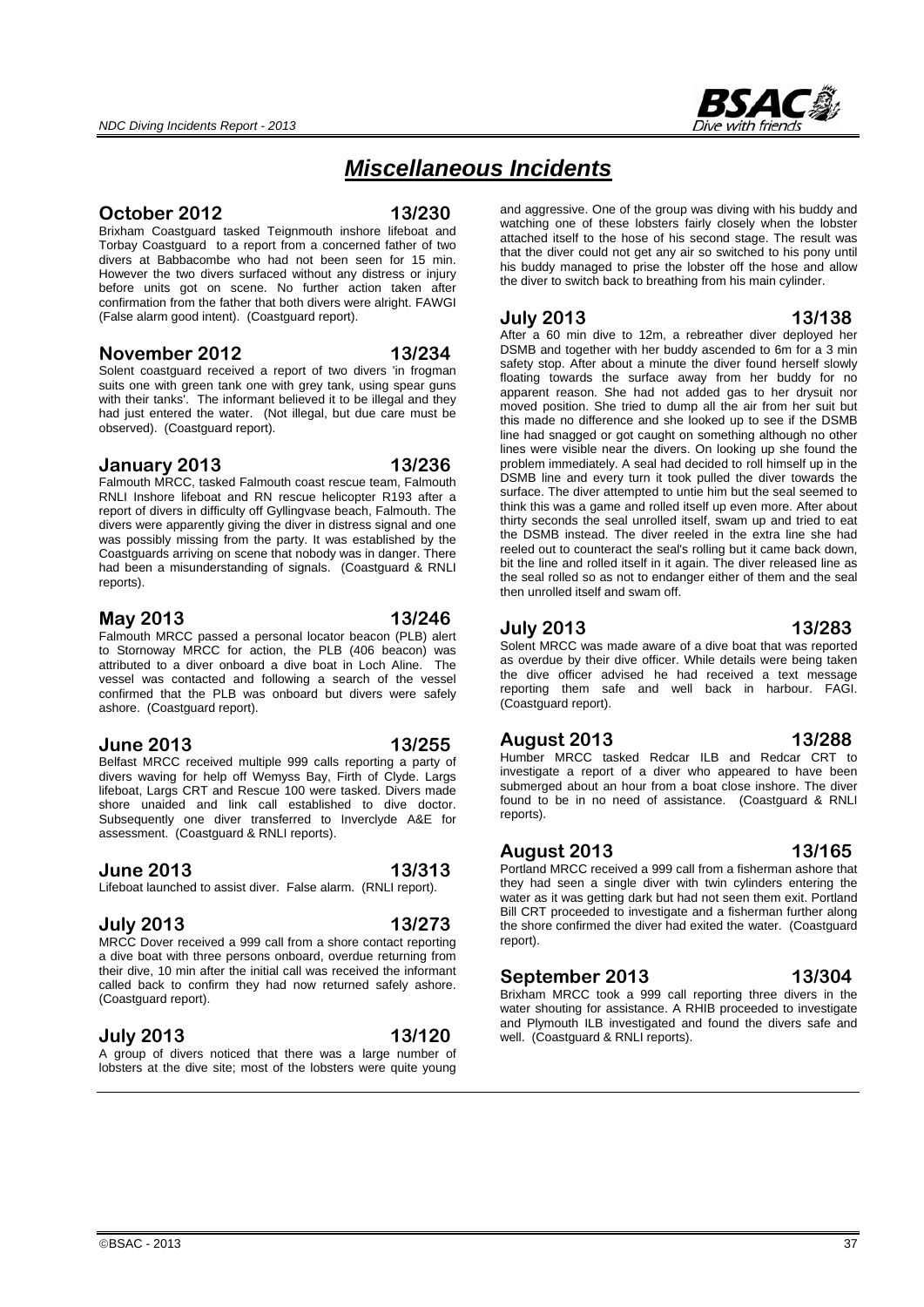

# *Overseas Incidents*

# *Fatalities* **October 2012 13/212**

A diver gave the 'up' signal to her buddy having just descended onto a 25m wreck. The divers began a gradual ascent but halfway up, the diver became motionless. The buddy lifted the diver to the surface quickly and, at 6m, the diver's regulator fell out. On the surface the diver was unconscious so the buddy dumped dive kit and towed the diver to shore. CPR was administered and the diver evacuated to hospital but she did not recover and was declared deceased. A coroner's inquest is reported to have stated that the cause of death was barotrauma. (Media report).

### **March 2013 13/038**

A group of divers on a liveaboard were diving from two inflatables. One group were about to commence their dive when they received a call over the radio regarding a missing diver who had suddenly disappeared from the surface. A surface search was carried out for about fifteen minutes looking for bubbles to try and locate the diver. Although kitted up and ready to assist in an underwater search, the divers were returned to the liveaboard. The expedition dive guides carried out an underwater search and found the missing diver unconscious at a depth of 5m. Following recovery from the water and after eighty-five minutes of CPR and medical attention by the ship's doctor the diver was pronounced dead.

### **May 2013 13/097**

A diver was on a guided tour in a group of five led by a dive instructor. About 16 min into the dive and at 20m on the ascent, the instructor noticed the diver motionless in the water. The instructor got hold of the diver and not getting any reaction began to ascend with him. As soon as this happened the diver suddenly started to swim hard towards the surface and pulled his regulator from his mouth. The instructor tried to push the regulator back to the diver but he pushed it away and the pair made a rapid ascent to the surface. On the surface the diver was assessed by the instructor and was found not to be breathing and foaming from the mouth. The instructor summoned help and administered rescue breaths while towing the diver to the shore. Three other divers from the shore jumped in and assisted in getting the diver out of the water. CPR was administered by three staff from a local hospital who happened to be on the site and an ambulance had already been called. The ambulance arrived and although the diver appeared to be breathing with a weak pulse he never regained consciousness. He was declared dead after forty-five minutes.

### **May 2013 13/076**

A diver was reported to have been diving a deep wreck at around 90m using a rebreather when he got into difficulties. The diver surfaced unconscious and resuscitation attempts were made but he did not recover. (Media report).

### **June 2013 13/101**

A rebreather diver entered the water along with a second rebreather diver for a wreck dive. Both descended the shotline when the first rebreather diver apparently began to sink rapidly and overtook the other diver, who thought it was fast but decided it was just the diver's way of descending. After a couple of minutes the second diver arrived on the wreck and spotted the other diver lying on his back in the base of a hold in 45m apparently having fallen or descended straight down into the hold. The second diver found the diver's loop was not in his

mouth, he was unresponsive and did not accept a bailout regulator. The diver carried out an immediate lift to the surface where the distressed diver was recovered to the boat. CPR was commenced by the crew and other divers aboard. A Coastguard helicopter airlifted the diver to hospital but he was declared dead on arrival.

### **August 2013 13/153**

A diver died whilst snorkelling during an expedition. Having completed a dive, the diver joined a group of five others for a swim and snorkel on a shallow reef. The diver was reported to have surfaced normally following a snorkel dive but was then seen to disappear below the surface very shortly afterwards. The diver was clearly visible from the surface on the reef below but, despite frantic efforts, was unable to be reached by the group using snorkelling equipment. The diver was recovered by divers but, despite CPR at the surface to arrival at hospital, failed to regain consciousness and was pronounced dead.

# *Decompression Illness*

### **October 2012 13/021**

Following a second dive on a holiday liveaboard, a diver exhibited a rash accompanied by skin looking like 'bubble wrap' over the abdomen and on his right hand side. As a skin DCI was suspected first aid oxygen was administered together with fluids. The rash became less prominent and the 'bubble wrap' skin returned to normal. A recompression chamber was contacted. Although options for a faster transfer were available, the advising chamber felt that given the reduction in symptoms and first aid provision available on the boat, this was not necessary and arrangements were made for transfer to a hyperbaric unit for a consultation the following evening. The diver was recompressed the following evening and a skin DCI was diagnosed with a suspect subcutaneous emphysema, although this was longer symptomatic. Following return visits for check ups, the diver was advised he was fit to fly and return to the UK.

# **October 2012 13/013**

A diver started a dive on a wreck with a 15 lt cylinder and 7 lt sling cylinder. He descended with his buddy to the wreck and reached a maximum depth of 28m. The dive proceeded without incident until the pair returned to the shotline to start their ascent. During the ascent the diver was in a horizontal position possibly due to the weight of the sling cylinder and as a result the diver was unable to get air out of the legs of his drysuit. He made a feet first, fast ascent direct to the surface missing 1 min of required decompression stops and 3 min safety stops with a total dive time of 30 min. On recovery into the boat the diver was placed on oxygen but no symptoms were evident. Two days after the incident the diver experienced pains in his muscles and at the site of previous injuries. The diver was referred to a recompression chamber where he received treatment.

### **November 2012 13/014**

A group of divers conducted a chamber dive to a maximum depth of 57m as an educational experience including tests for the effects of narcosis. The dive was for a total duration of 60 min including decompression stops at 15, 12, 9, 6 and 3m for a total of 32 min. After completion of the dive and leaving the chamber one diver experienced an itching and burning sensation around her left shoulder. Around five hours later the diver experienced a red rash on her left shoulder and the area around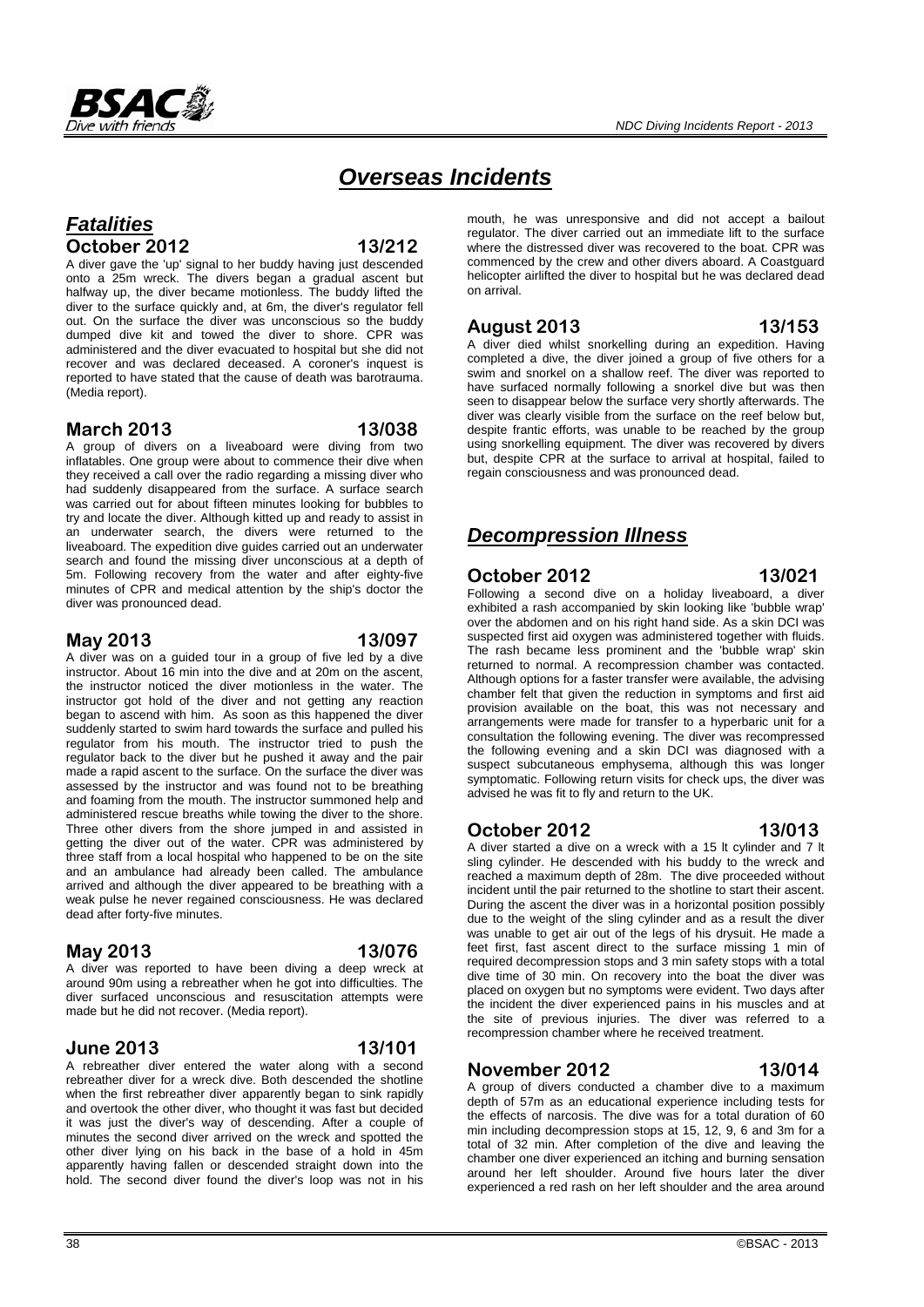it was warm and painful under the skin. The next day the red skin had disappeared but the pain in the shoulder joints persisted. A week after the original chamber dive the diver received a recompression treatment with hyperbaric oxygen therapy. The others in the group experienced no adverse effects.

#### **November 2012 13/015**

A group of divers conducted a chamber dive to a maximum depth of 57m as an educational experience including tests for the effects of narcosis. The dive was for a total duration of 60 min including decompression stops at 15, 12, 9, 6 and 3m for a total of 32 min. During the final ascent from the 3m stop one of the divers in the chamber started to experience itching under his arms, tinnitus in his left ear and on leaving the chamber experienced dizziness. A doctor provided antihistamine for the itchiness and checked his ears and balance. The diver's left eardrum seemed to be irritated. The diver was recompressed with oxygen to 14m for two hours and experienced an initial worsening of the dizziness but this almost disappeared by the end of the second hour although the tinnitus remained. A subsequent visit to a ENT specialist indicated no clear issues. The diver has been referred for a PFO investigation. Two other divers in the group experienced itching at 3m and this became more intense on surfacing. The chamber doctor provided antihistamines for the itching. One diver took them and his symptoms disappeared the same evening. The other diver did not take the drugs and his itching did not disappear until the next day. The others in the group experienced no adverse effects.

### **March 2013 13/129**

On the first dive of the second day on a dive trip abroad and half way though the dive, a diver felt slightly dizzy at 24m but this passed fairly quickly. The rest of the dive was uneventful with no fast ascent or missed decompression stops. On surfacing the diver was holding onto the bow line of the dive RHIB which jerked his left arm so hard he let go. Back on shore the diver assisted with removing kit from the RHIB and returned to the dive centre for lunch. After lunch he noticed that he had a skin rash and felt itchy. One of the dive guides, being an operator at a local private hyperbaric chamber, recommended the diver be checked out at a local clinic. The diver was seen by a doctor who diagnosed DCI and the diver was transferred to the chamber and received recompression treatment, followed by a second treatment the following morning. On return to the UK the diver saw a diving doctor who restricted his diving to a maximum of 20m and recommended a PFO test which the diver was still awaiting.

### **April 2013 13/124**

A diver had completed a diving holiday with thirteen dives over five days. On Saturday, the last day of the holiday, and four to five hours after completing the last dive, the diver experienced pain in her right shoulder. She thought she might have strained a muscle in her neck and took painkillers. On returning home the pain got steadily worse until the Tuesday evening when the pain intensified. The diver went to her doctor who referred her to hospital and they eventually referred her to a hyperbaric chamber. The diver was diagnosed with DCI and had three sessions of recompression treatment and was expected to make a full recovery. Although the dive profiles were not abnormal the fact that the diver had done thirteen dives over five days is thought to have contributed to her suffering DCI.

### **April 2013 13/053**

On the last day of diving on a trip overseas and at the Saturday evening BBQ, a diver turned round quickly to look over her shoulder and became dizzy. She put this down to drinks having quickly gone to her head. The following morning she still felt a bit dizzy as if she was still slightly drunk but assumed this was a



hangover and felt fine after more sleep. Later that day she thought her arm felt a bit strange but no pain or 'pins and needles', just a bit uncomfortable. Two days later and now back home in the UK, the diver felt very tired and a bit 'spaced out' but thought it was due to a late night after getting back from the trip and an early start the next morning for work. The rest of the week followed with early mornings and late nights but over the weekend the diver, when turning her head to look over her shoulder felt dizzy. Two days later her arm was still feeling strange, was also a bit weak and she started feeling aching and discomfort in her shoulder. The diver called a hyperbaric chamber for advice and they said it sounded like DCI and that she should go in for a check up the following day. The chamber diagnosed a probable DCI and the diver was given a couple of sessions of recompression treatment and the symptoms resolved.

### **April 2013 13/223**

A diver had conducted at least two dives the previous day the last, after a surface interval of 2 hours, to a maximum depth of 40m for a total duration of 40 min including 6 min of stops. The following day he conducted two dives; the first to 37m for 41 min including a 6 min stop and, after a surface interval of 1 hr 20 min, to 39m for 47 min including stops of 3 min at 9m and 6 min at 6m. The diver used twin 12 lt cylinders with nitrox 28 and a 7 lt<br>stage with nitrox 50 for decompression. All dives were stage with nitrox 50 for decompression. uneventful. On surfacing from the final dive the diver experienced a slight cough but thought nothing of it. Once back on shore the diver unloaded his equipment from the boat into the dive centre vehicles and felt a bit of a strain in his arms which he attributed to carrying the heavy twin-set. As the diver was travelling back to the dive centre he began to feel a tightness in his chest. The group arrived back at the dive centre approximately an hour after surfacing and the diver noticed what appeared to be bruising on his biceps. After visiting the toilet the diver looked in the mirror and noticed that his chest was covered in a marbled rash. The diver requested oxygen but there was none available and so he breathed from his nitrox 50 stage cylinder. The diver was driven to a local chamber where he was recompressed with three treatments over three days of 6 hr, 3 hr and 3 hr respectively. On returning to the UK the diver was tested and found to have PFO and has had an operation to close it. He was advised to refrain from diving for 9 - 12 months and to have further tests.

### **August 2013 13/222**

After completing three dives the previous day a diver conducted dives of 40m for 30 min, 31m for 38 min and 36m for 27 min including a 3 min stop at 5m. Approximately 40 min after surfacing from the third dive the diver noticed an itchy bluish rash on his abdomen. The diver attended a recompression facility and was recompressed.

### **August 2013 13/183**

Two rebreather divers were the second wave of a group of four. They waited in the dive boat for about ninety minutes whilst the first pair were in the water. The air temperature was 37 deg C, the humidity was high but they were in shade. Their dive plan was 35m for 90 min which they carried out with 60 min bottom time followed by a slow ascent over 35 min of decompression. There was some current on the dive but no over-exertion and nothing else to give cause for concern. Having surfaced one of the divers stowed his kit and then jumped back into the water briefly to cool down. On reboarding the boat he pulled in his decompression cylinder from a boat line where he had placed it on finishing his dive to make entering the boat with his CCR unit easier. It was at this point that he felt himself go weak and he became unwell. He was quickly transferred to the shady area of the boat, laid down and put on oxygen, which was maintained for the whole of the two hour journey back to a marina and waiting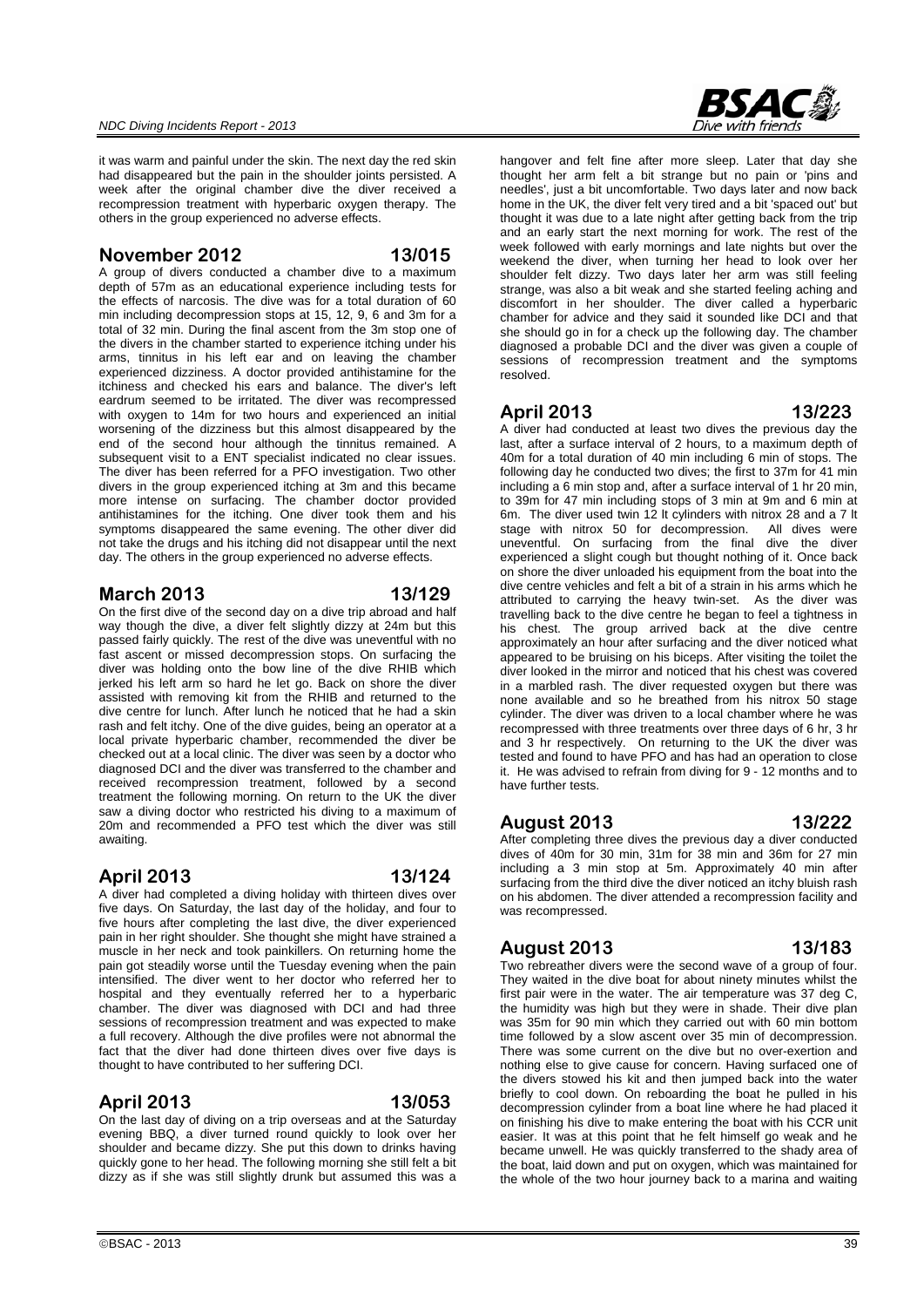

ambulance. During the journey the diver had a rapid heartbeat, shallow breathing, some skin rash, grey and cold skin, very mild double vision, extreme fatigue and he felt nauseous. On arrival at the marina the diver was attended to by paramedics and transferred by ambulance to hospital and then to a hyperbaric chamber where he received recompression treatment. He was kept under observation in hospital overnight and released the following morning with some residual symptoms which disappeared over the next couple of days. The diver has been using an air diluent and a set point of 1.3 bar.

# *Illness / Injury*

### **April 2013 13/050**

A diver on a dive trip abroad became faint and was dry retching on a RHIB whilst waiting to dive. It was accepted that the diver had been kitted up in her drysuit and BCD for a prolonged period of time. The general principal at this location is that a diver should not be fully kitted for a period in excess of twenty minutes due to concerns of over-heating and effects of circulation restriction. The diver was returned to shore and de-kitted and although oxygen was being sourced it was clear the problem was over-heating and circulation restriction which had led to the fainting spell. The diver was taken to a medical centre and when the oxygen arrived she was given a little to help clear her head and then took on fluids. Within about thirty minutes the diver appeared to be much better and when checked later that evening she seemed fully recovered. She was monitored over the rest of the trip but there were no repercussions.

#### **May 2013 13/197**

A diver reported that he had a headache approximately ninety minutes after surfacing from a 10m dive for 37 min. The air temperature was 30 deg C and the sea temperature 20 deg C. The diver accepted he might be dehydrated and began to take in fluid immediately. It was recommended he see a doctor who agreed he was suffering from dehydration.

### **May 2013 13/196**

A diver reported that he had a blocked feeling in his ear which he had experienced all night. He had carried out one dive the day before to 6m for 55 min. He was advised not to dive and to seek medical advice.

### **June 2013 13/207**

It had been noticed that a trainee diver had some minor congestion but had been able to clear his ears and dive on the previous day of a training course. The following day the diver's congestion had worsened and he was showing signs of a chest cough. The diver was stopped from continuing his training.

#### **June 2013 13/208**

Following a dive to 10m for 29 min a trainee diver surfaced with blood and mucus in his mask. During the surface interval he became more congested and therefore refrained from further training

### **June 2013 13/210**

On descending for the first training dive of the day a diver could not clear his ears and aborted the dive. He refrained from further diving due to pain and congestion.

A diver reported discomfort in his ear after surfacing from the second dive of the day. He sought medical assistance and it was confirmed that he had an inflammation in his ear canal. He was told to stop diving for two days.

# **July 2013 13/206**

Following a one hour training session in a pool, a trainee was unable to clear his ears. He stopped training and had no further pain or problems.

**July 2013 13/204** A trainee diver indicated he was not fit to dive during a dive brief. He complained of ear ache so was sent to a medical facility where he was informed he had an ear infection. The diver was advised not to dive or swim for a week.

### **August 2013 13/217**

During a dive to a maximum depth of 17m a diver could not breathe from his regulator and started to panic. The dive guide made contact with him and provided an octopus regulator for the diver to breathe from. The pair made a faster than normal ascent to the anchor line at a depth of 6m and then a normal ascent to the surface. On recovery into the boat the diver was coughing and complained of a slight discomfort around his chest but no other symptoms. The diver was advised to attend hospital for a medical check up and attended a local clinic where he was advised to go for an x-ray. The diver returned to the dive centre a few days later reporting everything was alright. The regulator was checked and found to be working properly.

### **August 2013 13/218**

A diver completed a dive to a maximum depth of 24m and a total duration of 49 min. Approximately three and a half hours after surfacing the diver contacted the dive centre saying he thought he was suffering from DCI. The diver was advised that this was unlikely given the profile followed on the dive but he was advised to attend the local hospital. The dive guide downloaded a copy of his computer profile for the hospital but on arrival he was advised that the diver had been airlifted by helicopter to a recompression chamber, where he received a three hour recompression treatment. It was subsequently reported that whilst at hospital waiting for helicopter transport, the diver's heart stopped but he was successfully resuscitated. The diver was reported to have a pre-existing heart condition for which he was taking medication but he had not disclosed this to the dive centre. The diver has been advised not to dive for six months and to consult a doctor before returning to diving.

# *Boating and Surface*

### **January 2013 13/034**

A pair of divers went missing during a boat dive. A rescue boat searched the area and additional craft including a police launch and local fishing boats were called upon to assist. The divers were recovered unharmed. Towards the end of their agreed dive time they had been caught in a down current and had struggled to maintain their depth but had made decompression stops at 12, 9 and 6m. When they surfaced the current had pulled them nearly 1,000m away from the dive site. They deployed a DSMB as an additional aid for the searchers as well as waving, shouting and using torches to attract attention.

#### *NDC Diving Incidents Report - 2013*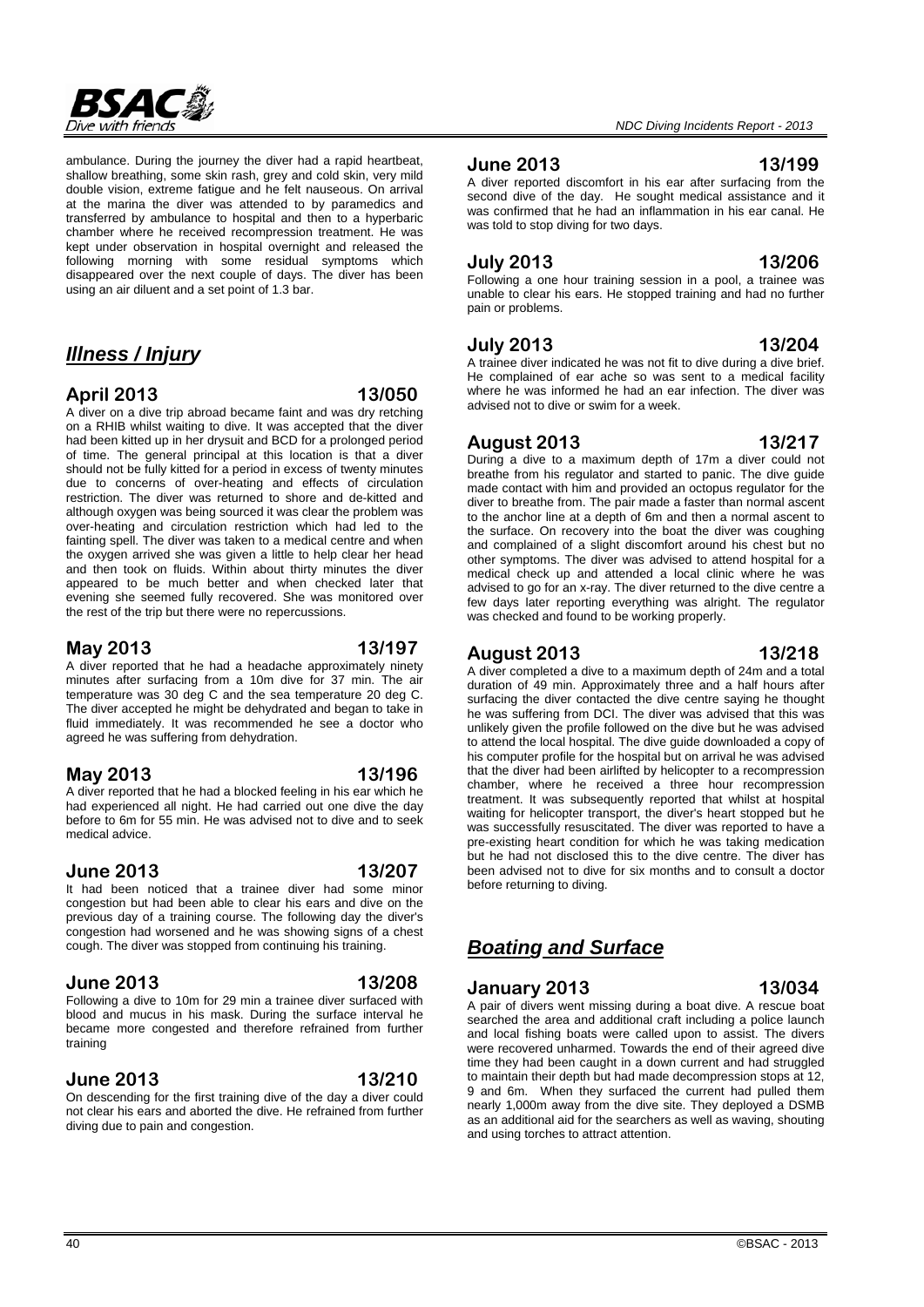#### **March 2013 13/219**

A RHIB, which had previously failed to start and was involved in incident 13/036, had been recovered and checked and supposedly working and able to take two groups, one with six divers and a boat handler, the second with seven or eight divers and a boathandler. There was significant swell on the site but the divers from the first boat completed their dive with no incident. The RHIB was tied onto a buoyed shotline and when the six divers got back onboard there were two other divers from the second boat already onboard. The divers were told the other RHIB had broken down again and rather than returning to the liveaboard and then returning for the rest of the second group they would wait for the remaining divers to surface. When they surfaced the divers said they would prefer to wait on the line for the RHIB to return and pick them up. However, the dive guide was insistent they de-kit and board the RHIB. There were now thirteen or fourteen divers, their kit and the boat handler in the one RHIB. The boat was untied from the buoy but in the rough conditions the boat began filling with water and quickly became swamped, the engine submerged and would not start. The guide said all would have to jump out of the boat and most of the divers managed to grab their fins, some also had masks. The divers were told to swim away from the reef but the wind and waves were too strong and swept the divers towards the reef and the breakers. Losing masks and being hit by wave after wave was exhausting the divers but fortunately they were swept over and onto the reef and out of the breakers. The RHIB had been swept onto the reef so all the divers swam to it, hung on for a rest and eventually having taken their kit off the boat, swam with inflated jackets back to the liveaboard.

### **March 2013 13/036**

A group of divers were diving an offshore reef in rough sea conditions when the engine of one of the two RHIBs involved in picking up divers stalled and would not start. The waves and wind pushed the RHIB towards the reef and breaking waves. The boat was flipped over tipping all the divers and kit overboard. The same RHIBS were involved in Incident no. 13/219.

# *Ascents*

#### **December 2012 13/018**

At the end of a navigation exercise on the second dive of the day, an instructor and his dive leader trainee were lifting the shotweight. The trainee dive leader attached his DSMB to the shotweight but upon inflation it became detached and went to the surface. The instructor attached his own DSMB and began a controlled lift when the trainee indicated he was out of air and switched to his pony and then shot up towards the surface. The instructor continued the lift of the shotweight with a faster than normal ascent. At 3m with ascent warnings on his computer he made a 3 min stop during which he could see the trainee on the surface with a lot of line around him, the instructor then continued to surface. Both divers were recovered into a boat and as the instructor had missed around 10 min of decompression stops and the trainee had made a fast ascent, both were put on oxygen for twenty minutes and observed for some time afterwards but no signs or symptoms were evident.

# **March 2013 13/035**

A dive group ascended to complete their dive at shallower depths on a reef. One of the divers was buddied with the dive guide due to concerns earlier in the dive regarding his diving skills. One moment the diver was with the dive guide and next he was on the surface. The dive guide surfaced and found the casualty partially conscious, blue and bleeding from the mouth. The casualty advised the dive guide that he had held his breath



on ascent. He was recovered to the dive boat and given oxygen initially in the recovery position, raised to a sitting position and then a lying position as his condition improved. However, the casualty was having breathing difficulties and coughing repeatedly. Another diver, who was also a doctor, suspected lung damage due to the ascent. The dive boat rendezvoused with a helicopter which took the casualty to hospital. At the hospital x-rays showed the casualty had water on his lungs and tests revealed that he had had a heart attack.

### **March 2013 13/195**

Two divers were carrying out a planned no stop dive on a wreck. The plan was a maximum depth of 32m for 40 min with a 6m safety stop for 3 min. Both divers were using dive computers supplied by their club. At approximately 27m the 'No-Deco-Time' was misread as 7 min when it was actually showing an ascent time of 7 min and a ceiling of 3m. The divers began their ascent and carried out their planned 3 min safety stop at 6m. Once the 3 min had elapsed it was noticed the computers still showed 'Stop time'. The divers made a decision to surface at which point both computers issued alarms. The divers exited the water and reported to the dive manager saying their computers had given them audio alarms during the dive and when surfacing from their 3 min safety stop. Both computers were displaying an 'Error code' and a 'No-Fly' time of approximately forty-seven hours. A decision was made to abort the next planned dive. When investigating the computer downloads it indicated both divers had gone into mandatory decompression approximately 22 min into the dive and had made a normal ascent to the planned 6m safety stop. A recompression facility was contacted and details given on the dive and two dives from the day before. A decision was made for the divers to refrain from diving for a minimum period of twenty-four hours and to keep them under observation for any signs of DCI.

### **March 2013 13/215**

A pair of divers prepared to dive as part of a larger escorted group on the first day of a diving holiday. Both divers had completed an accelerated decompression course the previous year but one had not practised with a twin-set configuration and decompression stage cylinder in the sea since the course. He had done one dive at an inland site prior to the trip. Both divers did a weight check on the surface and appeared adequately weighted but the diver with less experience of the configuration insisted on adding more weight before descending. The guide led the group to the top of a wreck at 20m and checked that the whole group was fine. The guide then led the group along the side of the wreck. As the pair reached a depth of 35m the less experienced diver made signals to another diver in the group. The other diver did not understand the signals nor why he was not signalling his buddy but from conversations afterwards it appears he was asking for his torch to be put into his BCD pocket. The dive continued and after approximately 10 min the group were at a depth of 30m when the diver attempted to put his torch into his pocket. At this point his feet became buoyant, he was unable to right himself and he made a buoyant ascent to the surface. During the ascent he was eventually able to right himself and slow his ascent slightly but he ascended directly to the surface. The diver did not have any required decompression stops. The diver was recovered into the cover boat and placed on oxygen but did not exhibit any signs of DCI. The rest of the group surfaced after a normal ascent and completion of safety stops. The group returned to shore and the diver remained on oxygen as a precaution and was monitored but displayed no symptoms. He resumed diving after a twenty-four hour break but avoided deeper diving for the remainder of the week.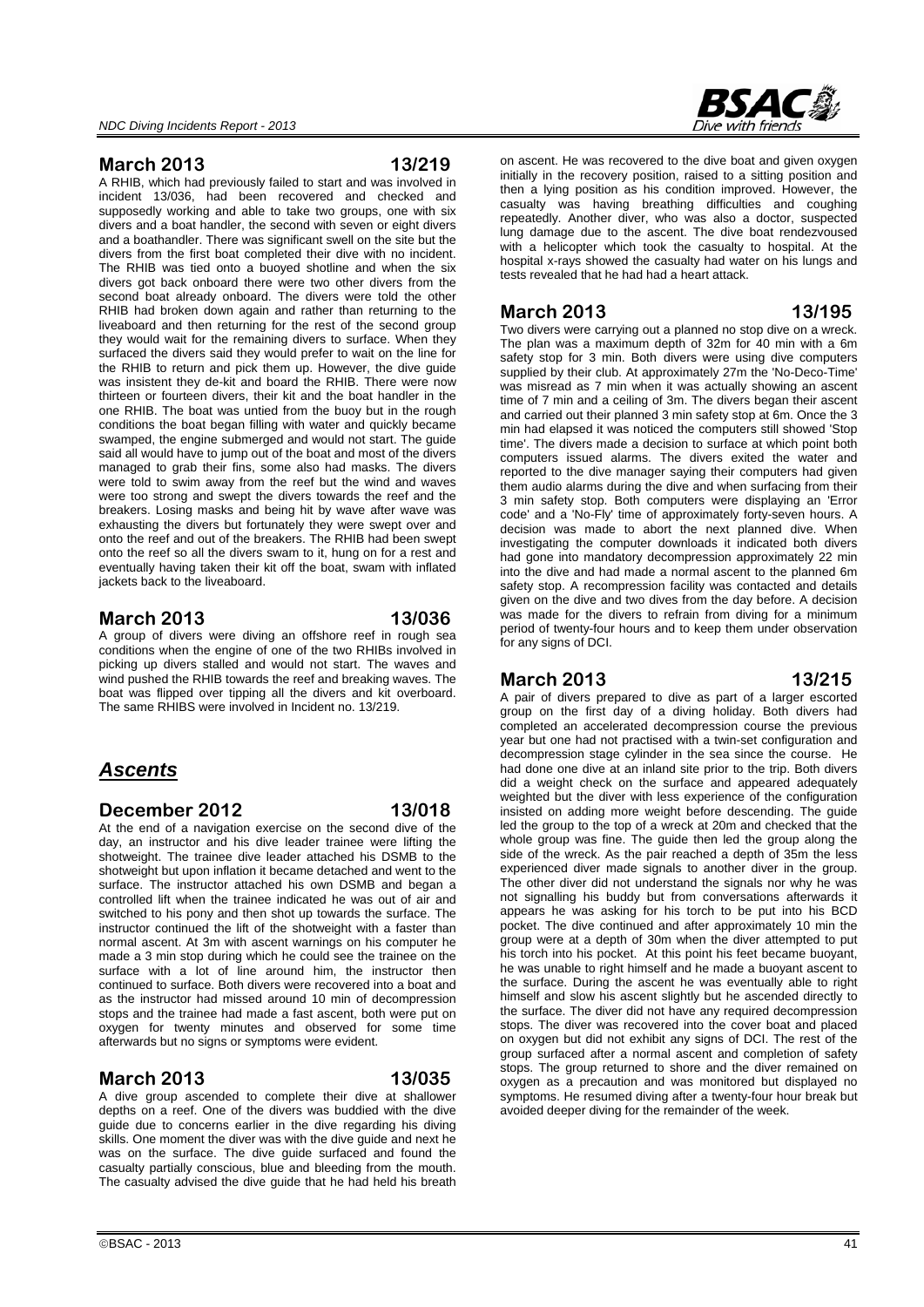# *Technique*

#### **February 2013 13/194**

A dive manager recorded the information for a pre-planned dive in two waves, one comprising seven divers and the other four divers. The dive plan for the first wave was 30m for 30 min and for wave two 35m for 30 min. To avoid confusion the dive manager prepared two dive slates for each wave to define each dive plan. When the first wave surfaced the dive manager realised that he had mixed the two plans round inadvertently putting the seven divers in to a maximum depth of 35m. None of the divers had any problems.

### **June 2013 13/209**

Following a dive to 8m for 35 min a diver reported to the dive manager that he had missed his safety stop. Examining his computer it was found that it had not switched into safety stop mode because the diver had spent 95% of his dive shallower that 6m.

### **June 2013 13/104**

Three divers were descending a shotline to dive the top of a wreck between 18 to 20m. One of the divers was very inexperienced, it was her first dive of the season, using a new regulator and wearing a dive computer for the first time. The inexperienced diver was briefed to remain between the two other experienced divers, one of whom was leading the dive. At about 10m the inexperienced diver called a halt to the descent as she was having trouble clearing her ears. With both the experienced divers close at hand, the inexperienced diver continued to try and clear her ears but one of the divers realised she was in some distress and appeared to be having trouble breathing. The diver released his alternate source as a precaution. Within moments the inexperienced diver gave the out of air signal and the diver presented his AS, took hold of her BCD shoulder strap and commenced an AS ascent assisted by the other diver. On the surface and assuming the diver had experienced a regulator malfunction, she was instructed to orally inflate her BCD but the dive leader tested her regulator and inflated her BCD using the direct feed. The divers were recovered to the dive boat and later the equipment was tested and found to be working properly. It was concluded that the inexperienced diver had suffered a panic attack. Later, the diver successfully completed a shallow dive to 10m.

### **July 2013 13/190**

An instructor, who was the designated rescue diver, was diving with another instructor and a trainee diver. The rescue diver became separated from the instructor and trainee when the SMB she was using became entangled in the shotline. The rescue diver tried to recall the other instructor and trainee by banging metal on metal underwater but without success. Meanwhile, the instructor with the trainee had deployed a DSMB and they both completed the dive safely.

# **August 2013 13/213**

A nitrox diver dived a 40m wreck spending approximately 20 min on the wreck and approximately 30 min ascending. He completed a safety stop at 3m. He thought he had stayed at the safety stop long enough but when he surfaced his computer had gone into alarm mode. The diver was put on oxygen as a precaution.

#### *NDC Diving Incidents Report - 2013*

# *Equipment*

#### **February 2013 13/031**

On the third and last dive of the day and beginning a gradual ascent up a reef wall, a diver inverted to take a photograph and his regulator appeared to miss one cycle of his regular breathing pattern. A normal air supply returned as he became upright. Ascending further and with 80 bar reading from his gauge he inverted again to take a photograph. When he became upright he was having difficulty breathing any air from either his main regulator or octopus, managing about three breaths with difficulty. His gauge showed 70 bar and then fell instantly to 0 bar. He finned towards his buddy and took his AS. They ascended to 7m before the dive leader slowed the ascent to the surface. There were no signs of any free flow or loss of air from the diver's cylinders or regulators. Following the dive, the diver detached his rig from the cylinder and found a soapy substance around the filter on the first stage. When he connected another rig it confirmed there was still 70 bar pressure in the cylinder. The primary regulator was serviced the following day and the pressure gauge, which was not changed, read accurately for the following dives.

### **June 2013 13/198**

#### A diver surfaced from a dive on a training course. On de-kitting and passing his equipment up into the boat it was noticed that he lost an integrated weight pouch.

### **June 2013 13/200**

A diver entered the water on a planned 20m dive but experienced a free flow from her octopus. It took some time to resolve the problem resulting in the diver losing approximately 80 bar from her cylinder. The dive plan was adjusted and the dive continued but at a shallower depth.

# **June 2013 13/112**

Two divers were on a diving holiday and felt the safety brief onboard the dive boat extremely poor. They requested further information but this was limited to life vests, fire extinguishers and muster point. Nothing was given on transfer between the main liveaboard boat and dive tender, life rafts (not seen onboard), oxygen kits and operation. On the first day of diving, a Sunday, a check out dive was made. One of the divers tested the air in his and his buddy's cylinder on the tender boat and both were contaminated with poisonous levels of carbon monoxide. Having brought this to the attention of the dive guide the diver was requested to test more cylinders. Only one out of ten was within EN 12021 limits, the remaining nine contained elevated levels of carbon monoxide. The dive was cancelled and the dive guide asked the diver to carry out some further testing on the compressors. Low carbon monoxide levels confirmed that any fumes from the adjacent liveaboard were not the problem. The readings changed dramatically when the compressors were started. Measurements of the air flow directly from the fill whips showed high contaminations levels as well as measurements at the air intake. The dive guide indicated they would replace the filters but the diver warned that doing so would be unlikely to resolve the problems. The air intake lines were modified. On the Monday, three dives were made and the carbon monoxide levels appeared within EN12021 as far as these were measured. No clear briefing was given by the dive staff that they now had an analyser available for guests nor an explanation or demonstration on how it should be used which resulted in many divers taking short readings well below the response time of the analyser. Despite the poisoned fills on the Sunday and the presence of the analyser brought onboard by the operator, on the Tuesday morning before the first dive, three cylinders analysed by the diver again contained elevated carbon monoxide levels as well as cylinders tested by others. Six or seven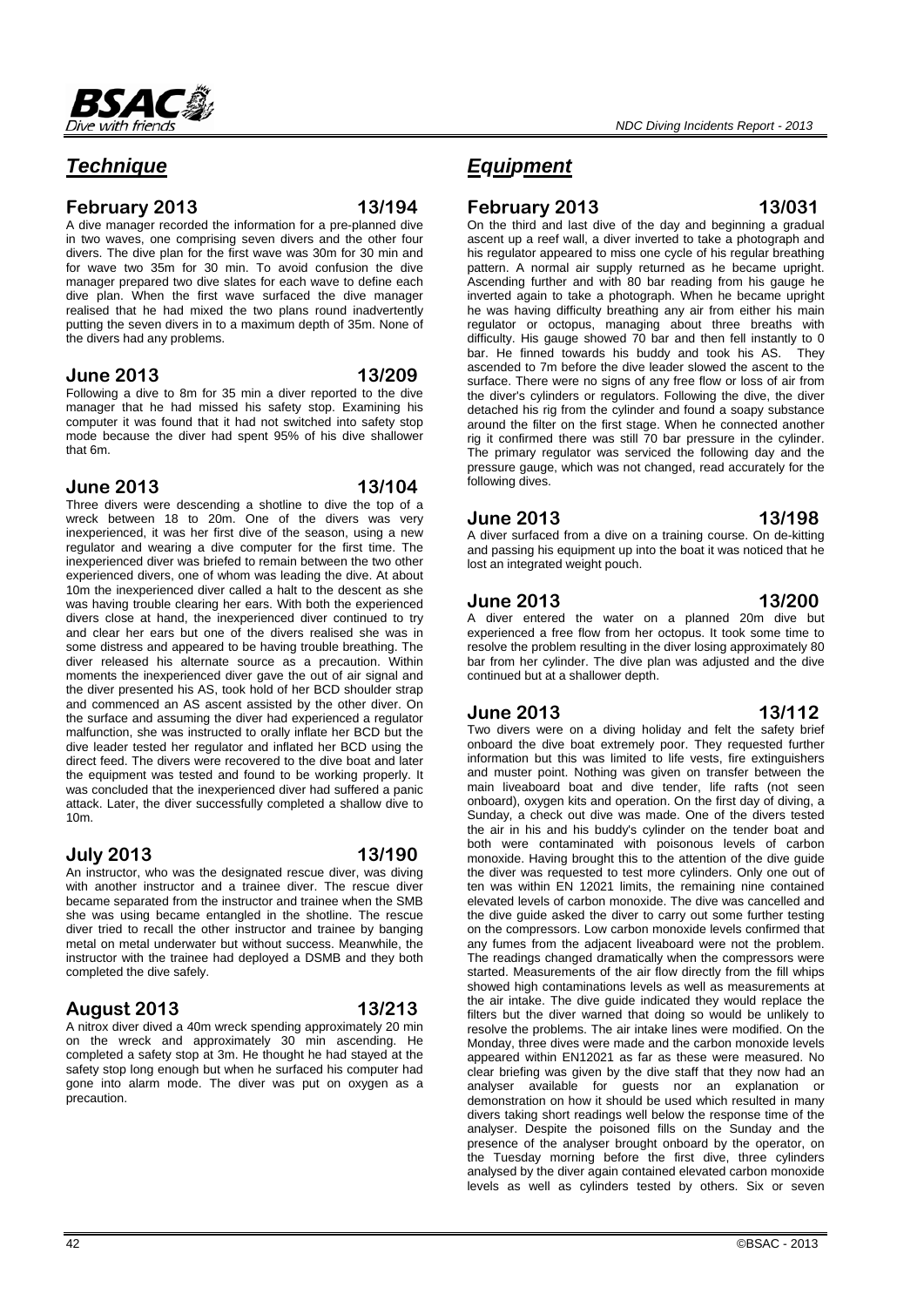#### *NDC Diving Incidents Report - 2013*

cylinders were not right but many cylinders were not tested. Rejected cylinders were exchanged for others that tested low and the dive was made. The diver and his buddy skipped the remaining three dives for that day. On the Wednesday, some cylinders tested were correct, some had slightly elevated levels and occasionally a cylinder would test outside the EN standard. During the dives it was noted that several cylinders were leaking, mostly from the valve to cylinder connections but also one from a valve's burst disc. On the Thursday morning before the first dive, the divers were informed that one of the two compressors had broken down. On the Friday evening the divers were informed that the second compressor had broken down. The divers' concern will always remain as to what would have happened if they had not carried a carbon monoxide analyser themselves and they were left with no confidence in the dive operator.

#### **June 2013 13/201**

Three divers surfaced from a 22m 30 min wreck dive and commented on a strange taste to their diving gas. None of the divers complained of any ill effects. The filling station was informed and a cylinder test was found to be free of contamination.

### **August 2013 13/216**

A rebreather diver and his buddy conducted the second dive of the day on a wreck to a maximum depth of 54m. They were guided to view an aircraft off the stern of the main wreckage, which the guide had some difficulty locating. As a result of the depth and the time taken the rebreather diver had accumulated approximately 30 min of required decompression. The rebreather diver swam quickly back to the shotline on the main wreck at a depth of 26m and then rolled onto his side to check for his buddy who was in fact close by but on the opposite side to the direction he had turned. As the diver rolled back he breathed in but got a mouthful of water. The diver bailed out onto his off board 11 lt air cylinder. The diver then discovered that the mouthpiece had become detached from his rebreather hose and he was holding it in his hand having removed it when fitting his bailout regulator. The diver was able to refit the mouthpiece to his rebreather and then switch back to breathing from the unit which was working effectively. On ascending to a depth of 12m the divers needed to swim horizontally to a decompression station suspended from the stern of the support boat. The diver decided to switch back to his bailout cylinder in case the mouthpiece became detached again during this swim. Once securely on the deco station the diver switched back to his rebreather and completed his stops without further incident. On surfacing the diver found approximately 1cm of water collected in the bottom of the scrubber unit of the rebreather. The diver had changed the rebreather mouthpiece three days previously with a genuine manufacturer's spare and tie wrapped it in place.

#### **September 2013 13/205**

Two divers were setting up their kit preparing for a shore dive and noticed that the air in their cylinders smelled abnormal. The dive manager was alerted and other divers in the group told to stop preparing for the dive until their cylinders were tested. With other cylinders also identified as having bad air, smell and

carbon monoxide, the compressor operators were immediately notified and all filling ceased. The compressor was to be serviced with air purity tests to be carried out when completed.

### **September 2013 13/211**

On the fifth dive of a week's holiday on a liveaboard a diver and his buddy descended to 27m with the plan to ascend a reef wall. Approximately 5 min into the dive, the diver decided to check out his octopus regulator which had been recently serviced but had only been used in a pool. As he took hold of the hose in one hand and the regulator in the other there was a very loud 'crack'. The diver found that although still holding onto the hose and regulator, they had completely separated with bubbles flying out of the hose. He let go of the hose which resulted in it spinning around his head 'like a helicopter blade'. The diver remembers checking his computer which read 24m, looking up and seeing bubbles, the hose circling his head and thinking the surface was in reach. Looking around he could not see his buddy, who was in fact coming towards him very fast with his octopus outstretched. The diver made the decision, he was at a reasonable depth, his air was going to run out so he would go for the surface. He gave a gentle but firm squirt of air into his BCD and ascended, venting from his BCD and watching his computer all the time. He was taking it as slowly as he could with the thought of running out of air focusing his mind and being prepared to breathe out on the last few metres of the ascent.. At 9m the dive guide raced across from the group he was with, caught the diver and offered his octopus which the diver took. The guide turned off the cylinder and they both settled at 6m. OK signals were exchanged and between them they put the regulator back together. The swivel had become unscrewed between the hose and the swivel connector on the second stage, which the diver was still holding in his hand. The guide turned the cylinder back on, the octopus was stowed and the diver's main regulator retrieved. The diver completed the dive with no ill effects.

# *Miscellaneous*

### **February 2013 13/193**

A group of divers were using a large rock platform as an exit point from diving a tunnel and cave site. One of the natural features near the exit point was a blow hole. A diver was exiting the water onto the rock platform and as he stood up a wave washed over the platform taking him backwards and into the blow hole. As the diver still had his regulator in and mask on he was able to breathe but as he went through the hole his mouthpiece was ripped off and damaged. He changed to his alternate air source and swam back up the hole to the surface where he was helped out of the water by his buddy and another diver. During recovery of the first diver another diver slipped over the blow hole when another wave washed over the platform. He also had his regulator in and mask on but did not fall into the hole as he had spread his body to stop himself going down and was helped up out of the water.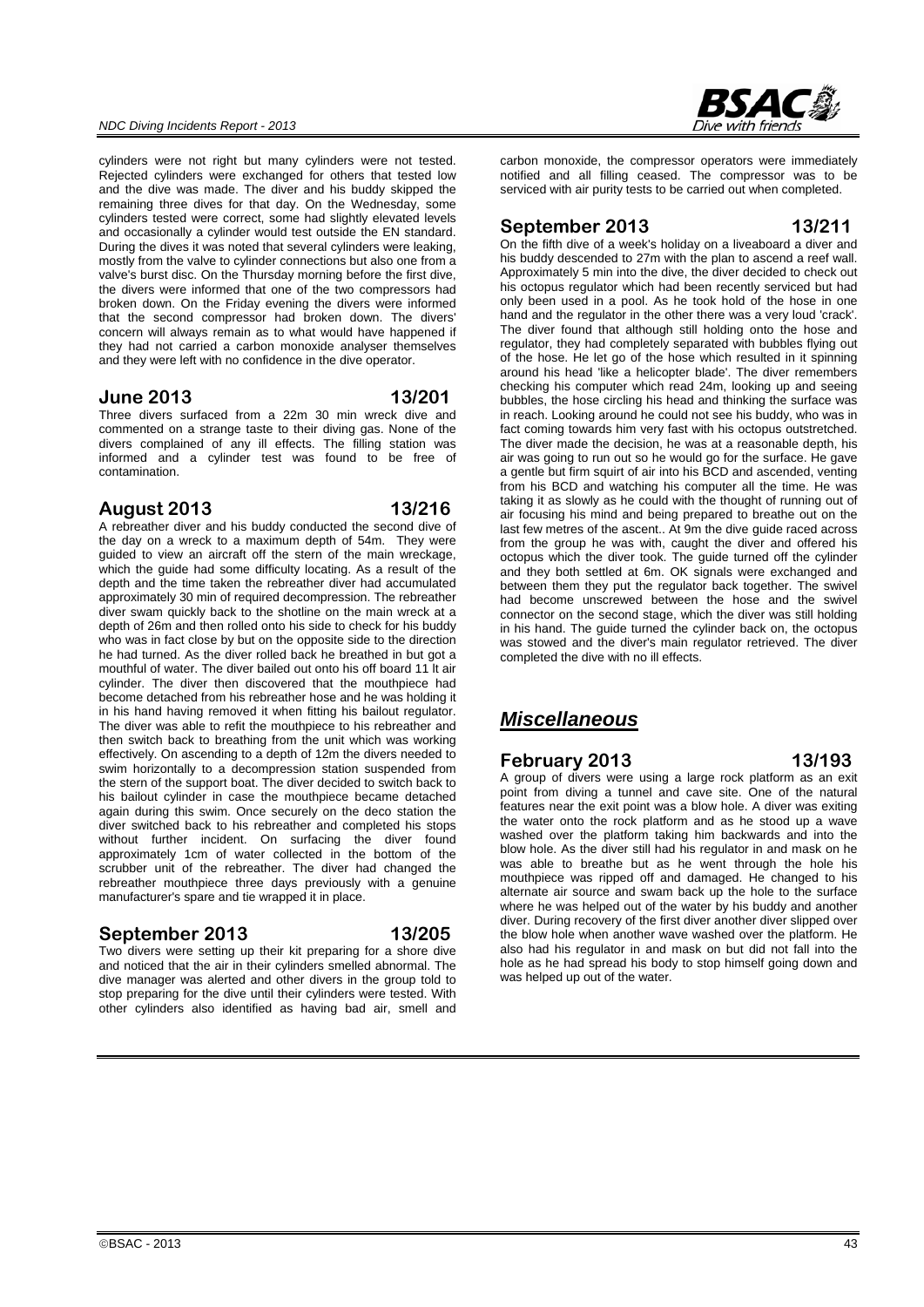

### **INCIDENT REPORTS**

If you would like to add to, correct or place a different interpretation upon any of the incidents in this report please put your comments in writing and send them to the following address:

 *The Incidents Advisor, The British Sub-Aqua Club, Telford's Quay, South Pier Road, Ellesmere Port, Cheshire, CH65 4FL.* 

For new incidents please complete a BSAC incident report form and send it to BSAC HQ at the address shown above.

**All personal details are treated as confidential.** 

Incident Report Forms can be obtained free of charge from the BSAC Internet website http://www.bsac.com/incidentreporting or by phoning BSAC HQ on *0151 350 6200*

# *Numerical & Statistical Analyses*

*Statistical Summary of Incidents*

|                                  |      |                 |     |            |      |     |                 | 2000 2001 2002 2003 2004 2005 2006 2007 2008 2009 2010 2011 2012 2013 |     |                 |     |     |           |     |
|----------------------------------|------|-----------------|-----|------------|------|-----|-----------------|-----------------------------------------------------------------------|-----|-----------------|-----|-----|-----------|-----|
|                                  |      |                 |     |            |      |     |                 |                                                                       |     |                 |     |     |           |     |
| <b>Incidents Reported</b>        | 439  | 465             | 453 | 409        | 498  | 499 | 437             | 401                                                                   | 416 | 453             | 412 | 405 | 377       | 335 |
| <b>Incidents Analysed</b>        | 417  | 4581            | 432 | 392        | 445  | 474 | 418             | 377                                                                   | 381 | 409             | 393 | 392 | 346       | 311 |
| <b>UK Incidents</b>              | 384  | 433             | 414 | 366        | 423  | 441 | 379             | 349                                                                   | 359 | 381             | 364 | 375 | 314       | 263 |
| Overseas Incidents               | 33   | 25 <sup>1</sup> | 18  | <b>261</b> | 22   | 33  | 39 <sub>l</sub> | 28                                                                    |     | 28              | 29  | 17  | <b>32</b> | 481 |
| <b>Unknown Locations</b>         |      |                 |     |            |      |     |                 |                                                                       |     |                 |     |     |           |     |
| UK Incident - BSAC Members       | 113  | 122             | 149 | 162        | 154. | 160 | 148             | 120                                                                   | 129 | 120             | 116 | 193 | 133       | 104 |
| UK Incident - Non-BSAC Members   | 52 I | 94              | 55  | 74ı        |      | 65  | 50              | 61                                                                    | 651 | 29 <sub>1</sub> | 30  | 94  | 40        | 38  |
| UK Incident - Membership Unknown | 219  |                 | 211 | 130        | 197  | 216 | 1811            | 1681                                                                  | 165 | 232             | 218 | 881 | 141.      | 121 |



*UK Incident Report Source Analysis*

Total Incidents: 263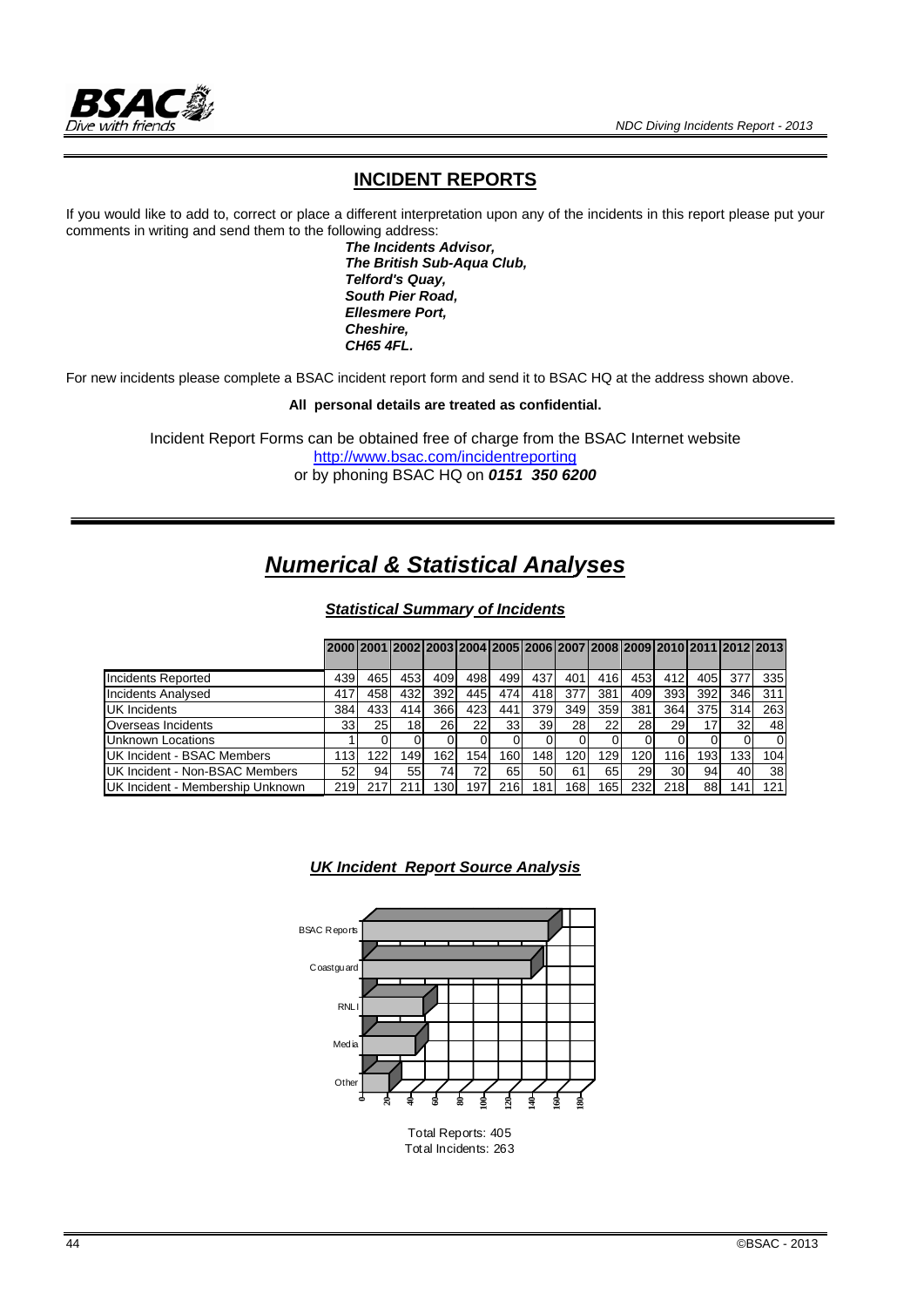

#### *History of UK Diving Fatalities*

|      |                   | <b>Number of Fatalities</b> |                         |  |
|------|-------------------|-----------------------------|-------------------------|--|
| Year | <b>Membership</b> | <b>BSAC</b>                 | <b>Non-BSAC</b>         |  |
| 1965 | 6,813             | 3                           | $\blacksquare$          |  |
| 1966 | 7,979             | 1                           | 4                       |  |
| 1967 | 8,350             | 1                           | 6                       |  |
| 1968 | 9,241             | $\overline{2}$              | $\overline{\mathbf{1}}$ |  |
| 1969 | 11,299            | 2                           | 8                       |  |
| 1970 | 13,721            | 4                           | 4                       |  |
| 1971 | 14,898            | 0                           | 4                       |  |
| 1972 | 17,041            | 10                          | 31                      |  |
| 1973 | 19,332            | 9                           | 20                      |  |
| 1974 | 22,150            | 3                           | 11                      |  |
| 1975 | 23,204            | $\overline{2}$              |                         |  |
| 1976 | 25,310            | 4                           |                         |  |
| 1977 | 25,342            | 3                           |                         |  |
| 1978 | 27,510            | 8                           | 4                       |  |
| 1979 | 30,579            | 5                           | 8                       |  |
| 1980 | 24,900            | 6                           | 7                       |  |
| 1981 | 27,834            | 5                           | 7                       |  |
| 1982 | 29,590            | 6                           | 3                       |  |
| 1983 | 32,177            | 7                           | $\overline{2}$          |  |
| 1984 | 32,950            | 8                           | 5                       |  |
| 1985 | 34,861            | 8                           | 6                       |  |
| 1986 | 34,210            | 6                           | 9                       |  |
| 1987 | 34,500            | 6                           | 2                       |  |
| 1988 | 32,960            | 10                          | 6                       |  |
| 1989 | 34,422            | 4                           | 8                       |  |
| 1990 | 36,434            | 3                           | 6                       |  |
| 1991 | 43,475            | 8                           | 9                       |  |
| 1992 | 45,626            | 9                           | 8                       |  |
| 1993 | 50,722            | 3                           | 6                       |  |
| 1994 | 50,505            | 6                           | 6                       |  |
| 1995 | 52,364            | 9                           | 9                       |  |
| 1996 | 48,920            | 7                           | 9                       |  |
| 1997 | 48,412            | 4                           | $\overline{12}$         |  |
| 1998 | 46,712            | 6                           | <u>16</u>               |  |
| 1999 | 46,682            | 8                           | $8^{\frac{1}{4}}$       |  |
| 2000 | 41,692            | 6                           | 11                      |  |
| 2001 | 41,272            | 9                           | 13                      |  |
| 2002 | 39,960            | 4                           | 10                      |  |
| 2003 | 38,340            | 5                           | 6                       |  |
| 2004 | 37,153            | 6                           | 19                      |  |
| 2005 | 37,185            | э                           | 12                      |  |
| 2006 | 35,422            | 4                           | 12                      |  |
| 2007 | 34,857            | 7                           | 5                       |  |
| 2008 | 34,325            | 6                           | 4                       |  |
| 2009 | 32,790            | 7                           | 7                       |  |
| 2010 | 32,229            | 8                           | 9                       |  |
| 2011 | 30,909            | 4                           | 7                       |  |
| 2012 | 29,632            | 10                          | 7                       |  |
| 2013 | 28,728            | 5                           | 9                       |  |

#### **Note**

\* 1999 Figure corrected from 9 to 8 due to a double count discovered in 2010